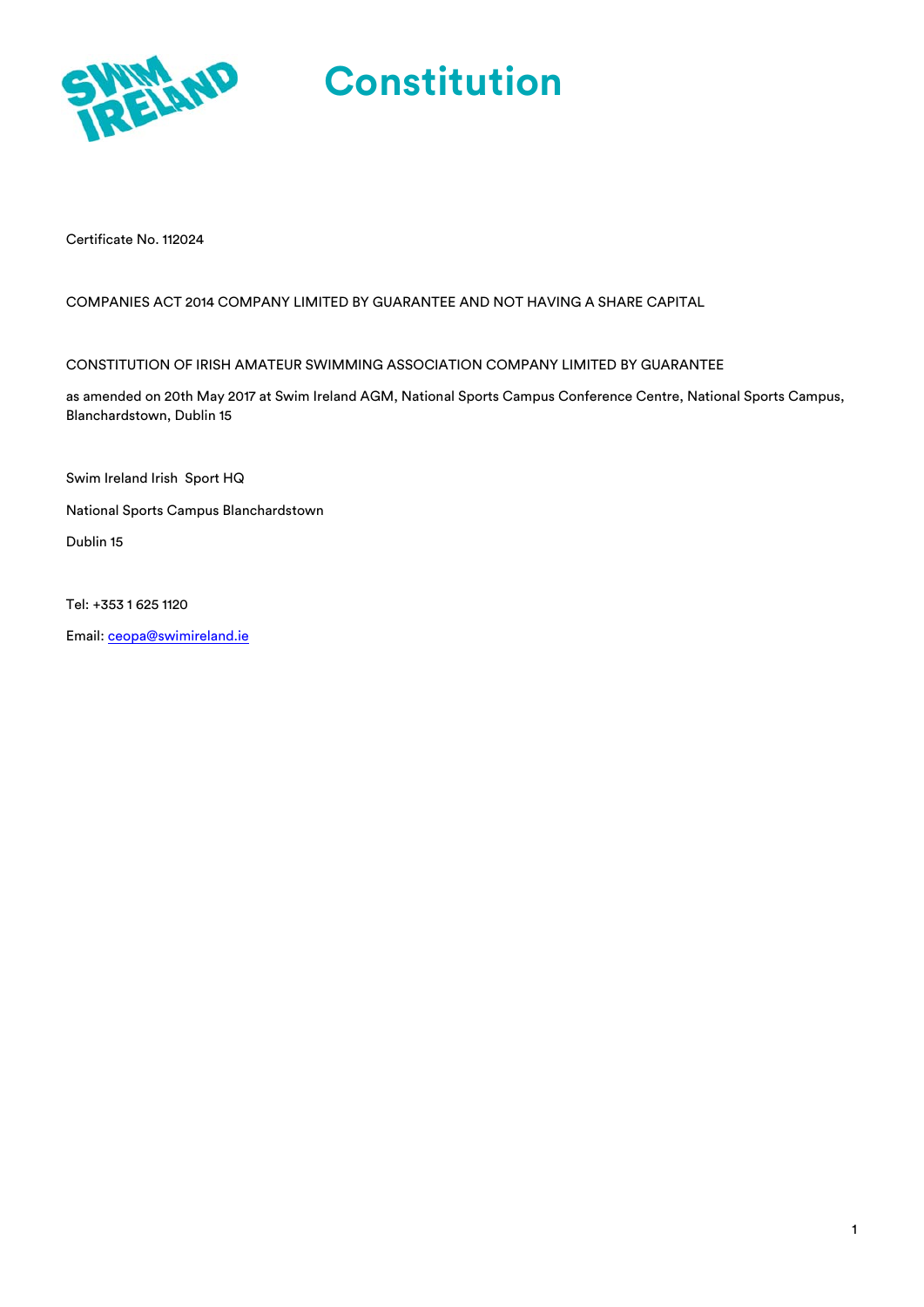

# MEMORANDUM OF ASSOCIATION OF IRISH AMATEUR SWIMMING ASSOCIATION COMPANY LIMITED BY GUARANTEE

- 1. The name of the Company is Irish Amateur Swimming Association Company Limited by Guarantee trading as "Swim Ireland".
- 2. The Company is a company limited by guarantee, registered under Part 18 of the Companies Act 2014.
- 3.
- 3.1 The objects for which the Company is established are:
	- (a) to foster and develop swimming (including synchronised swimming), diving, water polo and associated disciplines whether in competition or otherwise and to use the same in promoting the development of physical, moral and social qualities that come from swimming (including synchronised swimming) and associated disciplines whether in competition or otherwise;
	- (b) to promote the teaching and practice of swimming (including synchronised swimming), diving and water polo and associated disciplines in accordance with current best practice; and
	- (c) to draw up, publish and enforce uniform rules and regulations for the control and regulation of swimming (including synchronised swimming), diving and water polo and associated disciplines in Ireland and to deal with any infringement thereof.
- 3.2 In pursuance of the above objectives the Company shall:
	- (a) endeavour to provide a positive and safe environment for all its members;
	- (b) have a focus which continues to emphasise the overall development, safety, health and welfare at all levels within the sport;
	- (c) maintain the Company as an independent body;
	- (d) enforce, through its rules and regulations, the Irish Anti-Doping Rules as published by the Irish Sports Council as amended from time to time;
	- (e) co-operate and comply with the regulations of Federation Internationale de Natation Amateur (the International Swimming Association) ("FINA") and the Ligue Européenne de Natation (the European Swimming Association) ("LEN") and to co-operate with such other sporting associations as the Company shall from time to time approve;
	- (f) promote, through its rules and regulations, adherence to the Good Practice for Children's Sport as published by the relevant regulatory authorities in Ireland and as amended from time to time; and
	- (g) promote, through its rules and regulations, adherence to the Child Welfare and Protection Policies issued by the relevant regulatory authorities in Ireland and as amended from time to time.
- 3.3 In furtherance of the above objects but not otherwise the Company shall have the following powers:-
- 3.3.1 to carry on any business which may be seen by the Company as capable of being conveniently carried on in connection with the above main objects or calculated directly or indirectly to enhance the value of or render profitable any of the Company's property, rights or interests;
- 3.3.2 subject to such consents as may be required by law, to purchase, take on lease or in exchange, hire or otherwise acquire and to hold, manage, develop, sell, dispose of, lease or deal in any way with any real or personal property and any interest therein and in particular any land, buildings, offices and any rights or privileges necessary or convenient for the purposes of the Company and to manage, develop, sell, demise, let, mortgage, dispose of, turn to account or otherwise deal with all or part of the same with a view to the promotion of the objects of the Company, and to construct, erect, alter, improve and maintain any buildings which may be from time to time required for the purposes of the Company:
- 3.3.3 subject to such consents as may be required by law, to borrow and raise money and secure or discharge any debt or obligation of or binding on the Company in such manner and on such terms and conditions as may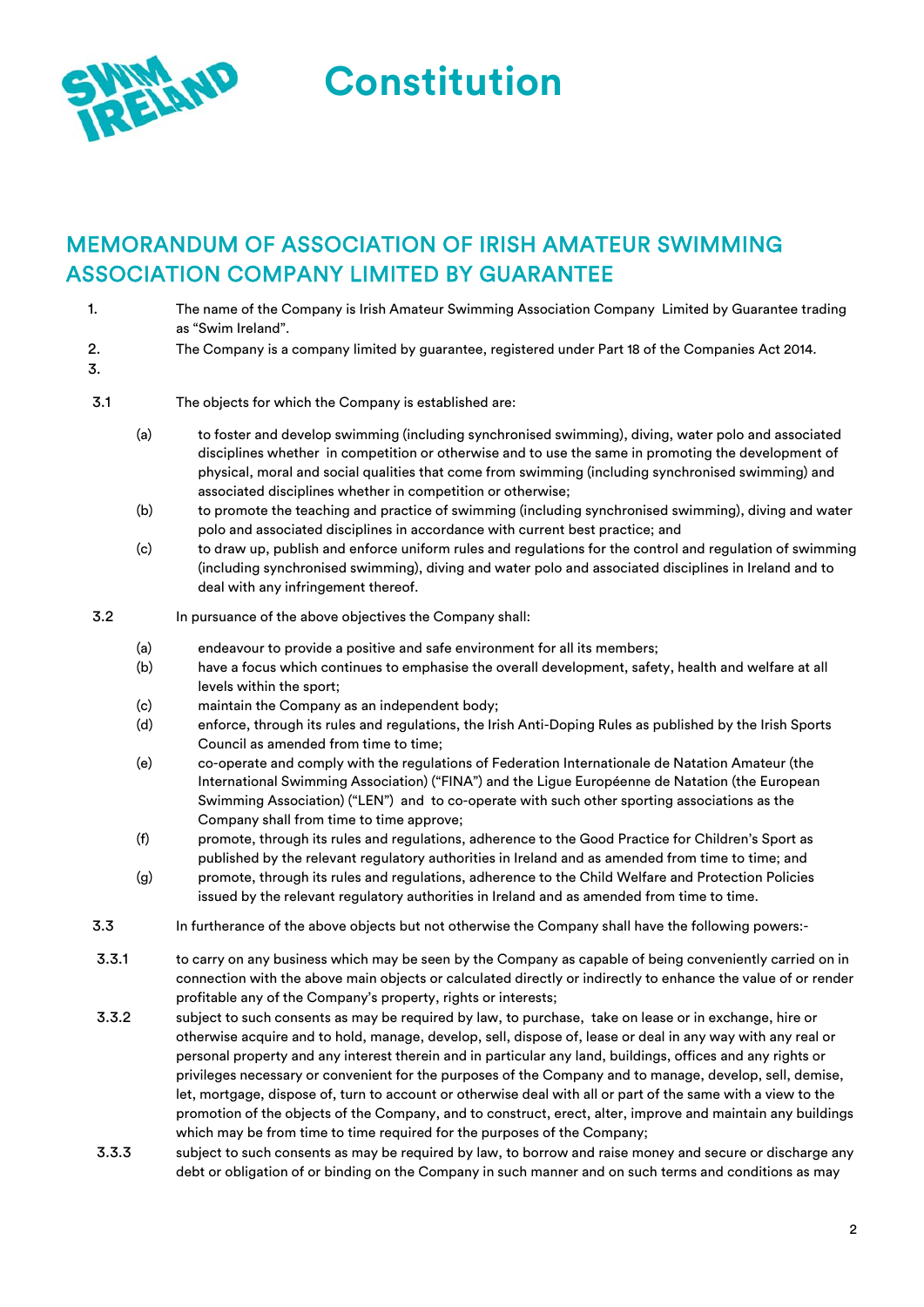

be thought fit and to grant security in respect of such borrowings and in particular by mortgages of or charges upon the undertaking and all or any of the real and personal property (present and future) of the Company and to guarantee, support or secure, whether by personal covenant or by mortgaging or charging all or any part of the undertaking, property and assets (present and future) of the Company, or all of such methods, the performance of the obligations of and the repayment of payment of the principal amounts and interest of any person, firm or company or of the Company or the dividends or interest of any securities, including (without prejudice to the generality of the foregoing) any company which is the Company's holding company or a subsidiary or associated company;

- 3.3.4 to invest funds of the Company not immediately required for its purpose in or upon such investments, securities or property as it may think fit subject nevertheless to such conditions (if any) and such consents (if any) as may for the time being be imposed or required by law;
- 3.3.5 to adopt, publish, amend and administer from time to time standards of eligibility for membership of the Company and for competing in events promoted by the Company as may be determined by the Company in accordance with its constitution, rules and regulations and to do all such acts and things necessary to ensure conformity to and compliance with such codes and standards as may be adopted or promulgated by the Company and to govern members, competitors and/or coaches or persons in any way connected with the objectives of the Company;
- 3.3.6 to levy, charge, collect and receive subscriptions, levies, fees and other payments from persons whether members of the Company or not and expend the same in furthering all or any of the objects of the Company or providing for the expenses of the Company;
- 3.3.7 to do all or any of the above things in any part of the world, and as principals, agents, contractors, trustees or otherwise, and either by or through trustees, agents, sub-contractors or otherwise and either alone in partnership or in conjunction with any person or company, and to contract for the carrying on of any operation connected with the Company's main object by any person or company;
- 3.3.8 to establish and support or aid in the establishment and support of associations, institutions, funds, trusts and conveniences calculated to benefit employees or ex-employees of the Company (excluding Board Members and ex-Board Members) or the dependents or families of such persons, and to grant pensions and allowances to and to make payments towards insurance of such persons; and
- 3.3.9 to do all such other lawful things as may be incidental to or conducive to the attainment or furtherance of the said objects or any of them.

And it is hereby declared that in the construction of this Clause, the word "company", except where used in reference to the Company, shall be deemed to include any person or partnership or other body of persons, whether incorporated or not incorporated and whether domiciled in Ireland or elsewhere, and words denoting the singular number only shall include the plural number and vice versa.

# **PROVIDED ALWAYS THAT:**

3.3.9.1 in case the Company shall take or hold any property which may be subject to any trusts, the Company shall only deal with or invest the same in such manner as allowed by law, having regard to such trusts; and

3.3.9.2 the Company shall not support with its funds any object, or endeavour to impose on, or procure to be observed by, its members or others, any regulation, restriction, or condition which if an object of the Company would make it a trade union.

- 4. The liability of the members is limited.
- 5. The income and property of the Company shall be applied solely towards the promotion of its main objects as set forth in this memorandum of association. No portion of the Company's income and property shall be paid or transferred directly or indirectly by way of dividend, bonus or otherwise howsoever by way of profit to the members of the Company. No director shall be appointed to any office of the Company paid by salary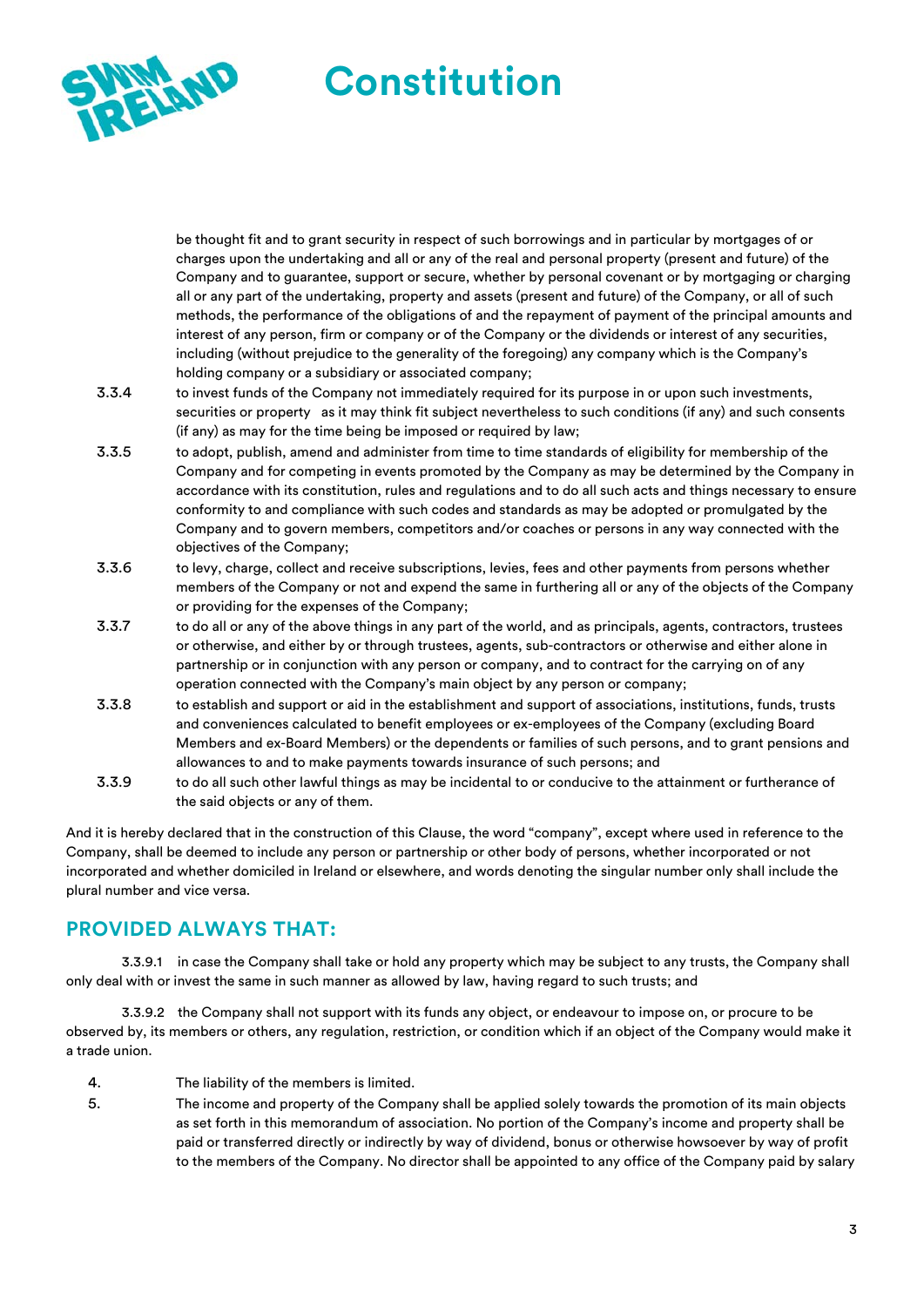

or fees or receive any remuneration or other benefit in money or money's worth from the Company. However, nothing shall prevent any payment in good faith by the Company of:

- (a) reasonable and proper remuneration to any member, officer or servant of the Company (not being a director) for any services rendered to the Company;
- (b) interest at a rate note exceeding 5% per annum on money lent by any director or other member of the Company to the Company;
- (c) reasonable and proper rent for premises demised and let by any member of the Company (including any director) to the Company;
- (d) reasonable and proper out of pocket expenses incurred by any director in connection with his attendance to any matter affecting the Company; or
- (e) fees, remuneration or other benefit in money or money's worth to any company of which a director may be a member holding not more than one hundredth part of the issued capital of such company.
- 6. Every member of the Company undertakes to contribute to the assets of the Company in the event of the same being wound up while he is a member, or within one year after he ceases to be a member, for payment of the debts and liabilities of the Company contracted before he ceases to be a member, and of the costs, charges and expenses of winding up, and for the adjustment of the rights of the contributories among themselves, such amount as may be required not exceeding one euro and twenty seven cent.
- 7. If upon the winding up or dissolution of the Company there remains, after the satisfaction of all its debts and liabilities, any property whatsoever, the same shall not be paid to or distributed among the members of the Company, but shall be given or transferred to such other charitable institution or institutions having objects similar to the objects of the Company, and which shall prohibit the distribution of its or their income and property among its or their members to an extent at least as great as is imposed on the Company under or by virtue of clause 4 hereof, such institution or institutions to be determined by the members of the Company at or before the time of dissolution, and if and so far as effect cannot be given to such provision, then to some charitable object.
- 8. Annual audited accounts shall be kept and made available to the Revenue Commissioners on request.
- 9. No addition, alteration or amendment shall be made to the main objects of the Company or in the provisions of clauses 5,7,8 and 9 of this memorandum for the time being in force unless the Revenue Commissioners shall have approved the same in writing.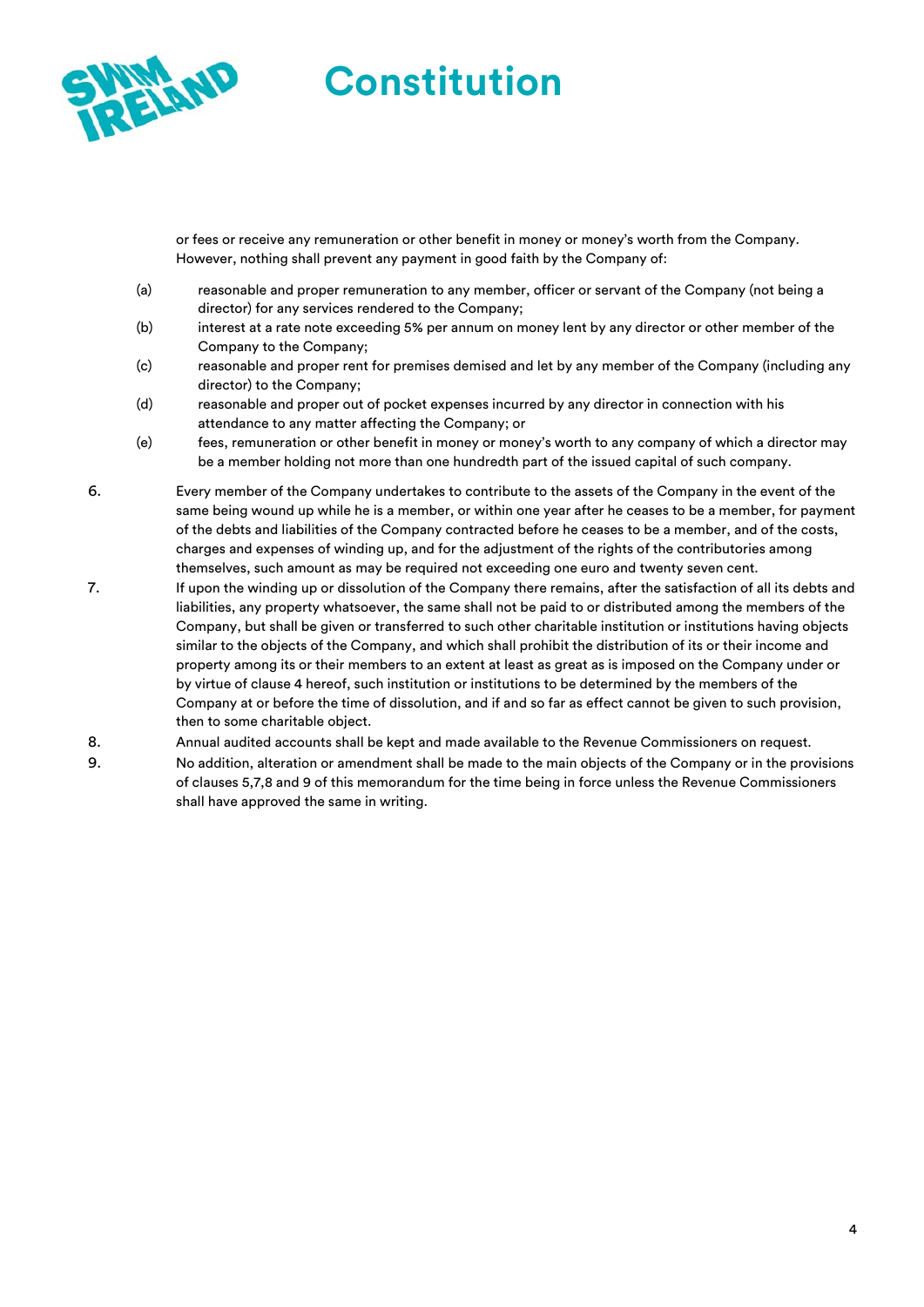

# **ARTICLES OF ASSOCIATION**

### **INTERPRETATION AND PRELIMINARY**

#### 1. In these Articles:

(a) the following words and expressions shall have the following meanings unless there is something in the subject matter or context inconsistent therewith:-

"the Act" means the Companies Act 2014;

"Accounting Qualification" means holding a current member's registration with any of the reputable professional accountancy bodies in Ireland or Northern Ireland, including without limitation Chartered Accountants Ireland, Association of Chartered Certified Accountants, Chartered Institute of Management Accountants and Institute of Certified Public Accountant;

"Advanced Electronic Signature" has the meaning given to those words in the Electronic Commerce Act, 2000;

"Affiliate Member" means any person, entity, body or association, whether incorporated or not, which the Board decides, in its absolute discretion, is in the best interest of the Company to admit as an affiliate member, subject to and in accordance with the terms of membership for affiliate members as set in these Articles and the Rules;

"Age" means the age specified in the Rules in each Year; "AGM" means an annual general meeting;

"Annual Regional Conference" means an annual meeting of all Clubs located in a Region or in the case of Ulster, its AGM where Swim Ulster is an independent incorporated entity;

"Articles" means the articles of association of the Company of which this article is the first, as such articles may be amended and be in force from time to time;

"Associate Member" means a swimming teacher or swimming coach duly qualified and recognised as such by the Company and who is affiliated to the Company subject to and in accordance with the terms of membership for Associate Members as set out herein;

"Audit Committee" means the committee referred to as such in and established pursuant to Article 139;

"Awards Night" means the annual awards ceremony taking place in the Region in which the outgoing President resides;

"Board" means the members of the board for the time being of the Company;

"Board Member" means a member for the time being of the Board;

"Board Secretary" means the Board Member appointed pursuant to Article 72(c) or otherwise in accordance with these Articles and having the role as set out in Article 90;

"CEO" means the chief executive officer of the Company; "Chairperson" means the Chairperson of the Company; "Child" means a person under the age of eighteen years;

"Child Welfare and Protection Policies" means the child welfare and protection policies issued by the Company as amended from time to time;

"Child Welfare Committee" means the committee referred to as such in and established pursuant to Article 130;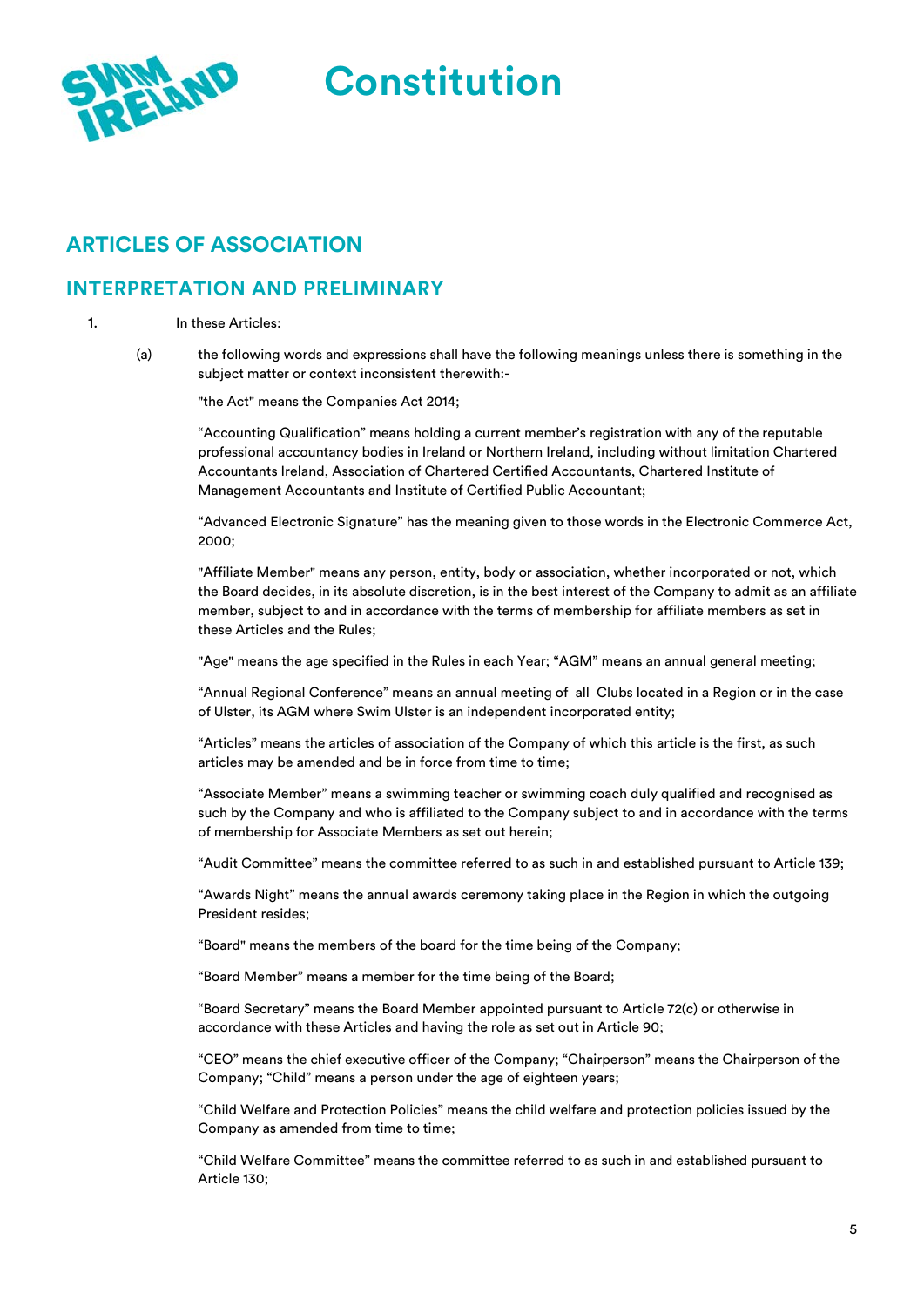

"Clear Days" in relation to the period of a notice, means that period excluding the day when the notice is given or deemed to be given and the day for which it is given or on which it is stated to take effect;

"Club" means any club involved in the teaching, operation and/or management of swimming (including synchronised swimming), diving, water polo and associated disciplines in Ireland which is affiliated to the Company in accordance with these Articles and the Rules;

"Club Committee" means the management committee of a Club

"Club Committee Officer" means the chairman, secretary of treasurer of any Club Committee;

"Club Member" means any individual including each member of a group (e.g. a family) that has been accepted into membership by a Club and whose membership of the Club has not either lapsed or been terminated by such Club and who has paid a fee to the Company in accordance with the Rules and paid any fees, subscriptions or periodic contributions payable to the Company under Article 13;

"Club Rules" means the rules governing the teaching, operation and management of swimming (including synchronised swimming), diving, water polo and associated disciplines in Ireland drawn up by a Club which are consistent with and do not conflict with the Rules drawn up by the Company;

"Commonwealth Games" means the international multi-sport event involving athletes from the Commonwealth of Nations

"Company" means Irish Amateur Swimming Association Limited, incorporated in Ireland on 29th January 1986 under certificate number 112024;

"Company AGM" means an AGM of the Company;

"Company Secretary" means the secretary of the Company or any other person appointed to perform the duties of the secretary of the Company as set out in Articles 91 and 92 who for the avoidance of doubt shall not be a member of the Board;

"Connacht" shall have the meaning attributed to it in the Rules;

"Connected Person" means a spouse, parent, guardian, brother, sister or child of any Club Member or an employee of the Company;

"Delegate" means:

(i) any person duly elected by a Club at its general meeting, to represent it as a delegate at any general meeting of the Company and notified in writing by the Club to the Board Secretary prior to the general meeting; or

(ii) any person duly nominated by an Affiliate Member to represent it at any general meeting of the Company and/or at any meeting of General Congress and notified in writing by the Affiliate Member to the Board Secretary prior to the general meeting or the meeting of General Congress as the case may be;

"Disciplinary and Complaints Committee" means the committee referred to as such in, and established pursuant to, Articles 132 and 133;

"EGM" means an extraordinary general meeting of the Company;

"Electronic Communications" has the meaning given to those words in the Electronic Commerce Act, 2000 and for the purposes of these Articles shall only include communication means or methods that have been approved by the Board in advance;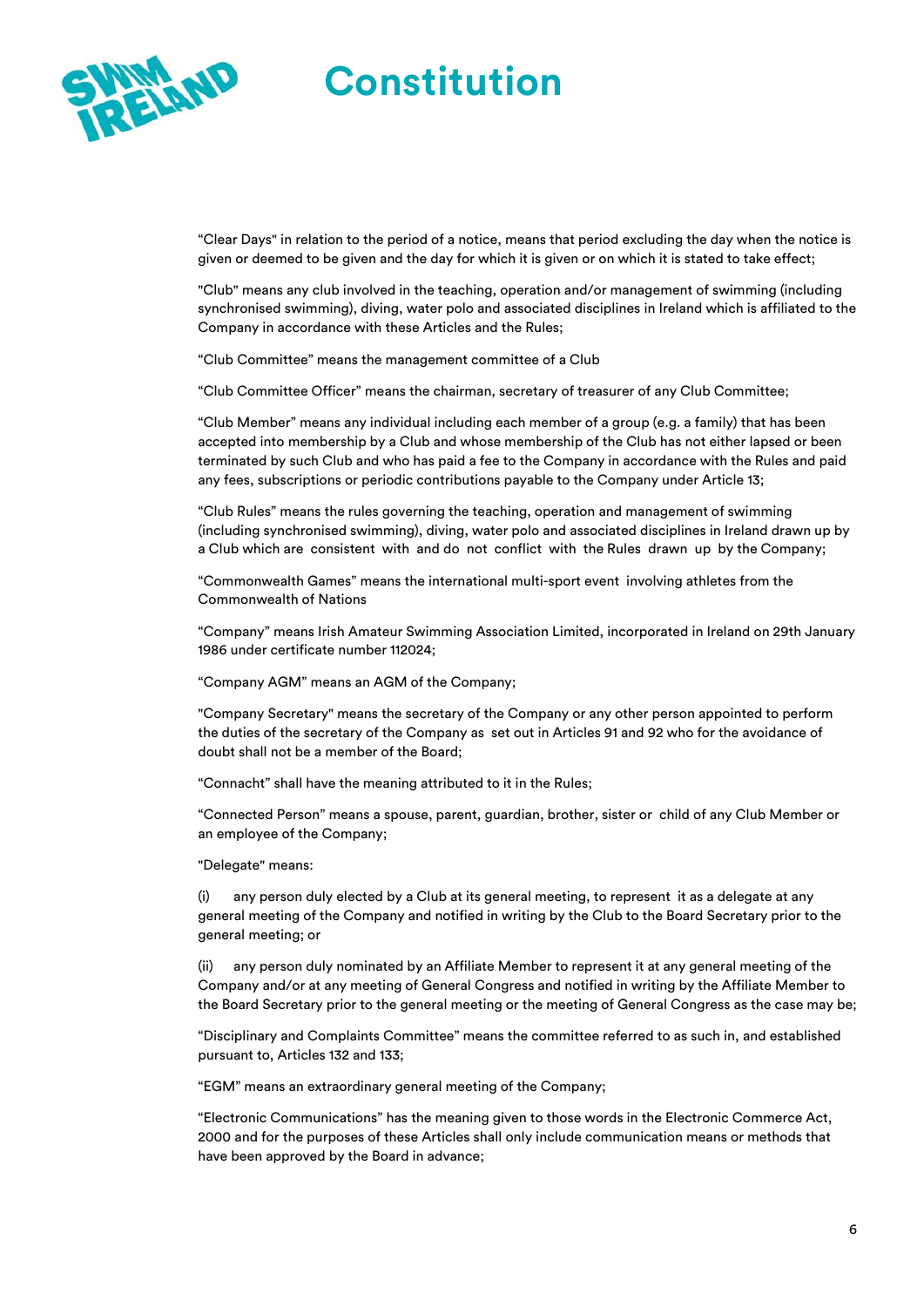

"Electronic Signature" has the meaning given to those words in the Electronic Commerce Act, 2000;

"ex officio" means, in relation to a person who is ex officio a member of the Board, any standing Committee, committee, sub-committee or similar body

(each of the foregoing a "Relevant Body"), that such person has the right to attend and speak at, but not to vote or be counted in the quorum for the purposes of, any meeting of a Relevant Body of which he is ex officio a member;

"FINA" means Federation International de Natation (International Swimming Association);

"General Congress" means the forum of discussion by Members referred to in Article 63;

"High Performance Sport" means sport at the highest level of international competition;

"Independent Directors" means the Board Members appointed pursuant to Article 72(f) or otherwise in accordance with these Articles and having the qualities as set out in Article 93;

"Ireland" means the Republic of Ireland and Northern Ireland;

"Irish Sports Council" means the Irish Sports Council established by the Department of Sports and Tourism;

"Learn to Swim Member" means an adult or child who participates in Levels 1 to 6 of the Company's Learn to Swim Programme or any other learn to swim programme (as may be determined by the Company from time to time) that is not a Club Member, has been accepted into membership by the Company and whose membership has not either lapsed or been terminated by the Company and is subject to and in accordance with the terms of membership for Learn to Swim Members as set out herein;

"Learn to Swim Programme" means the programme developed by the Company to provide comprehensive learning and set standards for child and adult learning of aquatic skills or any other similar programme;

"Leinster" shall have the meaning attributed to it in the Rules;

"Leisure Member" means any person who makes use of a public or private leisure facility (including but not limited to an aquatic centre or gym) for swimming (including synchronised swimming), diving, water polo or any associated disciplines in Ireland but who is not a Club Member and who satisfies such other criteria as the Board decides, in its absolute discretion, to be in the best interest of the Company, that has been accepted into membership by the Company and whose membership has not either lapsed or been terminated by the Company and is subject to and in accordance with the terms of membership for Leisure Members as set out herein;

"LEN" means Ligue Europeenne de Natation (European Swimming Association);

"Level 3 Coaching Qualification" means the Level 3 senior coach qualification accredited by Swim Ireland;

"Masters Committee" means the committee referred to as such in, and established pursuant to, Article 134;

"Member" means a person who is admitted to membership of the Company in accordance with these Articles and whose name is entered on the register of Members of the Company;

"Munster" shall have the meaning attributed to it in the Rules;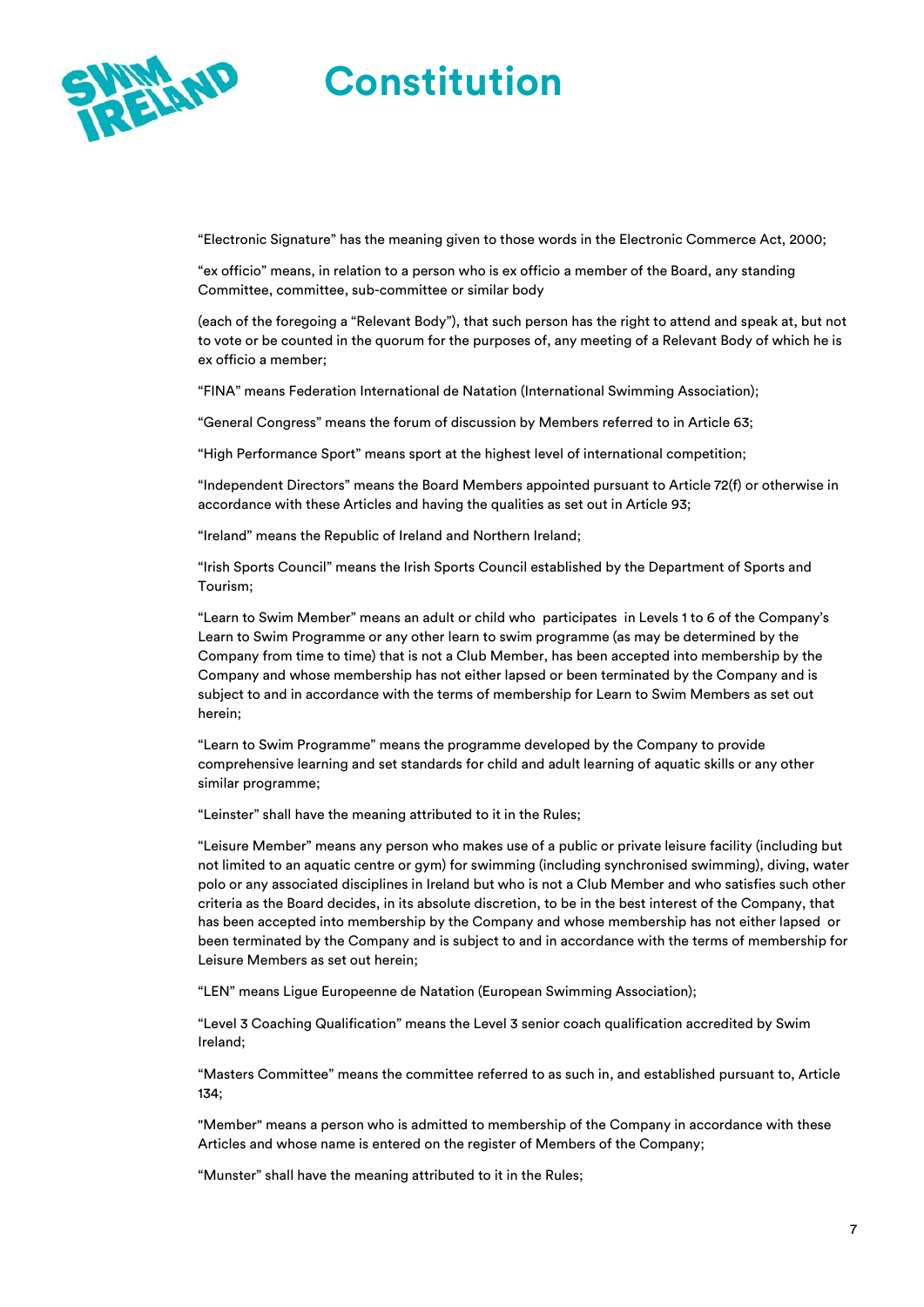

"National Diving Coach" means the person employed by Swim Ireland in the role of national diving coach;

"National Head Coach" means the person employed by Swim Ireland in the role of national head coach];

"National Meet Licensing Committee" means the committee referred to as such in, and established pursuant to, Article 135 ;

"National Pathway Manager " means the person employed by Swim Ireland in the role of national pathway manager;

"National Performance Director" means the person employed by Swim Ireland in the role of national performance director];

"National Water Polo Committee" means the committee referred to as such in, and established pursuant to Article 145;

"Nominations Committee" means the committee referred to as such in, and established pursuant to, Article 141 ;

"Officials Committee" means the committee referred to as such in, and established pursuant to, Article 140;

"Ordinary Directors" means the Board Members appointed pursuant to Article 72(e) or otherwise in accordance with these Articles and having the qualities as set out in Article 94;

"Performance Advisory Group" means the committee referred to as such in, and established pursuant to, Article 136;

"Qualified Certificate" has the meaning given to those words in the Electronic Commerce Act, 2000;

"Region" means any of Connacht, Leinster, Munster and Ulster;

"Regional Management Committee" means, in respect of each of Connacht, Leinster and Munster, a committee elected at the Annual Regional

Conference of the relevant Region and referred to in Articles 151 and 152, and in the case of Ulster, Swim Ulster;

"Regional Nominees" has the meaning set out in Article 72(d) and means the individuals elected at the applicable Annual Regional Conference from time to time to sit on the Board as set out in Article 152;

"Regional Schools Committee" means a committee that is run in each of Leinster, Ulster, Connaught and Munster for the management of swimming of young people who are attending full-time primary or postprimary education, and which committee may be independent to and separate from the Company;

"Registered Office" means the registered office of the Company for the time being (at the date of adoption of these Articles being at Irish Sport HQ, National Sports Campus, Blanchardstown, Dublin 15);

"Remuneration Committee" means the committee referred to as such in and established pursuant to Article 138;

"Rules" means the uniform rules and regulations governing the operation and management of swimming (including synchronised swimming), diving, water polo and associated disciplines in Ireland drawn up by the Board and as amended from time to time by the Board;

"Seal" means the common seal of the Company;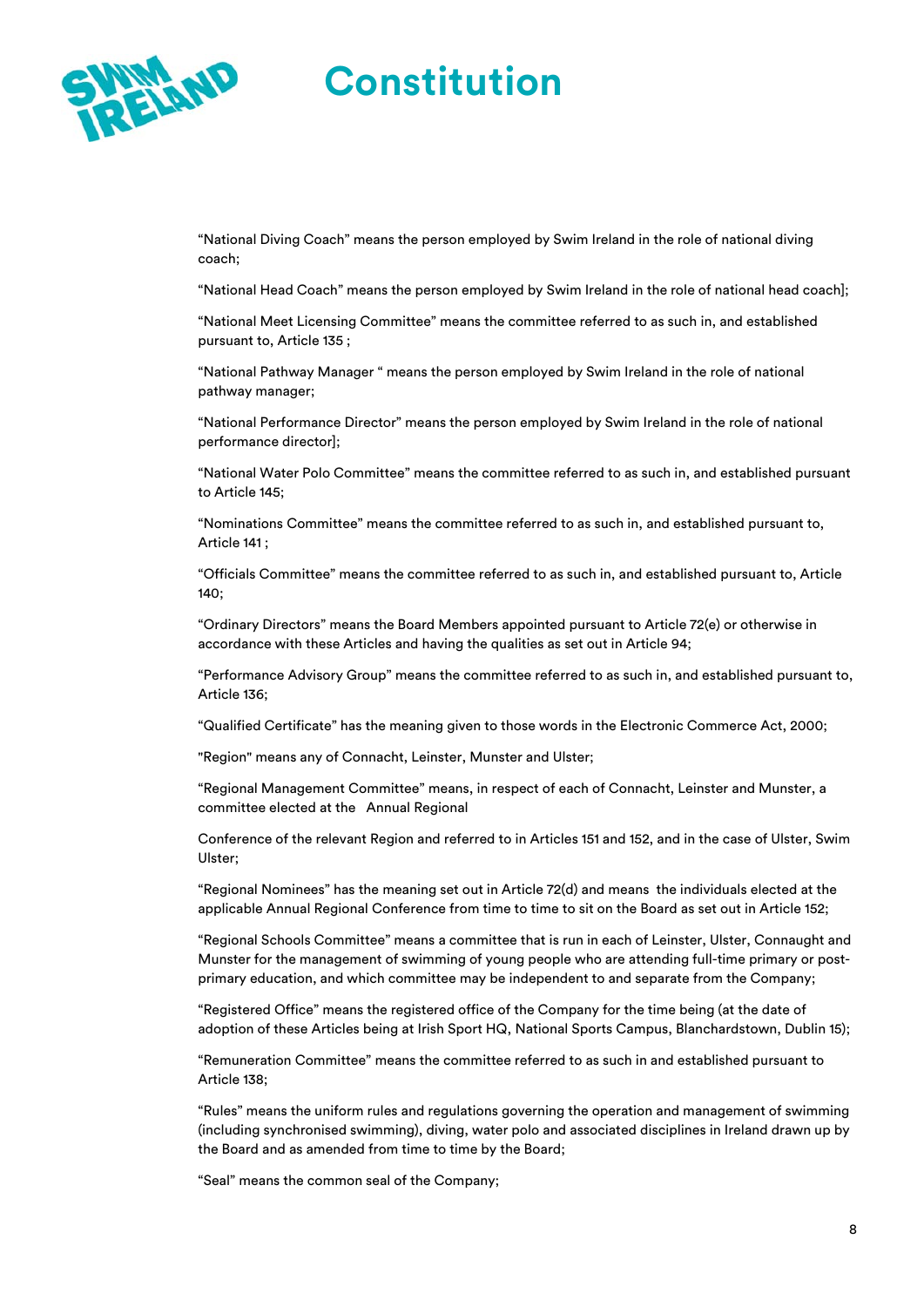

"Selection Panel" means the committee referred to as such in and established pursuant to Article Error! Reference source not found.;

"Senior Officers" means the Chairman, Board Secretary and Treasurer of the Company and "Senior Officer" means any one of the Senior Officers;

"Special Member" means any person or category of persons that does not fall within any other category of membership as set out in these Articles and who is participating in aquatics (including but not limited to triathletes or open sea swimmers) and who satisfies such other criteria as the Board decides, in its absolute discretion, to be in the best interest of the Company, that has been accepted into membership by the Company and whose membership has not either lapsed or been terminated by the Company and is subject to and in accordance with the terms of membership for Special Members as set out herein;

"Standing Committee" means one of the committees listed in Article 127 and any committee created as a Standing Committee by the Board;

"Swim Ireland Coaching Licence" means the licence issued by Swim Ireland that allows a person to practice professionally at the level of qualification that the licence stipulates;

"Swim Ireland Performance Team" means the performance management team appointed by Swim Ireland

"Swim Ulster" means Swim Ulster Limited (being an independent entity incorporated in Northern Ireland receiving funding from Sports Council Northern Ireland and other UK funding bodies as a de facto governing body) or any successor;

"Swim Ulster Board" means the board of directors of Swim Ulster ;

"Treasurer" means the person holding such office in the Company in accordance with these Articles;

"Ulster" shall have the meaning attributed to it in the Rules;

"Water Polo Conference" shall have the meaning set out in Article 145(d); and

"Year" means a calendar year other than in the context of elections to any office under these Articles, where "Year" shall mean the period from the conclusion of one Company AGM to the conclusion of the next;

- (b) reference to any statute or statutory provision includes a reference to that statute or statutory provision as from time to time modified or re-enacted;
- (c) words importing the singular number only shall include the plural number and vice versa; words importing the masculine gender only shall include the feminine and neuter gender and vice versa; and words importing persons shall include corporations;
- (d) any expression referring to writing shall, unless the contrary intention appears, be construed as including references to printing, lithography, photography, and any modes of representing or reproducing words in a visible form provided that the expression shall not include writing in electronic form except as provided in these Articles and/or, where it constitutes writing in electronic form sent to the Company, the Company has agreed to its receipt in such form;
- (e) unless the contrary intention appears, the use of the word "address" in these Articles in relation to Electronic Communications includes any number or address used for the purpose of such communications;
- (f) expressions referring to execution of any document shall include any mode of execution under seal or under hand or under any mode of Electronic Signature as shall be approved by the Board and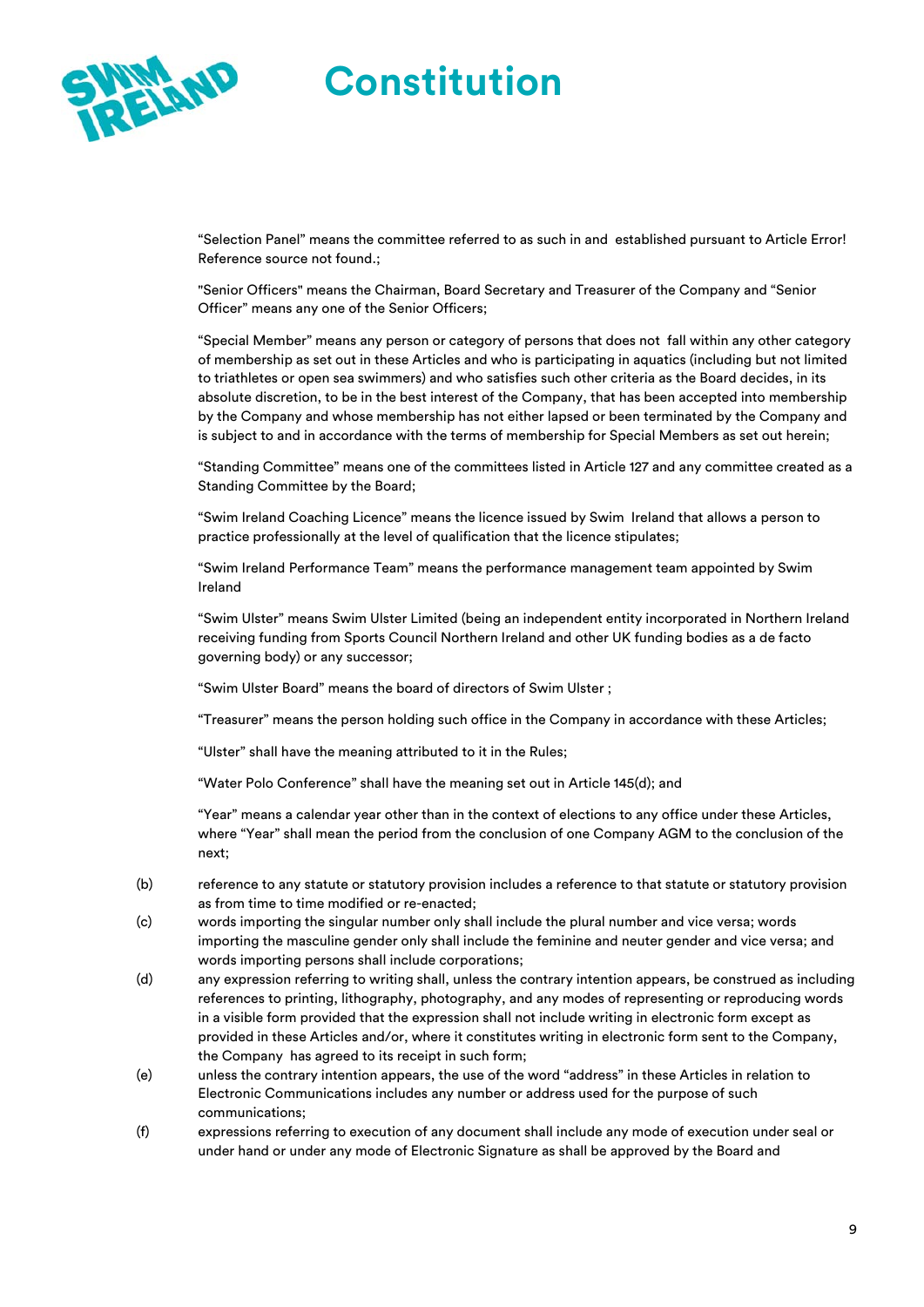

expressions referring to receipt of any Electronic Communications shall, unless the contrary intention appears, be limited to receipt in such manner as the Board has approved in advance; and

- (g) "person" includes any individual, firm, body corporate, association or partnership, government or state or agency of a state, local authority or government body or any joint venture (whether or not having a separate legal personality).
- 10. The provisions of the Act shall apply to the Company save to the extent that this constitution provides or states otherwise.

**Constitution** 

### **OBJECTS**

11. The Company is established for the purposes expressed in its memorandum of association.

# **MEMBERSHIP**

- 12. The number of Members of the Company is unlimited. The subscribers to the memorandum of association of the Company and such other persons as are admitted to membership in accordance with these Articles shall be Members of the Company.
- 13. Every applicant for membership of the Company shall apply in the manner prescribed in the Rules and all applications shall in all cases be subject to the approval of the Board.
- 14. If the applicant is accepted for membership of the Company then on receipt from the applicant of the amount of the subscription payable under Article 13, the applicant's name and address and the Club and Region to which the applicant is assigned shall be entered upon the register of Members.
- 15. Membership shall be personal to the Member and shall not be transferable or transmissible by the act of the Member or by operation of law.
- 16. Membership shall automatically cease on any Member's death, winding up or dissolution as the case may be.
- 17. Every Member shall further to the best of his ability the objects, interests and influence of the Company and shall observe all bye-laws, Rules and standing orders of the Company made pursuant to the powers in that behalf hereinafter contained.
- 18. Subject to the provisions of Articles 36 and 37, membership of the Company shall be open to the following seven (7) categories of membership:
	- (a) Club Members;
	- (b) Affiliate Members;
	- (c) Associate Members;
	- (d) Learn to Swim Members;
	- (e) Leisure Members;
	- (f) Special Members; and
	- (g) Child Members.
- 19. Every Member must comply with the following conditions of membership:
	- (a) that he agrees to be bound by the Child Welfare and Protection Policies;
	- (b) that he agrees to be bound by the Company's complaints and disciplinary procedures including any adjudication or determination made by the Disciplinary and Complaints Committee;
	- (c) that he agrees to be bound by any other conditions as may be imposed by the Board on his category of membership from time to time, subject to the Act; and
	- (d) that he agrees to comply with the Rules, bye-laws and standing orders of the Company from time to time.
- 20. The Company shall keep an accurate and up to date register of Members at the Registered Office.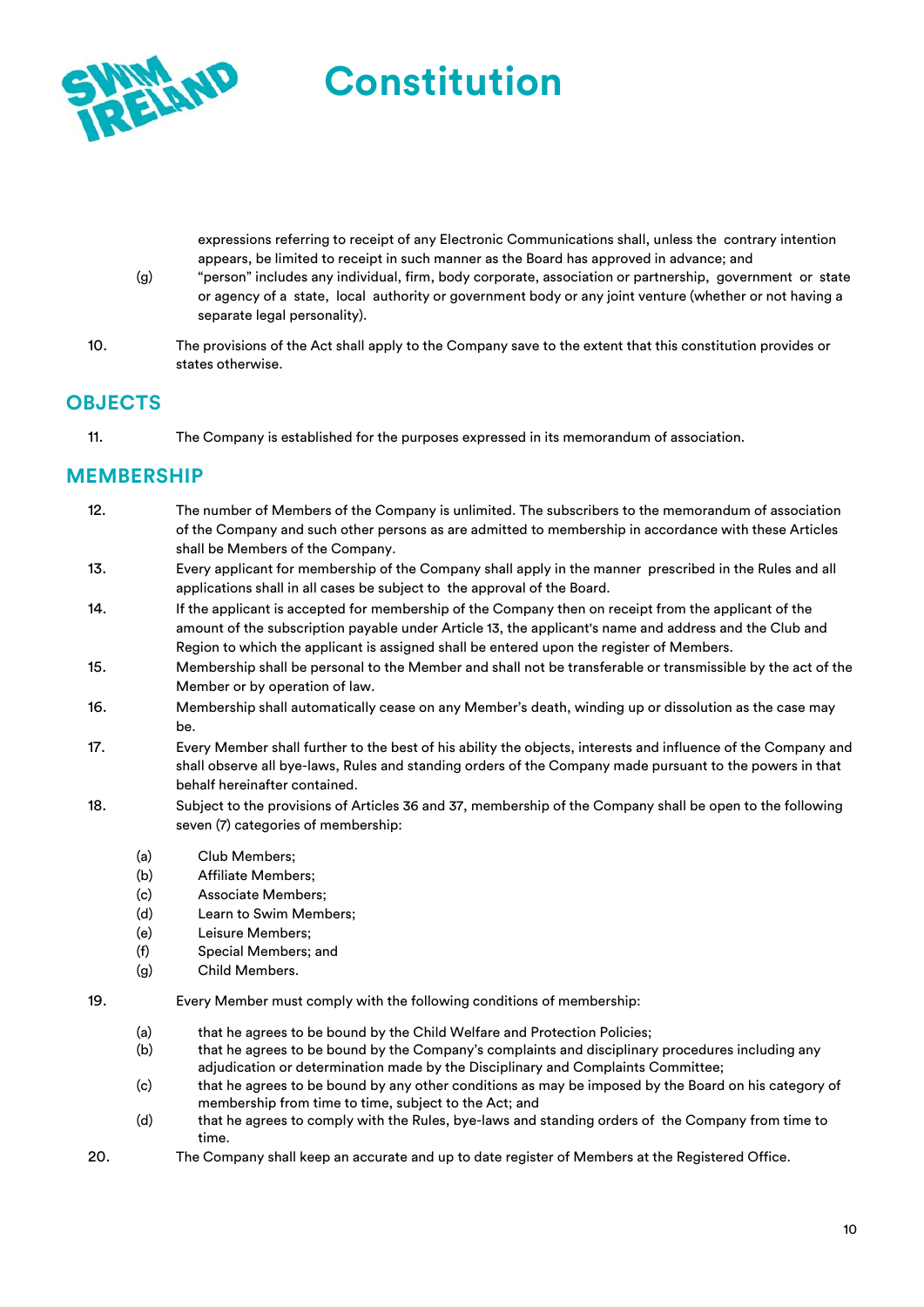

21. The Company AGM shall prescribe an application or subscription fee payable on admission to membership and an annual subscription and other periodic contributions payable by every Member. Such annual subscription and other periodic contributions shall be determined for each category of Club membership by the AGM. Any increase authorised by the AGM shall take effect only from the commencement of the next financial year. Club members joining at any time during the Year prior to September shall pay the full annual subscription fee and a rate of one third shall apply in respect of all new memberships commencing in the last quarter of the Year. The Associate Membership subscription shall commence in the month in which the member first applied and shall be due annually in the same month thereafter. Associate Membership may be increased, such increase to take immediate effect, where the insurance costs to Swim Ireland for the Associate Members increases but only in the amount of the actual increase.

### **CLUB MEMBERS**

- 22. Subject to compliance with the conditions set down in Article 11, Club Members shall have the following rights only:
	- (a) the right to compete at all swimming and associated disciplines' competitions held by or under the auspices of the Company subject to compliance with the relevant rules of the competition;
	- (b) the right to notice of, and to attend at, general meetings of the Company and the right to notice of, and to attend at, meetings of General Congress;
	- (c) the right to speak at General Congress;
	- (d) the right to speak at general meetings of the Company but only as a Delegate or Delegates duly elected by that Club Member's Club;
	- (e) the right through their Club and only if agreed by the Club at a general meeting of the Club, to put forward notices of motion at any general meeting of the Company subject to compliance with the applicable standing orders of the Company in relation thereto;
	- (f) the right to stand for election to any office of the Company subject to compliance with the Company's nomination procedures as set out in Articles 143 to 144; and
	- (g) for the avoidance of doubt, Club Members shall not have the right to vote at general meetings of the Company but shall have the right to vote by way of show of hands only at meetings of General Congress. Only Delegates duly appointed by Clubs on behalf of Club Members shall have the right to vote at general meetings of the Company.

### **AFFILIATE MEMBERS**

- 23. Subject to compliance with the conditions set down in Article 11, Affiliate Members shall have the following rights only:
	- (a) the right to notice of, and to attend at, general meetings of the Company and to notice of, and to attend at, meetings of General Congress;
	- (b) the right to nominate a maximum of two Delegates to attend general meetings of the Company and/or meetings of General Congress. Such Delegates shall have the right to speak but not the right to vote at general meetings;
	- (c) the right to speak at, and to vote by way of show of hands only at, meetings of General Congress through their duly appointed Delegates.
- 24. Each Affiliate Member shall in addition, subject to Articles 6 to 13 herein and without prejudice to Article 15, be accepted for Affiliate Membership subject to and provided that the following conditions are met:
	- (a) that it agrees to be bound by the Child Welfare and Protection Policies and that its memorandum and articles of association (if it is an incorporated entity) and any rulebook or other constituent documentation contain covenants to this effect;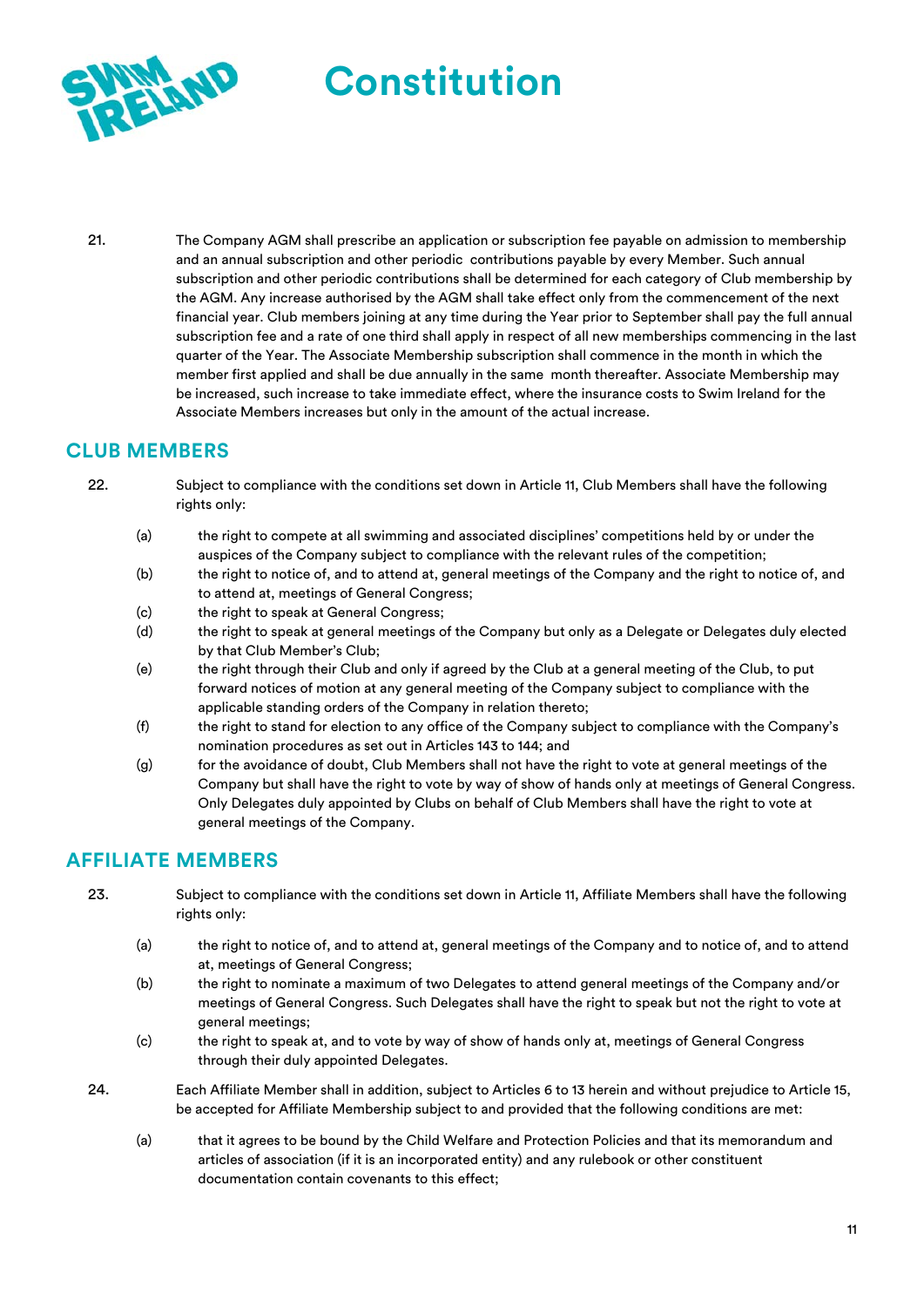

- (b) that it adopts disciplinary procedures no less onerous than the disciplinary procedures determined by the Board and set down in the Rules or in any other document setting out the disciplinary and complaints procedure of the Company;
- (c) that if registered as a separate legal incorporated entity, it is duly incorporated and validly existing under the laws governing its incorporation and confirms to the Company in a manner satisfactory to the Board that it is responsible for its own affairs and the financing of its own activities and the Company shall assume no responsibility in relation thereto;
- (d) that its rules, bye-laws, standing orders, procedures and memorandum and articles of association or any other constituent document do not conflict with and are consistent with the Rules, bye-laws, standing orders, procedures and memorandum and articles of association of the Company;
- (e) that it complies with these Articles, the Rules, bye-laws, standing orders and procedures of the Company and, in particular, those provisions in relation to affiliation procedures or application forms and procedures for Affiliate Members as specified by the Board from time to time;
- (f) if it has received funding from or through the Company in a financial year that it reports to the Company AGM on, and accounts to the Board for, its activities;
- (g) each Affiliate Member acknowledges and agrees that it solely responsible for running and managing its own affairs and that the Company bears no responsibility of any kind whatsoever for the actions or omissions of the Affiliate Member and each Affiliate Member agrees to indemnify and keep indemnified the Company against all losses, damages, costs and expenses incurred by the Company arising from any third party claim against the Company in relation to the past, present or future affairs, actions or omissions of the Affiliate Member; and
- (h) each Affiliate Member shall comply with all affiliation regulations and procedures set down by the Company whether in the Rules or any bye- laws or standing orders as drawn up by the Board from time to time.

# **ASSOCIATE MEMBERS**

- 25. Subject to compliance with the conditions of Article 11 and the provisions of Article 18, Associate Members shall have the following rights only:
	- (a) the right to notice of, and to attend at, general meetings of the Company and to notice of, and to attend at, meetings of General Congress; and
	- (b) Associate Members shall not have the right to speak or to vote at general meetings of the Company but shall have the right to speak and to vote by way of show of hands only at meetings of General Congress.
- 26. Each Associate Member shall sign a legally binding undertaking to the Company (in such form as the Board may require) to adhere to the Child Welfare and Protection Policies applicable in carrying on the profession or practice of teaching/operation or management of swimming and associated disciplines.

# **LEARN TO SWIM MEMBERS**

- 27. Subject to compliance with the conditions set down in Article 11, Learn to Swim Members shall have the following rights only:
	- (a) the right to notice of, and to attend at, general meetings of the Company;
	- (b) no right to speak at or to vote at general meetings of the Company and no right to notice of, to attend at, to speak or vote at meetings of General Congress;
	- (c) no right to compete at any swimming and associated disciplines' competitions held by or under the auspices of the Company; and
	- (d) no right to stand for election to any office of the Company.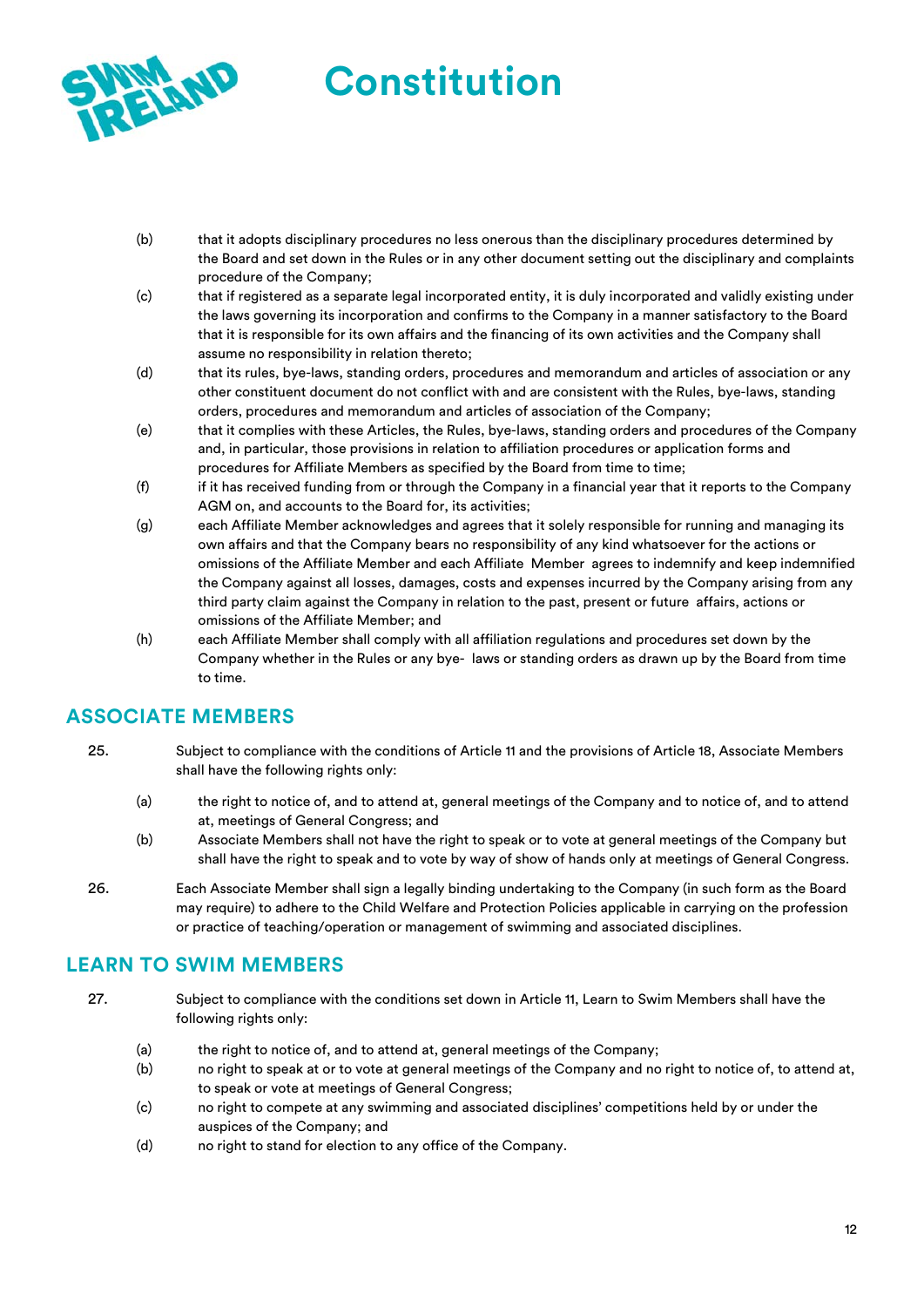

- 28. Notwithstanding the terms of Article 13, the Board shall from time to time prescribe an application or subscription fee payable on admission to membership by Learn to Swim Members or other periodic contributions which shall be payable by each Learn to Swim Member and may vary such fees from time to time. Any such variation shall come into force on the date prescribed by the Board.
- 29. This category of membership shall be independent of Club Membership and a Learn to Swim Member may also apply to be a Club Member and, where accepted as a member of that Club, shall enjoy the rights associated with being a Club Member as set out in these Articles. For the avoidance of doubt, any person shall be entitled to avail of the Learn to Swim program without becoming a Learn to Swim Member.

# **LEISURE MEMBERS**

- 30. Subject to compliance with the conditions set down in Article 11, Leisure Members shall have the following rights only:
	- (a) the right to notice of, and to attend at, general meetings of the Company;
	- (b) no right to speak at or to vote at general meetings of the Company and no right to notice of, to attend at, to speak or vote at meetings of General Congress;
	- (c) no right to compete at any swimming and associated disciplines' competitions held by or under the auspices of the Company; and
	- (d) no right to stand for election to any office of the Company.
- 31. Notwithstanding the terms of Article 13, the Board shall from time to time prescribe an application or subscription fee payable on admission to membership by Leisure Members or other periodic contributions which shall be payable by each Leisure Member and may vary such fees from time to time. Any such variation shall come into force on the date prescribed by the Board.

### **SPECIAL MEMBERS**

- 32. Subject to compliance with the conditions set down in Article 11, Special Members shall have the following rights only:
	- (a) the right to notice of, and to attend at, general meetings of the Company;
	- (b) no right to speak at or to vote at general meetings of the Company and no right to notice of, to attend at, to speak or vote at meetings of General Congress;
	- (c) only have the right to compete at swimming and associated disciplines' competitions held by or under the auspices of the Company that have been designated by the Company as being open to Special Members; and
	- (d) no right to stand for election to any office of the Company.
- 33. Notwithstanding the terms of Article 13, the Board shall from time to time prescribe an application or subscription fee payable on admission to membership by Special Members or other periodic contributions which shall be payable by each Special Member and may vary such fees from time to time. Any such variation shall come into force on the date prescribed by the Board.

### **CHILD MEMBERS**

- 34. It is a fundamental condition of the membership of every Child Member that their parents/guardians must comply with the following conditions of their membership:
	- (a) that the parents/guardians agree to be bound by the Child Welfare and Protection Policies;
	- (b) that the parents/guardians agree to be bound by the Company's complaints and disciplinary procedures including any adjudication or determination made by the Disciplinary and Complaints Committee;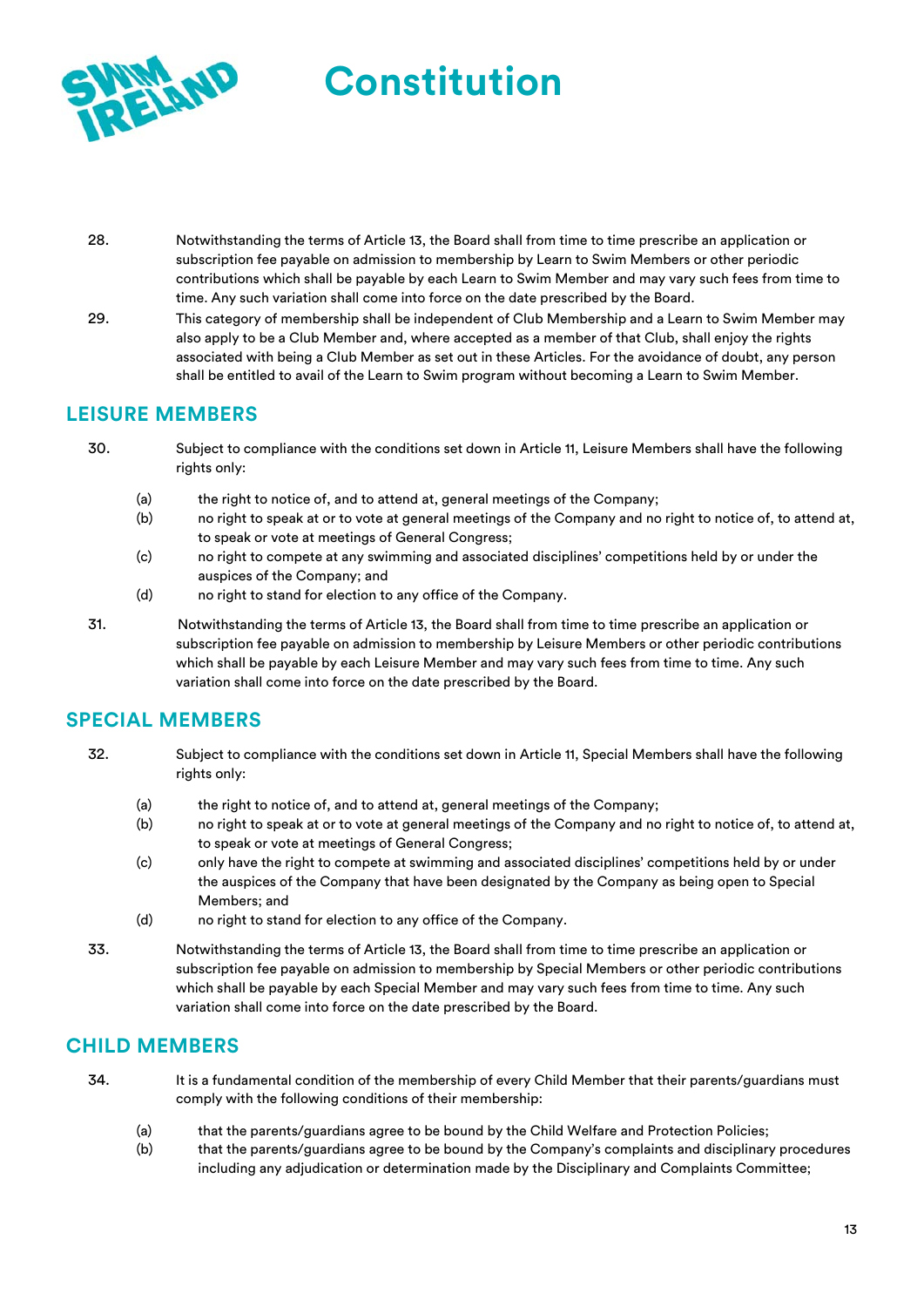

- (c) that the parents/guardians agree to be bound by any other conditions as may be imposed by the Board on their Child's category of membership from time to time, subject to the Act; and
- (d) that the parents/guardians agree to comply with these Articles, the Rules, bye-laws and standing orders of the Company from time to time.

Any failure by a parent or guardian of a Child Member to comply with these conditions may result in the Child's membership of the Company being revoked.

# **CLUBS**

- 35. Clubs shall comply with all affiliation regulations and procedures set down by the Company whether in the Rules or any bye-laws or standing orders and as drawn up by the Board from time to time and shall be bound by these Articles.
- 36. A Club's rules, bye-laws, procedures and standing orders shall not be in conflict with any provision of these Articles or the Rules.
- 37. Where any member of a Club Committee has served as a Club Committee Officer of the Club Committee for four years (whether consecutive or not) he may not serve as a member of the Club Committee until at least two (2) consecutive years have elapsed since he last served. For the avoidance of doubt, the provisions of this Article 29 shall not become effective until the conclusion of the 2019 Company AGM (AGM is defined below in Article 39).
- 38. A Club Member who ceases to be a member of a Club automatically ceases to be a Member of the Company.
- 39. Each Club shall promptly inform the Company and provide any requested details to the Company of any changes in its membership.
- 40. In the event of a Club failing to comply with or failing to enforce any disciplinary or other measure prescribed by the Board, the Disciplinary and Complaints Committee and/or the Company in general meeting, the Club shall be liable to be disaffiliated from the Company in accordance with the procedures for disaffiliation set down in the Rules or any bye-laws or standing orders.

# **ANTI-DOPING**

- 41. The anti-doping rules of the Company are the Irish Anti-Doping Rules as published by the Irish Sports Council and as amended from time to time by the Irish Sports Council. The Company accepts the right of FINA, the Irish Sports Council, the Northern Ireland Sports Council, LEN, the Olympic Council of Ireland, or duly authorised representatives of such bodies, to dope test, in accordance with law, any competing Member both in-competition and out of competition (i.e. un-announced testing).
- 42. It shall be a fundamental condition of membership of the Company, in addition to any other provisions concerning membership and the various categories of membership as laid down in these Articles that Members submit to and comply with any dope testing by the Company or any of the bodies referred to in Article 33.
- 43. Members are strictly and solely responsible for ensuring compliance for themselves with the Irish Anti-Doping Rules and/or any other anti-doping rules published by LEN, FINA, the Olympic Council of Ireland, the Irish Sports Council or the Northern Ireland Sports Council from time to time and Members recognise and agree that the Company has no liability of any kind whatsoever in this regard.

### **CESSATION/SUSPENSION/EXPULSION OF MEMBERSHIP**

44. A Member shall forthwith cease to be a Member if he fails to pay any application fee or subscription or other contribution for which he becomes liable whilst he is a Member within the period laid down by the Board for any such payments.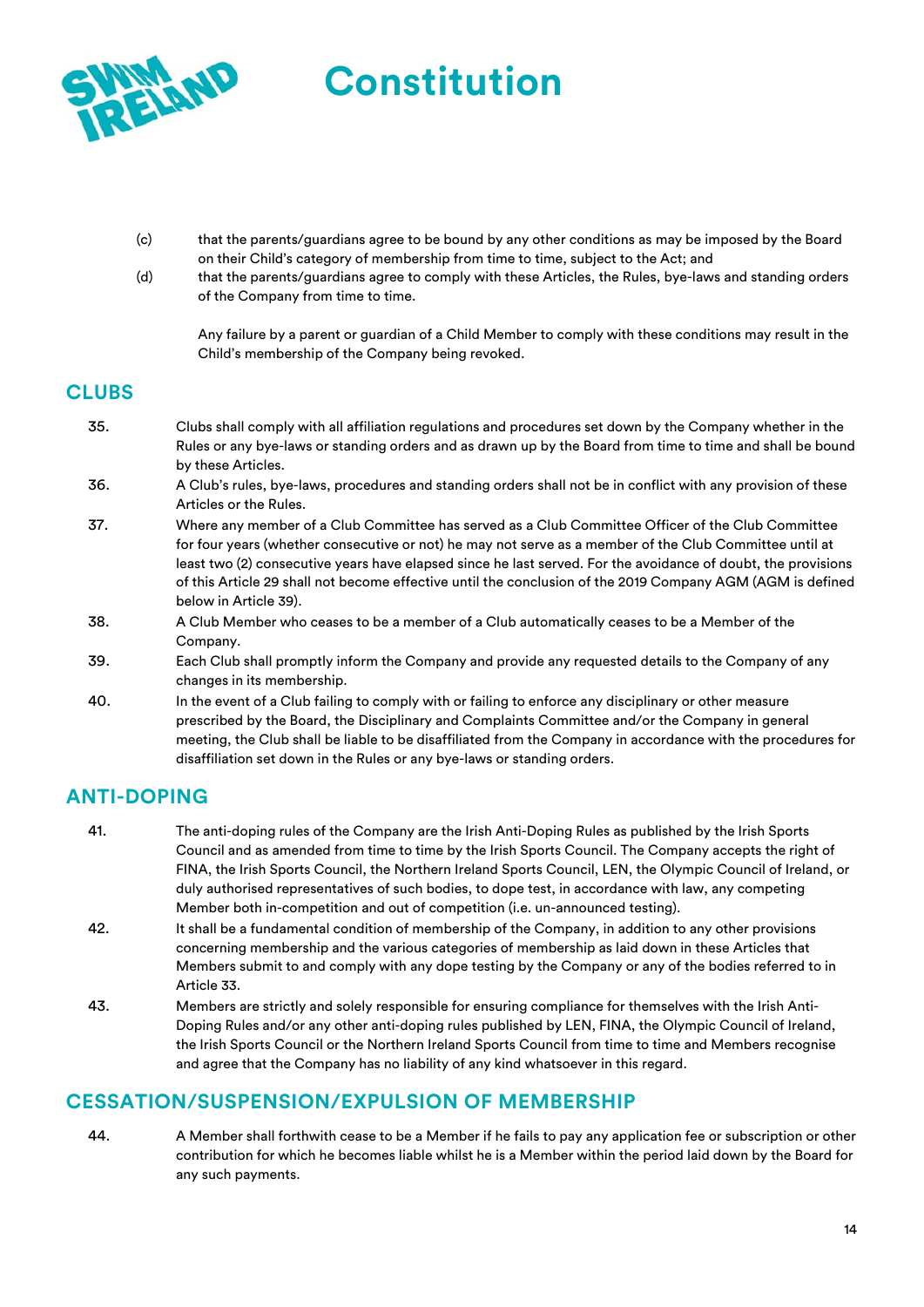

- 45. Without prejudice to the provisions of Article 36 hereof, if the conduct of any Member is such as shall in the opinion of the Board be injurious to the character or interests of the Company or render that Member unfit to remain a Member of the Company, or if any Member shall refuse or wilfully neglect to comply with any of these Articles or if the Board shall for any good reason require that a Member be expelled from membership the Board may by a resolution of a majority of at least three-fourths (75%) of the Board present and voting at a Board meeting specially convened for this purpose suspend such Member from membership indefinitely or otherwise limit for a stated period the rights of membership of that Member or may expel such Member from membership of the Company provided that such a Member shall have fourteen (14) Clear Days' notice sent to him of the Board meeting and shall be entitled to attend such a meeting and be heard in his defence but shall not be present at the voting or take part in the proceedings otherwise than as the Board shall permit. Notice under this Article shall be deemed to have been served and delivered if it is sent by post in accordance with the provisions set out in Articles 164 to 172.
- 46. Cessation of membership of the Company howsoever occurring:
	- (a) shall not entitle the Member to repayment of the whole or any part of any contribution or subscription previously paid by him; and
	- (b) shall be without prejudice to the Member's liability to pay any contribution or subscription which has become due and payable before such cessation.

#### **GENERAL MEETINGS**

- 47. All general meetings other than annual general meetings ("AGMs") shall be called extraordinary general meetings ("EGMs"). The Company shall in each Year hold an AGM in addition to any other general meetings in that Year and shall specify the meeting as such in the notice calling it. All general meetings shall be held in Ireland, subject to Article 40.
- 48. The Company AGM shall, so far as reasonably practicable, be held at such time and date as the preceding AGM shall determine, subject to compliance with the Act. The venue of such AGM shall be determined by the Board. In order to comply with the Act, if an AGM is to be held in Northern Ireland the preceding AGM must pass a resolution that it be so held.
- 49. The Board shall convene an EGM:
	- (a) if a resolution to convene an EGM is passed at the preceding AGM; or
	- (b) on the requisition of Members pursuant to the provisions of the Act; or
	- (c) where ten (10) Clubs each having held an EGM requisition such a meeting by service on the Board Secretary of a written notice duly signed by two officers from each Club seeking the holding of such a meeting; or
	- (d) where two-thirds of the Board resolve to convene such a meeting.

Subject to the provisions of the Act, such meetings shall be convened by the Board within twenty-eight (28) Clear Days of the receipt of the requisition required under this Article or the date on which the Board Members resolve to convene such a meeting in accordance with Article 41(d) above. EGMs shall be held at a time and venue and on a date as determined by the Board.

50. The accidental omission to give notice of a meeting to, or the non-receipt of notice of a meeting by, any person entitled to receive notice shall not invalidate the proceedings at that meeting.

### **PROCEEDINGS AT GENERAL MEETINGS**

51. Each Club and each Affiliate Member respectively shall be entitled to send two (2) Delegates to general meetings of the Company. All voting Delegates shall be Members of the Company in their own right. A Delegate shall be elected by a Club in accordance with the procedure in the Club's rules for electing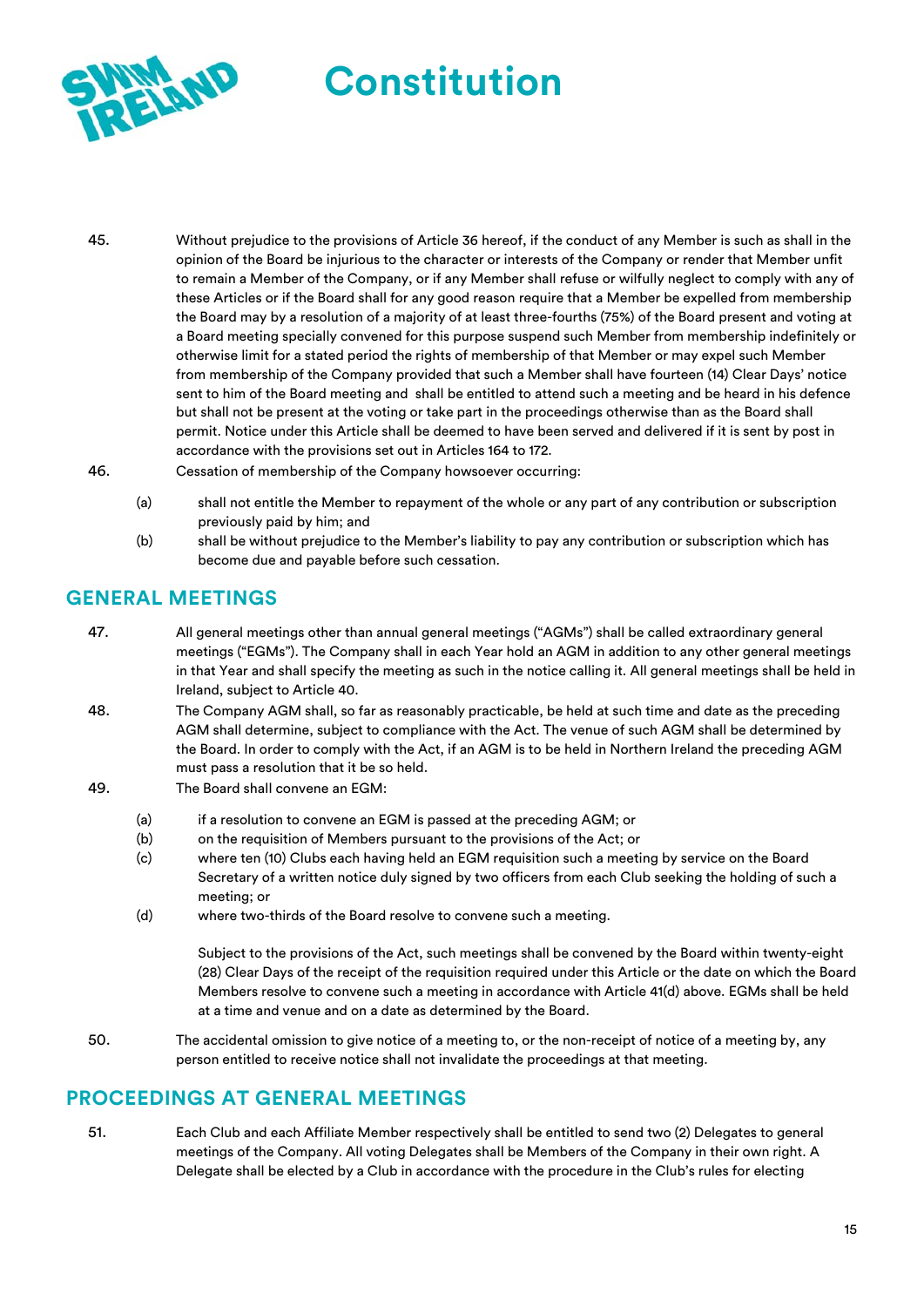

Delegates at its general meeting or, as the case may be, duly nominated by an Affiliate Member. Each Club shall notify the Board Secretary in writing of the Delegate(s) elected by it, and each Affiliate Member shall notify the Board Secretary in writing of the Delegate(s) nominated by it, before the relevant meeting.

- 2. No business shall be transacted at any general meeting unless a quorum is present. Save as otherwise provided in these Articles, fifty (50) Delegates entitled to attend and cast votes at a general meeting of the Company and who are present in person shall constitute a quorum.
- 52. If such a quorum is not present within half an hour from the time appointed for the meeting, or if during a meeting such a quorum ceases to be present, the meeting shall stand adjourned to the same day in the next week at the same time and place or to such time and place as the Board may determine and if at the adjourned meeting a quorum is not present within half an hour from the time appointed for the meeting the Members present shall be a quorum.
- 53.
- (a) Subject to paragraph (b) of this Article 46, the Chairperson or in his absence some other Board Member nominated by the Board shall preside as chairperson of the meeting, but if neither the Chairperson nor such other Board Member (if any) be present and willing to act within fifteen (15) minutes after the time appointed for holding the meeting, the Board Members present shall elect one of their number to be chairperson and, if there is only one Board Member present and willing to act, he shall be chairperson.
- (a) The Board may, with the consent of the Chairperson, appoint an independent person of suitable standing to chair any general meeting of the Company provided that any person so nominated shall be approved by a majority of the Board.
- 54. If no Board Member is willing to act as chairperson, or if no Board Member is present within fifteen (15) minutes after the time appointed for holding the meeting, or if the procedure under Article 46(b) is not adopted, then the Members present and entitled to vote shall choose one of their number to be chairperson of the meeting.
- 55. The chairperson of the meeting may, with the consent of a meeting at which a quorum is present (and shall if so directed by the meeting), adjourn the meeting from time to time and from place to place, but no business shall be transacted at an adjourned meeting other than business which might properly have been transacted at the meeting had the adjournment not taken place. When a meeting is adjourned for fourteen (14) days or more, at least seven (7) Clear Days notice shall be given specifying the time and place of the adjourned meeting and the general nature of the business to be transacted. Otherwise it shall not be necessary to give any such notice.
- 56. Voting by proxy shall not be permitted.
- 57. At all general meetings of the Company a resolution put to the vote of the meeting shall be decided on a poll.
- 58. In the case of an equality of votes the chairperson of the meeting shall have a casting vote in addition to any other vote he may have.
- 59. Subject to the provisions of the Act, a poll shall be determined by a simple majority of those present and voting on the poll. A poll shall be taken as the chairperson of the meeting directs and he may appoint scrutineers (who need not be Members) and fix a time and place for declaring the result of the poll. The result of the poll shall be deemed to be the resolution of the meeting at which the poll was demanded.
- 60. Where a resolution(s) to amend the Company's memorandum of association and/or its articles of association is successful at a Company AGM, that resolution shall have immediate effect from the conclusion of such meeting.
- 61. A poll on the election of a chairperson of the meeting or on a question of adjournment shall be taken forthwith. A poll demanded on any other question shall be taken either forthwith or at such time and place as the chairperson of the meeting directs not being more than thirty (30) days after the meeting. The taking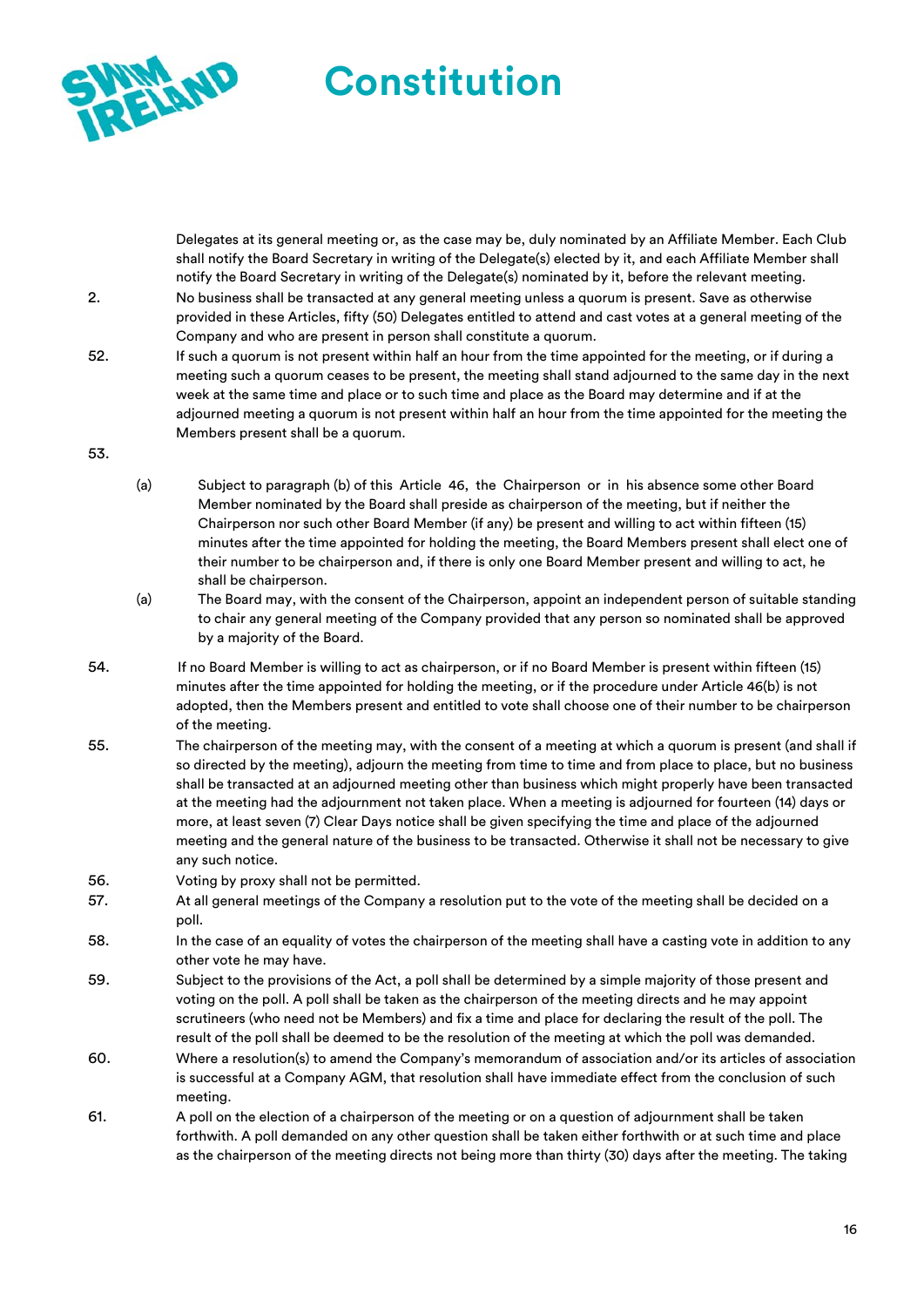

of a poll shall not prevent the continuance of a meeting for the transaction of any business other than the question on which the poll is taken.

- 62. No notice need be given of a poll not taken forthwith if the time and place at which it is to be taken are announced at the meeting. In any other case, at least seven (7) Clear Days notice shall be given specifying the time and place at which the poll is to be taken.
- 63. The Board shall be responsible for arranging the timetable and order of business at the Company AGM subject to standing orders for Company AGMs as are determined by the Board and subsequently circulated by the Company to the Members. All business shall be deemed special that is transacted at an EGM, and all that is transacted at an AGM shall also be deemed special, with the exception of the consideration of the accounts and balance sheet, and the reports of the Board and of the auditors and the fixing of the remuneration of the auditors and the election of Board Members.
- 64. Included as part of the report of the Board referred to at Article 56 above shall be the report of the Board Members in conjunction with the CEO which shall include a review of the following areas:
	- (a) the strategic plan as laid down by the Board and/or the Company;
	- (b) the business plan of the Company as determined by the Board in respect of each Year;
	- (c) education as provided or funded by the Company in the Year under review; and
	- (a) reports from the Regional Management Committees.

65. Prior to the day appointed for the holding of the Company AGM, the following procedure shall apply:

- (a) any proposition or motion, whether to amend the memorandum and articles of association of the Company or on any other topic, shall be notified to the Board Secretary in writing not less than 42 Clear Days before the date for holding the AGM. Each such proposition shall deal with one subject only;
- (b) the Board may alter or amend or disallow any proposition or motion which offends against either or both of the memorandum of association and/or the articles of association of the Company and/or which the Board considers may either bring the sport into disrepute and/or be against the best interests of the Company, and may composite any two (2) or more propositions which, in the opinion of the Board, constitute in substance the same proposition or which deal with the same subject matter and are to the same effect. The Board shall inform, in writing, any Clubs whose proposition is altered, amended, composited or disallowed in accordance with this sub- paragraph (b) of this Article 58 and shall then arrange for the final AGM agenda to be prepared and furnished to each person entitled to receipt of notice in accordance with these Articles not later than twenty- one (21) Clear Days before the dated fixed for holding the AGM; and
- (c) the Board shall distribute to Members its report and statement of accounts for the relevant financial year not less than twenty-one (21) Clear Days before the date fixed for holding the AGM.

# **VOTES OF MEMBERS**

- 66. The voting rights which apply with respect to the different categories of Members are set out in Articles 14 to 17.
- 67. Delegates shall be entitled to attend and vote at general meetings of the Company. On a vote taken every Delegate present and entitled to vote shall have one vote in accordance with the wishes of the Club Members he represents (subject to Article 15(b)).
- 68. If a Delegate is unable to attend a general meeting, his place (with all accompanying rights) may be taken by another person elected by the relevant Club or nominated by the relevant Affiliate Member (as the case may be) and notified to the Board Secretary of the Company no later than the commencement of the meeting. Such an elected or nominated replacement Delegate must be a member of the Club or Affiliate Member which elected or nominated the original Delegate who is being replaced.
- 69. No objection shall be raised to the qualification of any voter except at the meeting or adjourned meeting at which the vote objected to is tendered, and every vote not disallowed at the meeting shall be valid. Any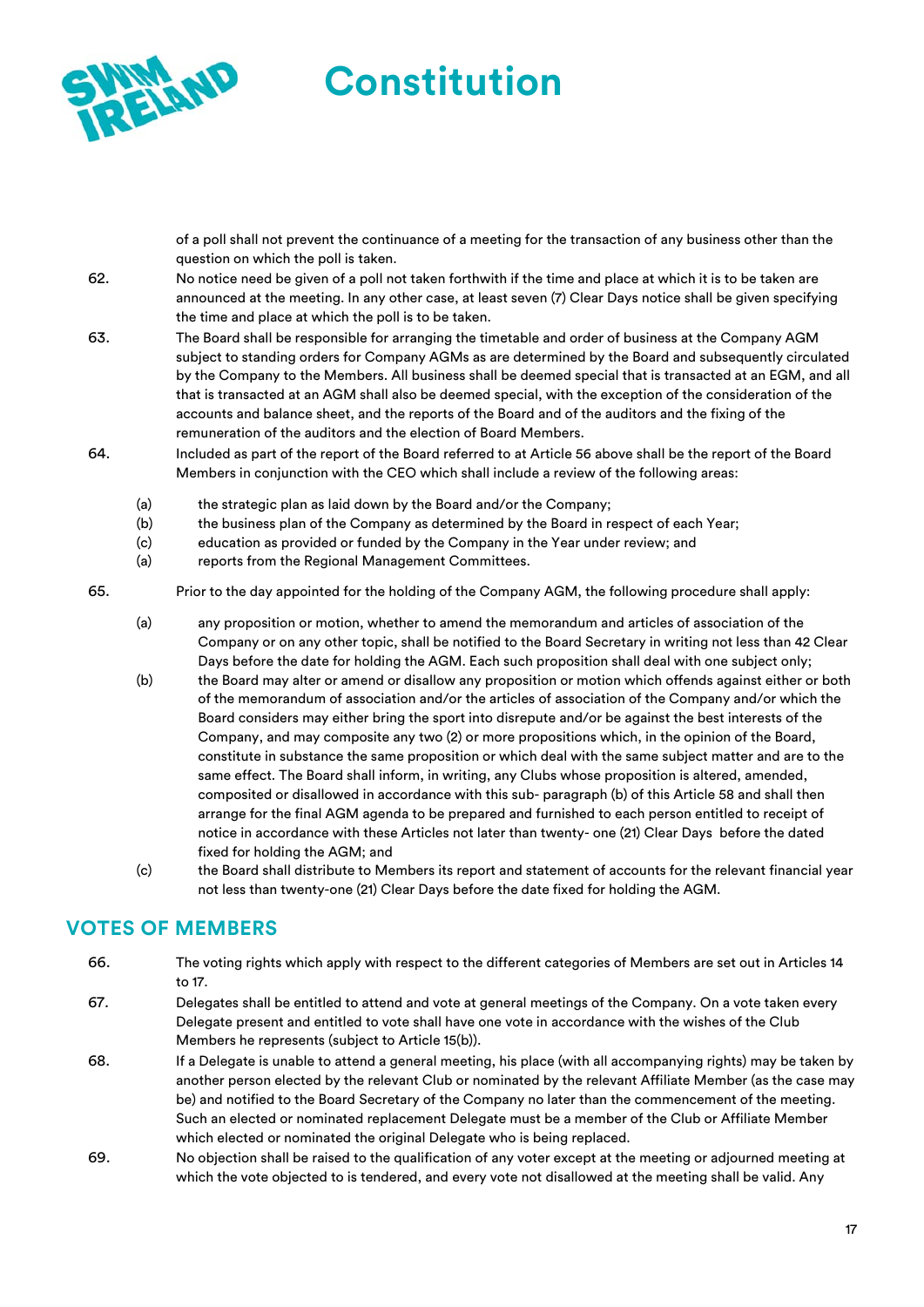

objection made in due time shall be referred to the chairperson of the meeting whose decision shall be final and conclusive.

# **GENERAL CONGRESS**

- 70. A general congress of the Company will be held ("General Congress") each Year at such time and place as shall be determined by the Board.
- 71. The General Congress shall constitute an informal forum for exchange of views by Members (and, in the case of Affiliate Members, their Delegates) concerning swimming and associated disciplines in Ireland and competitions in relation thereto.
- 72. The order of business for General Congresses shall be as determined by the Board and set out in standing orders for meetings of General Congress which shall be determined by the Board and circulated to all Members entitled to notice of and to attend at meetings of General Congress. The presiding officer of the meeting of General Congress shall be determined by the Board.
- 73. Unless expressly stated otherwise in these Articles or in standing orders for meetings of General Congress, procedures for meetings of General Congress shall be as set out for general meetings of the Company mutatis mutandis, insofar as is reasonably practicable, and shall be set out in standing orders for meetings of General Congress.
- 74. The General Congress shall be entitled to make non-binding recommendations to the Board. Any such nonbinding recommendations shall be by resolution(s) put to a meeting of General Congress. At meetings of General Congress, a resolution put to the meeting shall be decided by a show of hands of those present and entitled to vote and a poll vote shall not be necessary or required. In the event of any dispute or question arising on the result of any such vote, the decision of the presiding officer of the meeting of General Congress shall be final and conclusive.
- 75. The Board, any committees, sub-committees and the Standing Committees shall take into consideration all recommendations made by General Congress from time to time but shall not be bound by them. The Board shall report back to the Membership within three (3) months from the date of the relevant General Congress on its considerations of any recommendations made by General Congress.
- 76. The business to be discussed at General Congress may include but not be limited to the reports of the Standing Committees.
- 77. Subject to the provisions of Articles 164 to 172, notice of General Congress shall be posted on the Company website and sent by the Board Secretary to the club secretary of every Club not less than twenty-one (21) Clear Days in advance of such meeting.

# **THE BOARD**

- 78. The Members shall, subject to and in accordance with the provisions of these Articles, elect the Board at Company AGMs. Save as otherwise specifically provided for in these Articles, no person other than a Club Member shall be eligible to be a Board Member.
- 79. Unless otherwise determined by ordinary resolution, the number of Board Members shall be not more than eleven (11) and shall never at any time be less than seven (7). The Board shall be composed of the following:
	- (a) Chairperson;
	- (b) Treasurer;
	- (c) Board Secretary;
	- (d) one (1) nominee from each of the four Regions (the "Regional Nominees");
	- (e) two (2) Ordinary Directors;
	- (f) two (2) Independent Directors (who shall be non Club Members and who shall not be a Connected Person).
- 80. Unless otherwise provided for in these Articles, the following shall govern the election of the Board: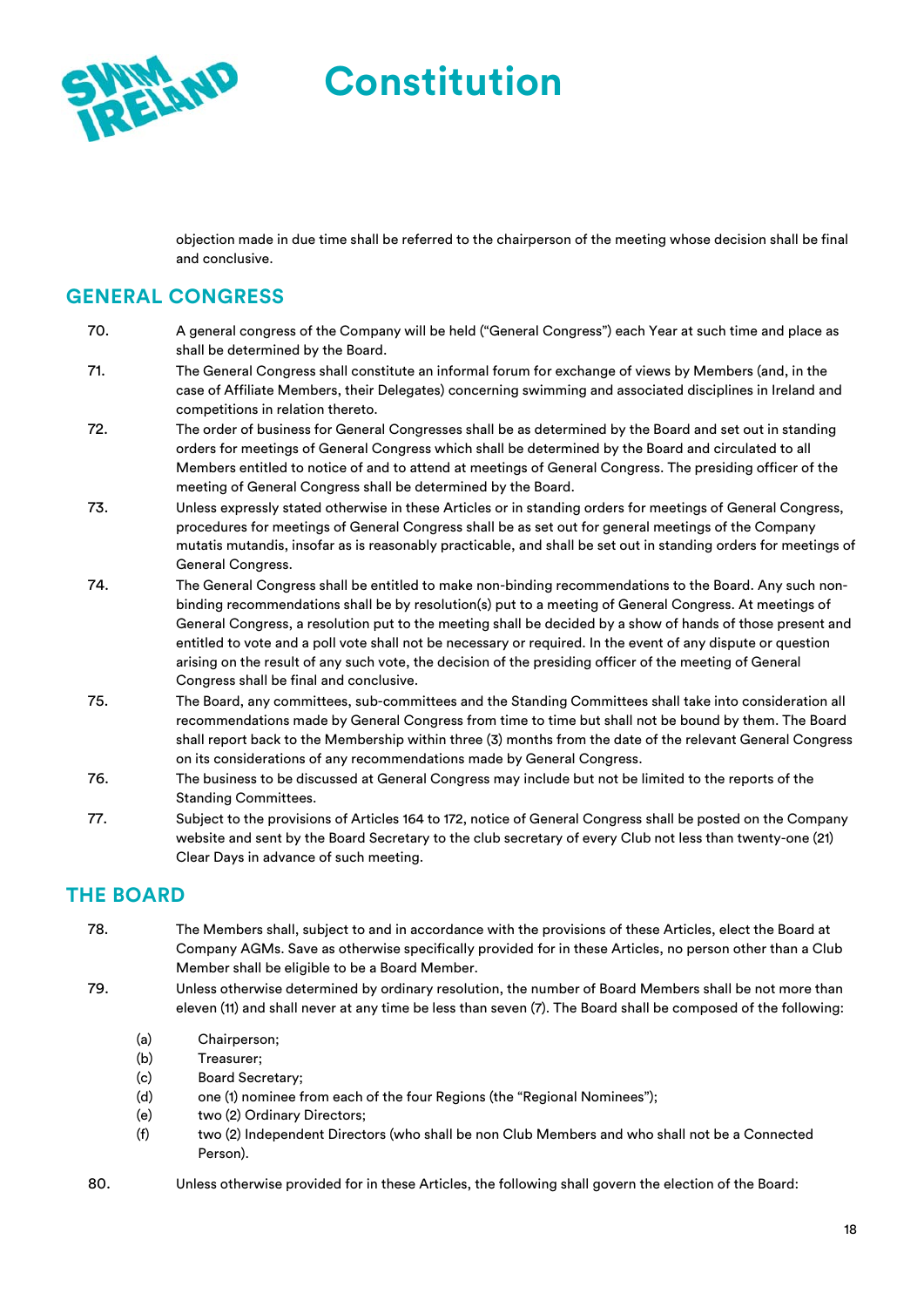

- (a) Subject only to any specific provision in these Articles dealing with individual terms of office, the Board Members shall each be elected at every second Company AGM for a term of two (2) Years and shall hold office from the conclusion of the Company AGM at which they are elected until the conclusion of the Company AGM at which their term of office expires.
- (b) The nominees from each of the four Regions referred to at Article 72(d) above shall be elected by their respective Annual Regional Conference for a term of two (2) Years and shall hold office from the conclusion of the Company AGM to which their elections have been notified by the secretary of the relevant Region until the conclusion of the Company AGM at which their term of office expires. The secretary of each Region shall notify the Board Secretary no later than 12 Clear Days prior to the commencement of the Company AGM of the names of the persons so elected.
- (c) A single nominee for each of the roles of Chairperson and each of the Independent Directors shall be elected or rejected at the applicable General Meeting from the nominees put forward by the Nominations Committee as set out in Article 144. Where a nominee for the role of Chairperson and/or an Independent Director has been rejected by the Members at a General Meeting then:
	- (i) The Nominations Committee shall be reconvened and shall nominate a new nominee for that role or roles (as the case may be) as soon as practicable and in any event within 6 six weeks of the date of the General Meeting at which the nominee was rejected by the Members; and
	- (ii) Following the selection of a new nominee, an EGM of the Company shall be convened as soon as practicable for the purpose of electing or rejecting such new nominee; and
	- (iii) During the period in which the role remains vacant, such other member of the Board (as determined by the Board) shall fulfil the duties of that role on an interim basis.
- (d) The Treasurer and Board Secretary shall be elected from nominations as set out in Article 143
- (e) As a transitional provision, and notwithstanding the preceding articles (including without limitation Article 72):
	- (i) the Treasurer as at the date of the adoption of these Articles shall not be required to hold the necessary Accounting Qualification as specified in Article 89. However, the Treasurer appointed at the 2017 AGM shall be required to hold the necessary Accounting Qualification.
- 3. Where any Board Member (save for the Chairperson) or the President has served as a Board Member or President (whether as either of or any of a Senior Officer, President and/or a Regional Nominee) for four years (whether consecutive or not) at any time he may not serve as a Board Member or President again until at least two (2) consecutive years have elapsed since he last served. For the purposes of this article, "year" means the period between the conclusion of one Company AGM and the conclusion of the next. For the avoidance of doubt any Board Member or President who has served as a Board Member or President for three (3) or more years (whether consecutive or not) at any time may not seek election for a new term as a Board Member until at least two (2) consecutive years have elapsed since he last served as a Board Member or President.
- 81. The Chairperson may be elected for two (2) terms of three (3) years (whether consecutive or not) subject to a maximum term of six (6) years. For the purposes of this article, "year" means the period between the conclusion of one Company AGM and the conclusion of the next, or any part of such period. Where the Chairperson has served in any other position of the Board for a period of greater than one year immediately prior to being elected as Chairperson, that person may only serve a single consecutive term as Chairperson. For the avoidance of doubt, this may permit an individual to serve a total maximum consecutive period of seven years on the Board. The period of time served by any Chairperson on the Board prior to the adoption of these Articles shall be taken into account in determining the maximum term.
- 82. No person shall serve more than 12 years on the Board over the course of their lifetime, whether consecutive or not.
- 83. In addition, the Board shall have power at any time and from time to time, by majority resolution of the Board, to: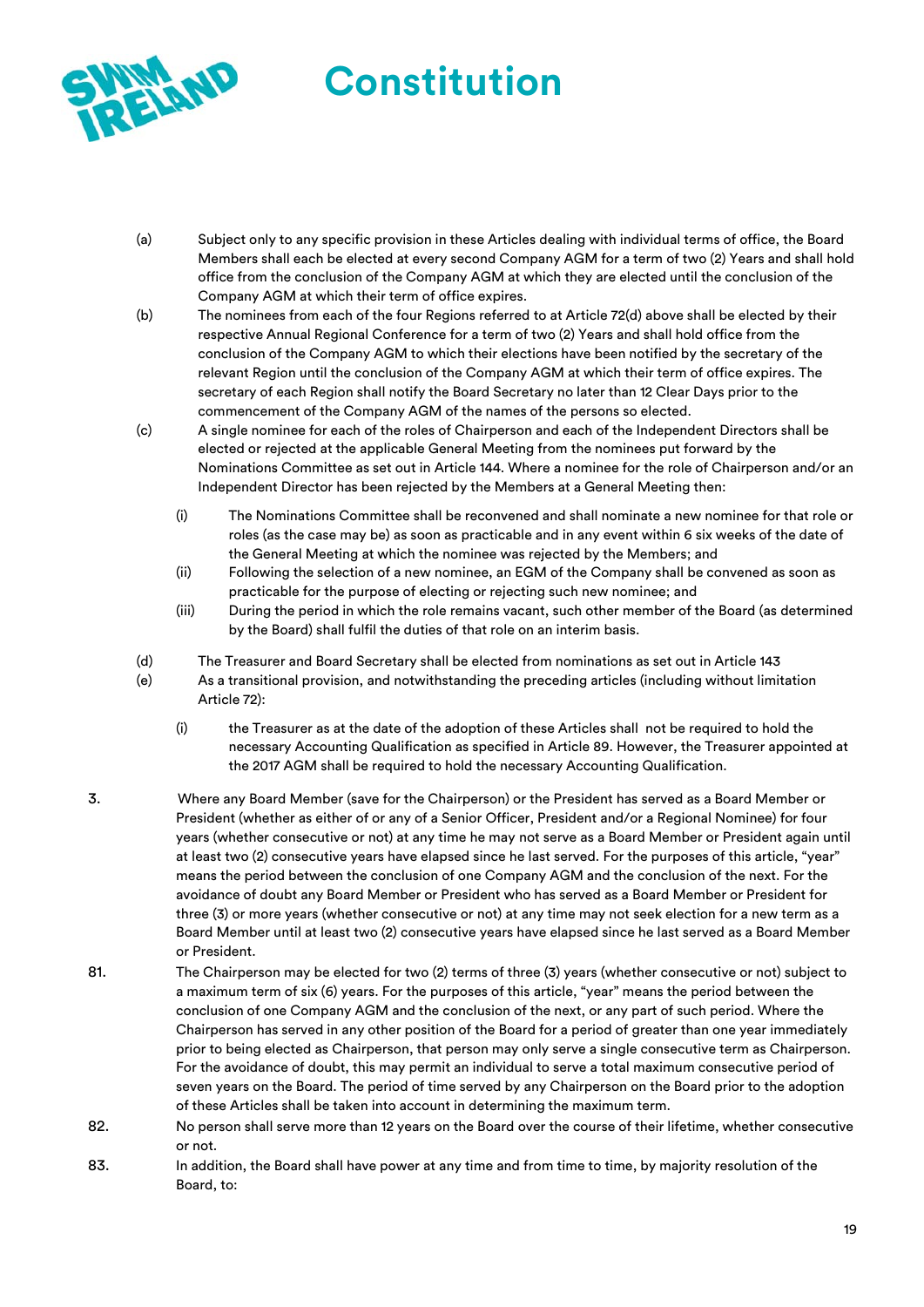

- (a) appoint any person (who shall be an existing Board Member) to fill a casual vacancy arising amongst the Senior Officers to hold office from the date of such appointment until the expiry of the term of office that would have been served by that Senior Officer where he or she had completed a full term; and/or
- (b) appoint any person to be a Regional Nominee to fill a casual vacancy (or other vacancy however arising) on the Board arising amongst the Regional Nominees only where such vacancy has not been filled by the relevant Region (which elected the original Regional Nominee) electing a replacement in accordance with its procedures, within twenty-eight (28) days from the date of such vacancy arising. Such person so appointed shall hold office as a Regional Nominee until the expiry of the term of office that would have been served by that Regional Nominee where he or she had completed a full term and shall then be eligible for re-election subject to the provisions of these Articles. Any person to be so appointed by the Board must be a member of a Club in the relevant Region; and/or
- (c) appoint any person to fill a casual vacancy arising amongst the Ordinary and Independent Directors. Such person so appointed shall hold office until the next AGM and shall then be eligible for re-election subject to the provisions of these Articles.
- 84. Subject to the maximum periods of office provided for in these Articles, and to the provisions of the Act, a retiring Board Member shall be eligible for re-election.
- 85. The Company may by ordinary resolution of which extended notice has been given in accordance with section 196 of the Act remove any Board Member before the expiration of his period of office, notwithstanding anything in these Articles or in any agreement between the Company and such Board Member. Such removal shall be without prejudice to any claim such Board Member may have for damages for breach of any contract of service between him and the Company.
- 86. A vacancy created by the removal of a Board Member under Article 79 may be filled as a casual vacancy.
- 87. No Board Member (including the President) shall be eligible for appointment to any paid executive office in the Company (including that of the CEO).

# **PRESIDENT**

- 88. An elected nominee from one of the Regions (as hereinafter provided) shall hold the office of President of the Company each Year . The elected nominee shall hold office as President from the Awards Night following the Company AGM until the Awards Night after the subsequent Company AGM. The venue for such Awards Night shall be determined by and shall be in the Region in which the President, outgoing at such Company AGM, resides.
- 89. No person shall hold the office of President more than twice and while President shall not hold office as a Board Member or be a member of any Standing Committee.
- 90. The office of the Presidency shall be rotated each Year between the Regions (i.e. until the next Company AGM) in the following order: Ulster, Connacht, Munster and Leinster. The elected nominee for the office of President from a Region shall be such person (who must be a Member of the Company) as the majority of Clubs of the relevant Region so determine by voting in favour of such person by ordinary resolution at that Region's Annual Regional Conference (which shall take place at least two (2) months prior to the Company AGM). The secretary of the relevant Regional Management Committee shall notify the Board Secretary in writing of the name of such elected nominee no later than 12 Clear Days prior to the date of the Company AGM. That elected nominee shall hold office from the conclusion of the Awards Night following the AGM at which they are elected.
- 91. The President shall be an ex officio member of the Board and shall be entitled to attend but not to vote at meetings of the Board. The President shall keep all matters and documents disclosed at meetings of the Board in strict confidence and will not disclose them to any third parties without the prior written consent of the Board.
- 92. The President shall represent the interests of the Company at all ceremonial and representative occasions as required.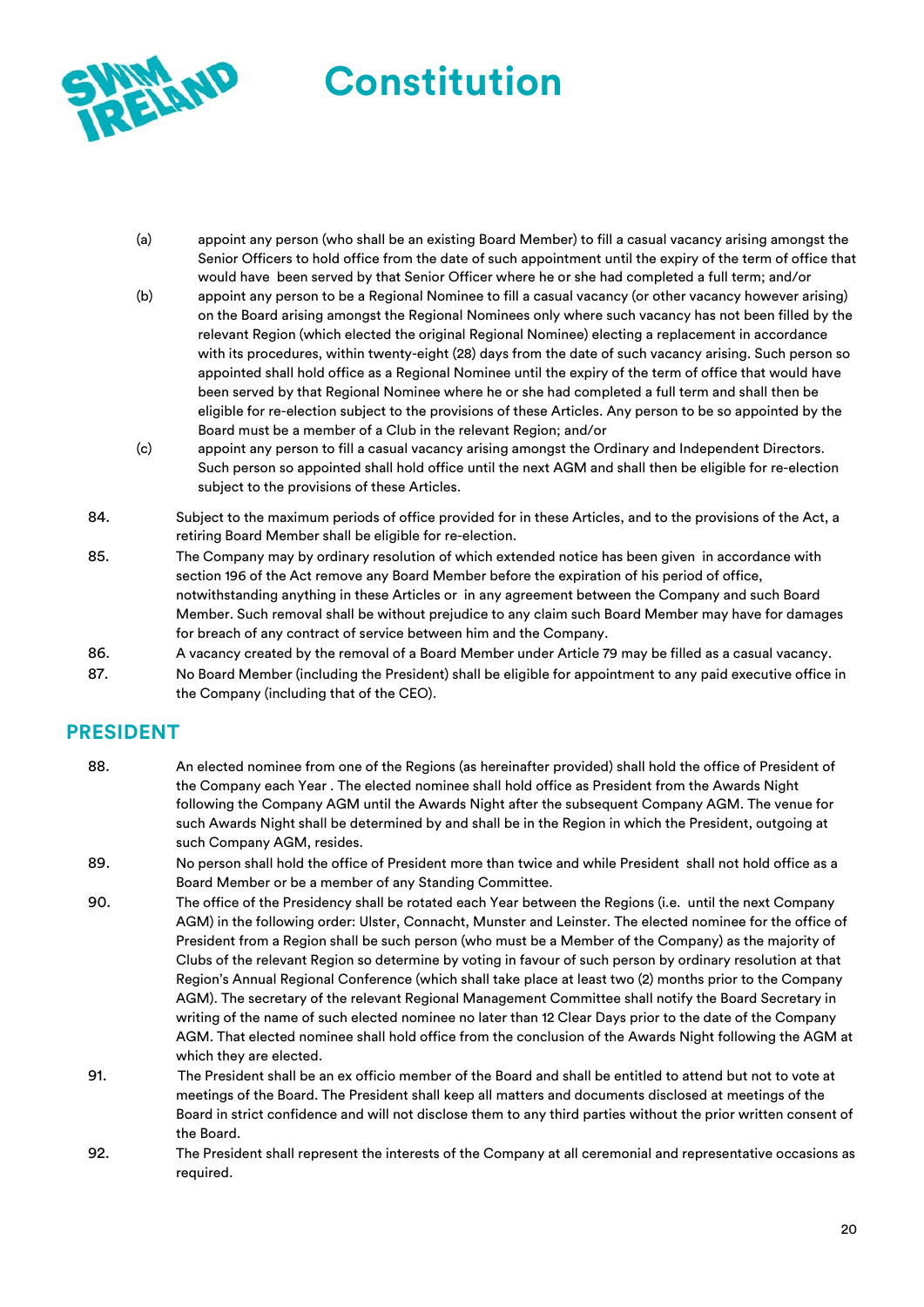

### **CHAIRPERSON**

- 93. The Chairperson shall be a person with the necessary leadership qualities and management skills and with the necessary dedication to the pursuance of the objects of the Company to chair meetings of the Company, the Board and any committees where required.
- 94. The duties of the Chairperson shall include (but not be limited to) liaising with the CEO on the day-to-day management of the Company and with the CEO, the Treasurer, the Board Secretary and any relevant Standing Committees or committees on other matters as appropriate.

### **TREASURER**

95. Subject to the duties of the Board and to the provisions of the Act, the Treasurer shall be a person with an Accountancy Qualification who shall monitor all income and expenditure of the Company, bank statements, accruals and prepayments, funding, investments and loans, the financial records of the Company, budget preparation and reporting and shall make a report at meetings of the Board and/or the Company and Company AGMs where appropriate on all financial matters of the Company.

### **BOARD SECRETARY**

96. The Board Secretary shall be a person with the necessary organisational skills to act as Board Secretary. The Board Secretary's duties shall include issuing notices and agenda of all meetings of the Board and of the Company (including General Congress) within the appropriate time limits, recording minutes of all meetings of the Board and of the Company; attending to correspondence as Board Secretary of the Company on behalf of the Board; carrying out all such other administrative and management duties as the office of the Board Secretary requires from time to time; and any other duties assigned to the Board Secretary from time to time.

### **COMPANY SECRETARY**

- 97. The Company Secretary shall be a person with the necessary organisational skills to act as Company Secretary. The Company Secretary's duties shall include keeping the register of Members up to date; keeping the statutory registers, books and records of the Company up to date; and making all statutory filings on behalf of the Company to the necessary authorities.
- 98. The Company Secretary shall be appointed by the Board from time to time for such term and upon such conditions as the Board thinks fit. Any Company Secretary so appointed may be removed by the Board at any time and the Company Secretary may resign from his or her position on giving notice in writing to the Board. The Company Secretary shall not be a Director of the Company.

### **INDEPENDENT DIRECTORS**

99. The Independent Directors shall be persons external to the Company with specific skill sets as required by the Company from time to time. For the avoidance of doubt the Independent Directors shall not be Club Members nor shall they be a Connected Person.

### **ORDINARY DIRECTORS**

100. Ordinary Directors shall be elected by the members in accordance with clause 73(a) and shall be persons who possess skill sets which may be required by the Board at any given time including, (but is not limited to) technical knowledge of aquatic disciplines, knowledge of commercial development, media and marketing experience, corporate governance knowledge, collaborative partnership experience, credibility and knowledge of the sporting sector and other skills. The Board may, in advance of the nomination of any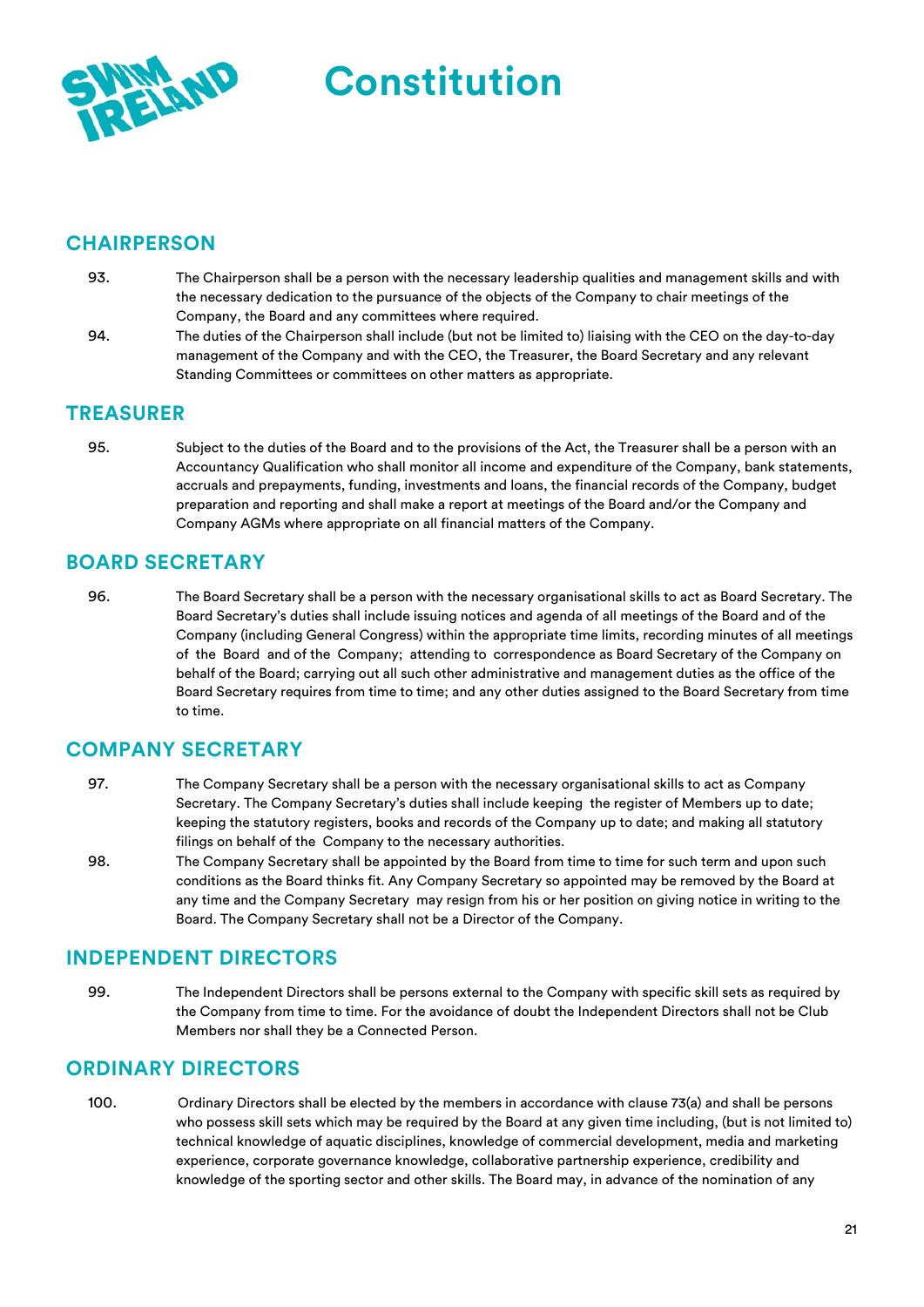person for the position of Ordinary Directors, set out the skill sets that, in the view of the Board, the Ordinary Directors should hold.

# **CHIEF EXECUTIVE OFFICER**

101. The CEO shall not be a member of the Board and shall hold office on such terms and conditions as the Board may determine. The CEO shall be responsible for the day to day running of the Company subject to the provisions of the Act and shall report to the Board accordingly at its meetings and shall liaise with the Chairperson between Board Meetings.

### **VACATION OF OFFICE OF BOARD MEMBER**

- 102. The office of a Board Member shall be vacated:
	- (a) subject to the other provisions of these Articles, at the conclusion of the AGM of the Company next following such Board Member's election unless re-elected following successful candidature in a second or subsequent election; or
	- (a) if he ceases to be a Board Member by virtue of any provision of the Act or becomes prohibited by law from being a Board Member; or
	- (b) if he is adjudged bankrupt in Ireland or elsewhere in the European Union (as defined from time to time) or makes any declaration of insolvency or suspends payment or makes any arrangement or composition with his creditors generally or is a director of a company which goes into liquidation; or
	- (c) if he becomes of unsound mind; or
	- (d) if he resigns his office by notice to the Company (whether by email or otherwise); or
	- (e) if he is convicted of an indictable offence, or any other offence which in the reasonable opinion of the Board adversely affects his position as a Board Member.

# **POWERS OF THE BOARD**

103. Subject to the provisions of the Act, the memorandum of association and these Articles and to any directions given by special resolution of the Company, the business of the Company shall be managed by the Board who may exercise all the powers of the Company as are not by the Act or by these Articles required to be exercised by the Company in general meeting but subject nevertheless to the provisions of the Act and of these Articles and to such directions, not being inconsistent with such provisions, as may be given by the Company in general meeting and provided that no direction given by the Company in general meeting and no alteration of the memorandum or articles of association of the Company shall invalidate any prior act of the Board which would have been valid if that alteration had not been made or that direction had not been given. The powers given by this Article shall not be limited by any special power given to the Board by these Articles and a meeting of the Board Members at which a quorum is present may exercise all powers exercisable by the Board.

- 98. Without prejudice to the generality of Article 97, the powers of the Board Members shall include but not be limited to:
	- (a) to be responsible for the management of the affairs of the Company;
	- (b) to review reports on the income and expenditure of all Committees and all other committees;
	- (c) to approve, reject or amend any recommendation from all Committees and all other committees;
	- (d) to appoint and arrange supervision of the staff of the Company;
	- (e) to arrange office accommodation for the administration and staff of the Company, and for that purpose, enter into any contract for the lease, purchase and disposal of property;
	- (f) to appoint any committees or sub-committees considered necessary;
	- (g) to make alternative arrangements pending the next Company AGM where a Standing Committee is not operating in accordance with the Rules or these Articles;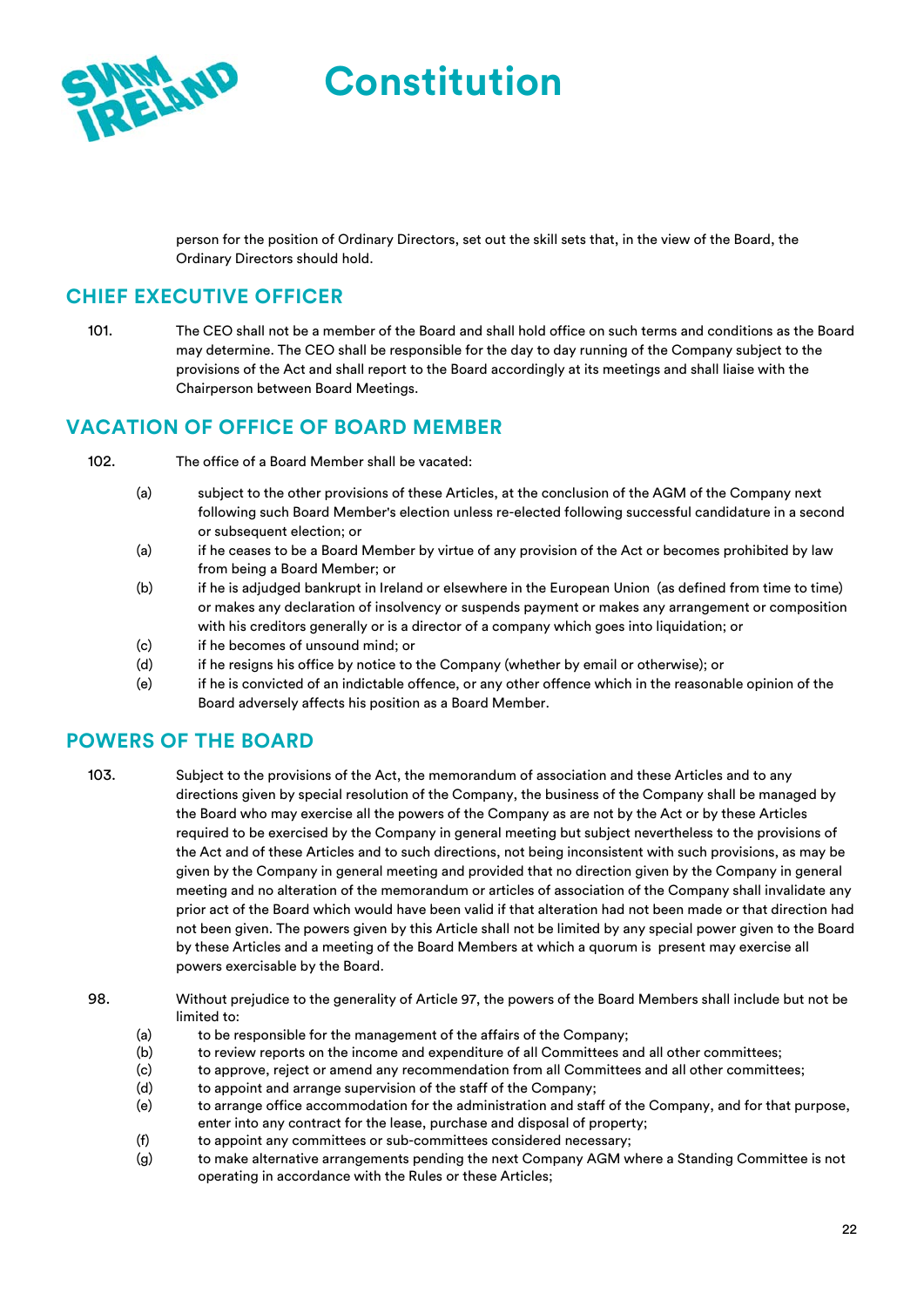

- (h) to consider and approve or reject all applications for national swimming records;
- (i) to establish appropriate terms of reference for all committees and sub- committees of the Board and Standing Committees and roles for committee members;
- (j) to draw up the Rules, bye-laws or other procedures for the operation of the Company and the attainment of its objectives, and amend them from time to time; and
- (k) to draw up standing orders for general meetings of the Company and meetings of General Congress and amend them from time to time and circulate same to the Members.
- 99. Subject to the obligations of the Board to act in the best interests of the Company and to the provisions of the Act, the Board shall procure that monies that are raised by a Region are applied by the Company for the benefit of that Region. In applying such monies, the Board shall have due regard to the recommendations of the Regional Management Committee of that Region in respect of the application of those monies.
- 100. The Board may, by power of attorney or otherwise, appoint any person to be the agent of the Company for such purposes and on such conditions as they determine, including authority for the agent to delegate all or any of his powers.
- 101. The Board shall have the power to adopt, alter and repeal such Rules, bye-laws, terms of reference, procedures and standing orders concerning the governance of the Company as they may deem necessary, expedient or convenient for the proper conduct and management of the Company or to comply with the memorandum and articles of association of the Company and these Articles provided that no Rule, bye- law, term of reference, procedure or standing order shall be inconsistent with or shall affect or repeal anything contained in the memorandum or articles of association of the Company or constitute such an amendment of or addition to these Articles as could only lawfully be made by special resolution of the Company. The Board shall adopt such means as they deem sufficient to bring to the attention of the Members all such Rules, bye-laws, terms of reference, procedures, standing orders, alterations and repeals, and all such Rules, bye-laws, terms of reference, procedures and standing orders so long as they are in force, shall be binding on the Members.

# **PROCEEDINGS OF THE BOARD**

- 102. Subject to the provisions of these Articles, the Board may regulate its proceedings as it thinks fit. A Board Member may, and the Board Secretary shall, at the request of a Board Member, call a meeting of the Board. 103. The Board may meet and adjourn as it thinks proper provided that it shall meet at least six (6) times in every
- Year. It shall not be necessary to give notice of a meeting to a Board Member who is absent from Ireland. 104. Questions arising at a Board meeting shall be decided by a majority of votes of the Board Members present and entitled to vote in accordance with these Articles and subject to the Act. In the case of an equality of votes, the Chairperson shall have a second or casting vote.
- 105. The quorum for the transaction of the business of the Board shall be the number of Board Members present in person and entitled to vote in accordance with these Articles and subject to the Act which is equal to (HBM (RUF) + 1) where "HBM (RUF)" is half of the Board Members entitled to vote at Board Meetings (rounding up fractions arising from calculating that half). Accordingly, where the number of Board Members in accordance with Article 72 who are entitled to vote is eleven the quorum is seven.
- 106. Every Board Member (apart from the President who is a non-voting member of the Board) shall have one vote at Board meetings, subject to the provisions of the Act and these Articles in relation to when a Board Member is not entitled to vote.
- 107. A Board Member shall not be counted in the quorum present at a meeting in relation to a resolution on which he is not entitled to vote in accordance with these Articles.
- 108. The continuing Board Members or a sole continuing Board Member may act notwithstanding any vacancies in their number, but, if the number of Board Members is less than the number fixed as the quorum, the continuing Board Members or Board Member may act only for the purpose of calling a general meeting.
- 109. All acts done by a meeting of the Board, or a Standing Committee or a committee or sub-committee of the Board, or by a person acting as a Board Member or as a member of a Standing Committee, committee or sub-committee, as the case may be, shall, notwithstanding that it be afterwards discovered that there was a defect in the appointment or election of any Board Member or any other member as aforesaid, or that any of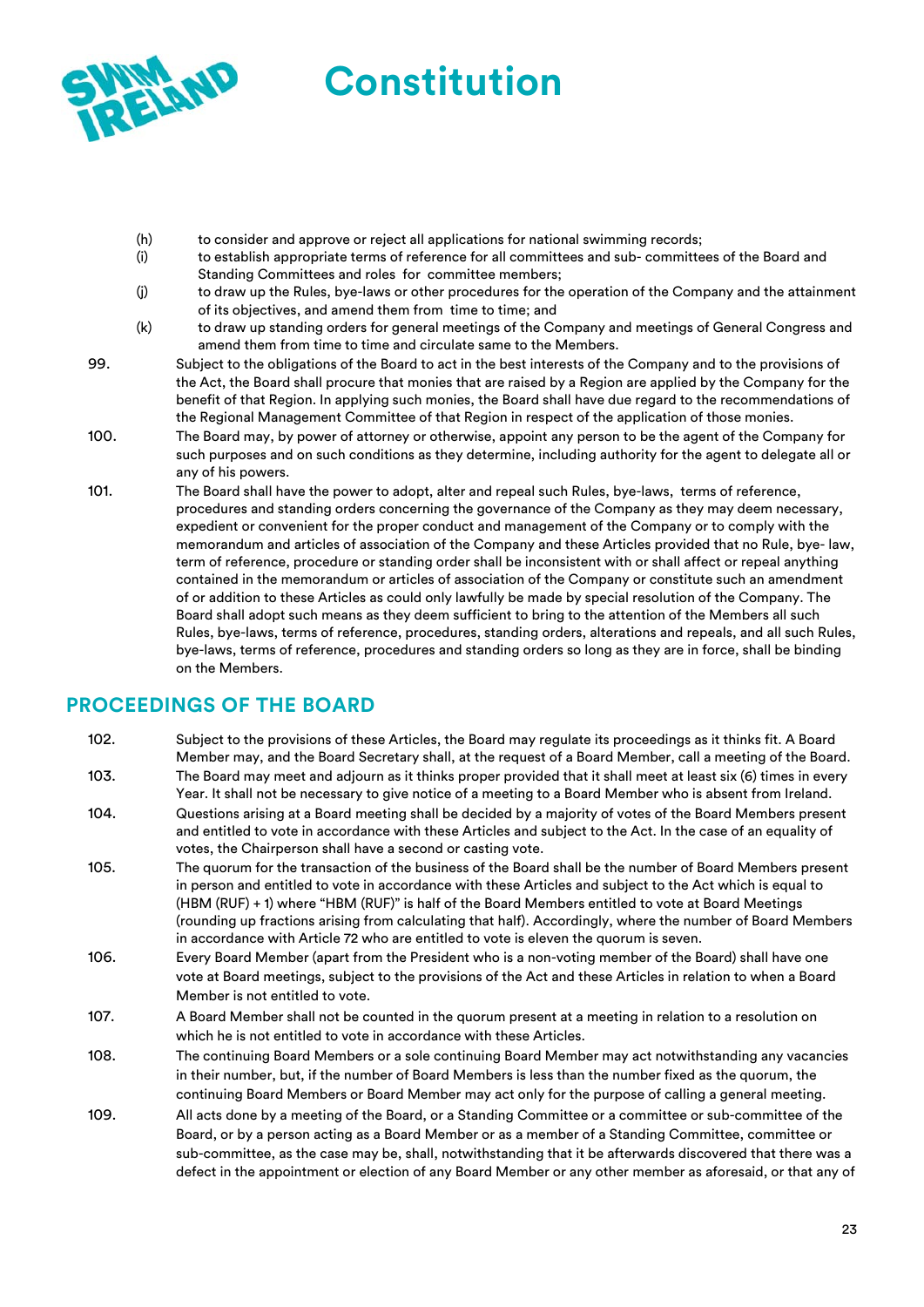

them was disqualified from holding office, or had vacated office, or was not entitled to vote, be as valid as if every such person had been duly appointed or elected and was qualified and had continued to be a Board Member or other member as aforesaid and had been entitled to vote.

- 110. All Company contracts which the Board considers are material shall be signed for and on behalf of the Company by two Senior Officers.
- 111.
- (a) A resolution in writing signed by all the Board Members entitled to receive notice of a meeting of the Board or of a committee or sub- committee of the Board shall be as valid and effectual as if it had been passed at a meeting of the Board or (as the case may be) sub-committee of the Board duly convened and held and may consist of several documents in the like form each signed by one or more Board Members.
- (b) Any Board Member may participate in a meeting of the Board by means of conference telephone or other telecommunications equipment whereby all persons participating in the meeting can hear each other speak. Participation in a meeting in this manner shall be deemed to constitute persons in person at such meeting. Any Board Member may be situated in any part of the world for any such meeting.

#### BOARD MEMBERS' APPOINTMENTS AND INTERESTS

- 112. Save as otherwise provided by these Articles, a Board Member shall not vote at a meeting of the Board or of any committee or sub-committee of the Board of which he is a member, on any resolution concerning a matter in which he has, directly or indirectly, an interest unless that interest relates to (i) the giving by him of a guarantee, security or other indemnity in respect of money lent to or an obligation incurred by him for the benefit of the Company or (ii) the giving of a third party guarantee, security or indemnity in respect of an obligation of the Company for which that Board Member has assumed responsibility in whole or part and whether alone or jointly. An interest of a person who is, for the purposes of these Articles and for any purpose of the Act, connected with a Board Member shall be treated as an interest of that Board Member. A Board Member shall not be entitled to vote on any matter in which any person with whom that Board Member is connected (as determined by the Act) has an interest.
- 113. Subject to the provisions of the Act and to the provisions of Articles 102 to 112 and provided he has disclosed to the Board the nature and extent of any interest, a Board Member notwithstanding his office:-
	- (a) may be a party to, or otherwise interested in, any transaction or arrangement with the Company or in which the Company is otherwise interested;
	- (b) may be a director or other officer of, or be employed by, or a party to any transaction or arrangement with, or otherwise interested in, any body corporate promoted by the Company or in which the Company is otherwise interested;
	- (c) shall not, by reason of his office, be accountable to the Company for any benefit which he derives from any such office or employment or from any such transaction or arrangement or from any interest in any such body corporate and no such transaction or arrangement shall be liable to be avoided on the ground of any such interest of benefit.
- 114. For the purposes of Article 113:-
	- (a) a general notice given to the Board that a Board Member is to be regarded as having an interest of the nature and extent specified in the notice in any transaction or arrangement in which a specified person or class of persons is interested shall be deemed to be a disclosure that the Board Member has an interest in any such transaction of the nature and extent so specified;
	- (b) an interest of which a Board Member has no knowledge and of which it is unreasonable to expect him to have knowledge shall not be treated as an interest of his; and
	- (c) subject to Articles 102 to 112, a Board Member may not vote in respect of any contract in which he is interested or on any matter arising thereout.

### **DELEGATION OF THE BOARD'S POWERS AND COMMITTEES**

115. The Board may delegate any of its powers to a committee or a sub-committee established by the Board (including the Standing Committees referred to in these Articles) which committees, sub-committees or Standing Committees shall consist of at least three (3) persons. Persons who are nominated or elected to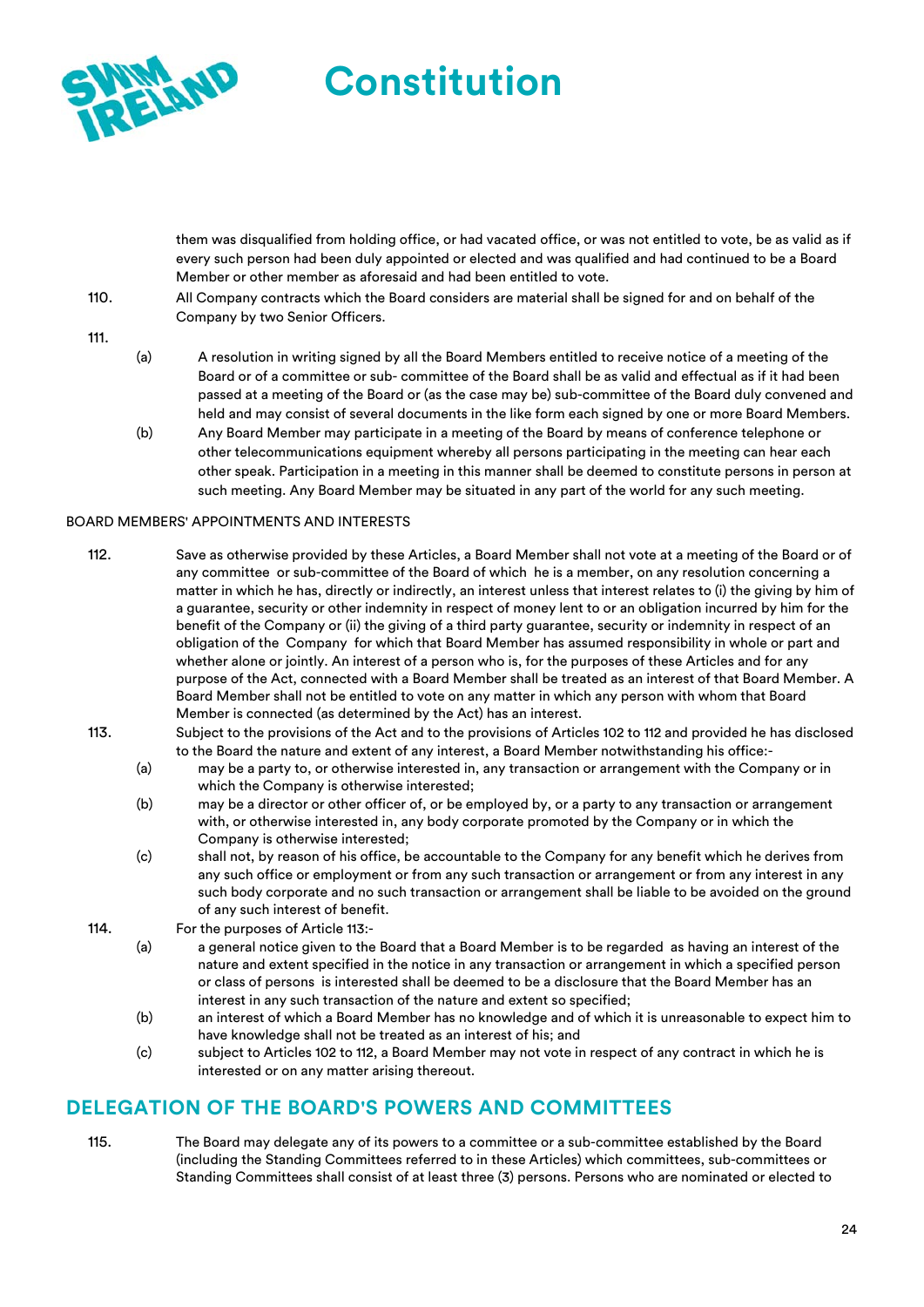

any committee or sub-committee need not be Board Members and shall not be Board Members in the case of the Standing Committees save in accordance with circumstances identified in Article 119. The Board may also delegate to the CEO or to any Board Member such of their powers as they consider desirable to be exercised by him.

- 116. Any such delegation referred to in Article 115 may be made subject to any conditions the Board may impose and either collaterally with or to the exclusion of their own powers and may be revoked or altered at any time by the Board.
- 117. The terms of reference and detailed rules of procedure for all committees, sub- committees or Standing Committees shall be set by the Board as amended from time to time and shall be detailed in the Rules or bye-laws of the Company.
- 118. Other than as provided for in Article 119 and excluding appointments made for the purpose of filling casual vacancies pursuant to Articles 77 and 125 no Board Member shall be a member of a Standing Committee.
- 119. The Senior Officers and the CEO shall be ex officio members of all Standing Committees with the exception of the Disciplinary and Complaints Committee and the Selection Committee. The Board may appoint any Board Member to sit on any Standing Committee as a liaison officer with the exception of the Disciplinary and Complaints Committee and the Selection Panel and any Board Member so appointed shall sit as an ex officio member of such Standing Committee. The Board may in addition appoint any employee of the Company to sit ex officio on any committee appropriate to that employee's expertise with the exception of the Disciplinary and Complaints Committee.
- 120. Subject to Articles 123 and 125, the Board shall have the power to appoint any person to fill a casual vacancy arising on any Standing Committee or on any other committee or sub-committee established by the Board pursuant to these Articles. Any person so appointed shall hold office from the date of such appointment until the conclusion of the next Company AGM after his appointment.
- 121. No Standing Committee, committee or sub-committee of the Board shall have disciplinary powers or powers of sanction other than the Disciplinary and Complaints Committee and all such powers shall be vested solely in the Board subject to any delegation of same to the Disciplinary and Complaints Committee or otherwise as may be determined by the Board.
- 122. The Board may resolve by a majority resolution that it is the reasonable opinion of the Board that any Standing Committee, committee or sub-committee of the Board is not functioning or not functioning in accordance with its respective terms of reference. If the Board resolves as aforesaid then all the members of the relevant Standing Committee, committee or sub-committee shall cease ipso facto to hold office as such members and the vacancies created by such cessations shall be deemed to be casual vacancies which the Board may fill in accordance with Article 120 (but subject to Articles 123 and 125).
- 123. No person shall serve on more than one Standing Committee at any time other than such persons as are appointed as ex officio members pursuant to Article 119 or have been appointed to fill a casual vacancy under Article 125.
- 124. For the purposes of this Article, references to "committee" shall include reference to any Standing Committee, committee or sub-committee of the Board. A committee may meet and adjourn as it thinks proper. Questions arising at any meeting of any committee shall be determined by a majority of votes of the committee members present and entitled to vote. Where there is an equality of votes, the chairperson of the committee shall have a second or casting vote. A resolution in writing signed by all the members of any committee entitled to receive notice of a meeting of the committee and to vote thereat shall be as valid and effectual as if it had been passed at a meeting of the committee duly convened and held and may consist of several documents in the like form each signed by one or more members of the committee. The Board shall determine the quorum required for a valid meeting of each committee. All other provisions of these Articles relating to proceedings of the Board (including in to attendance at meetings by telephone or similar equipment) shall apply mutatis mutandis to proceedings of a committee.
- 125. (a) In the event of a position on a Standing Committee not being filled in accordance with the procedures for doing so contemplated in these Articles, or a casual vacancy arising on any Standing Committee which is evident at the conclusion of the Company AGM, and if the position was to be filled by a Region or if the vacancy arises in a position which was filled by a Region, the relevant Regional Management Committee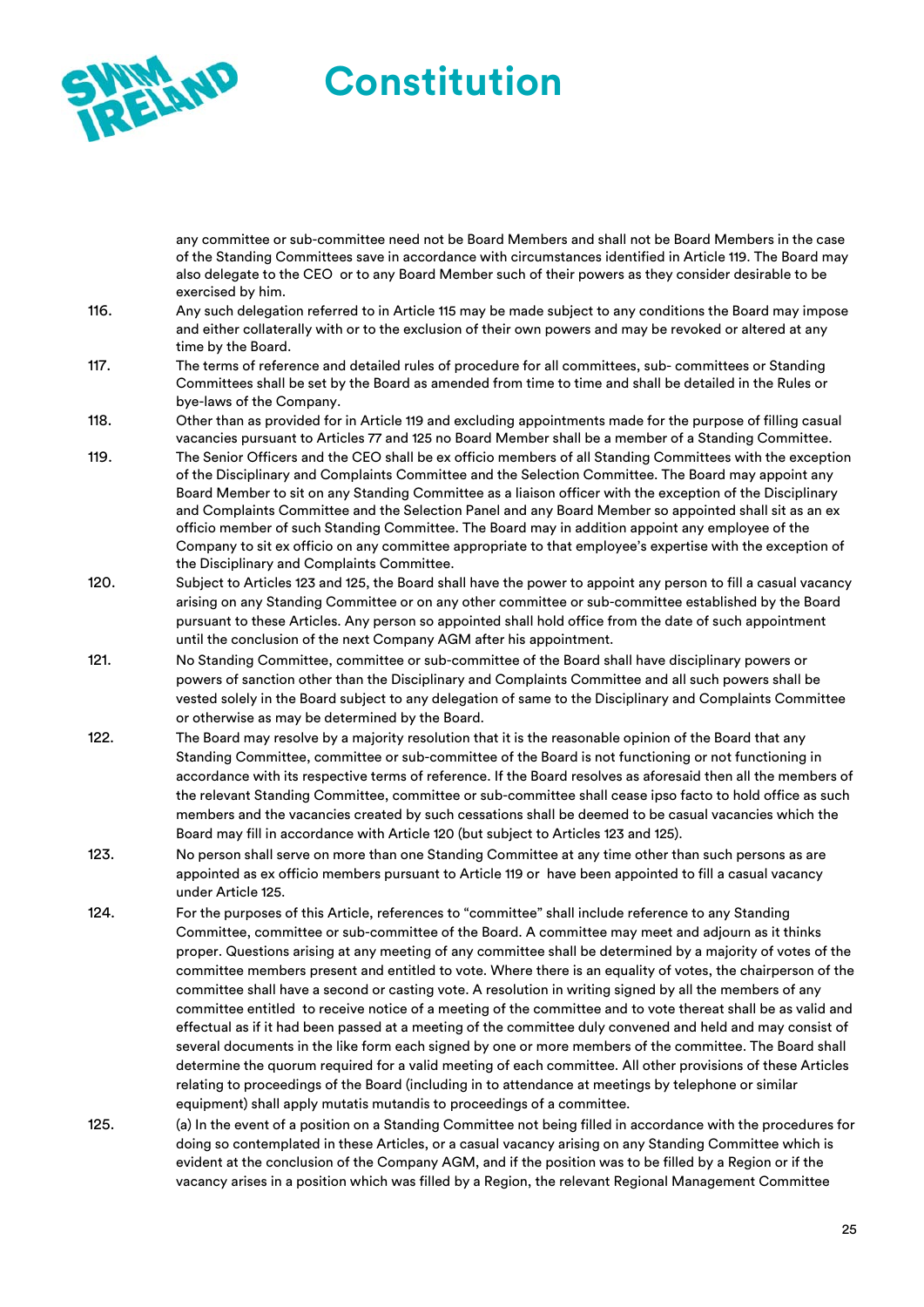

may appoint any person (provided such person has not already been appointed to fill another casual vacancy on either a Standing Committee or the Board) to fill any such vacancy howsoever arising within twenty eight (28) days from the date of such Company AGM. In any other case, or if the Regional Management Committee fails to appoint a person to fill the vacancy, the Board may do so under the provisions of Article 120 and such person (however appointed) shall hold office from the date of such appointment to the conclusion of the next Company AGM after his appointment.

(a) In the event of any vacancy arising on any Standing Committee at any other time during the Year, and if the vacancy arises in a position which was filled by a Regional Management Committee, the relevant Regional Management Committee may appoint a person (provided such person has not already been appointed to fill another casual vacancy on either a Standing Committee or the Board) to fill such vacancy within twenty eight (28) days of such vacancy arising by notification to the Board and relevant Standing Committee. In any other case, or if the Regional Management Committee fails to appoint a person to fill the vacancy, the Board may do so under the provisions of Article 120 and such person shall hold office from the date of such appointment until the conclusion of the next Company AGM after his appointment.

# **EXPENSES OF BOARD MEMBERS AND COMMITTEE MEMBERS**

126. The Board Members and any members of any Standing Committee, committee or sub-committee of the Board may be paid all reasonable travelling, hotel and other expenses properly incurred and vouched by them in connection with their attendance at meetings of the Board or of Standing Committees or committees or sub-committees or general meetings or separate meetings of the holders of debentures of the Company or otherwise in connection with the discharge of their duties.

# **STANDING COMMITTEES**

- 127. The following shall be the Standing Committees (9) of the Company:
	- (a) the Child Welfare Committee;
	- (b) the Selection Panel;
	- (c) the Disciplinary and Complaints Committee;
	- (d) the Masters Committee;
	- (e) the National Meet Licensing Committee;
	- (f) the Performance Advisory Group;
	- (g) the Remuneration Committee;
	- (h) the Audit Committee;
	- (i) the Officials Committee; and
	- (j) Nominations Committee

128.

- (a) The Board may increase the number of Standing Committees from time to time.
- (b) The Board may reduce the number of Standing Committees only with the consent of the Company in general meeting (i.e. by a resolution passed by a majority of the members present at a general meeting who are entitled to vote and do vote on the resolution).
- 129. 129. Where a maximum term of office is provided by these Articles for any office on a Standing Committee no person shall be eligible for re-election to the same Standing Committee on which he has served the maximum term of office until the second Company AGM after he ceased to hold that office. Save and except for the Audit Committee and the Remuneration Committee, the maximum term of office for an elected nominee on a Standing Committee is four Years (whether consecutive or not). Every member of a Standing Committee shall hold office from the conclusion of the Company AGM at which, or with effect from which (as the case may be), such member was elected until the conclusion of the next Company AGM. The Board may consider extending the maximum term of office for the Chairperson of the Disciplinary and Complaints Committee.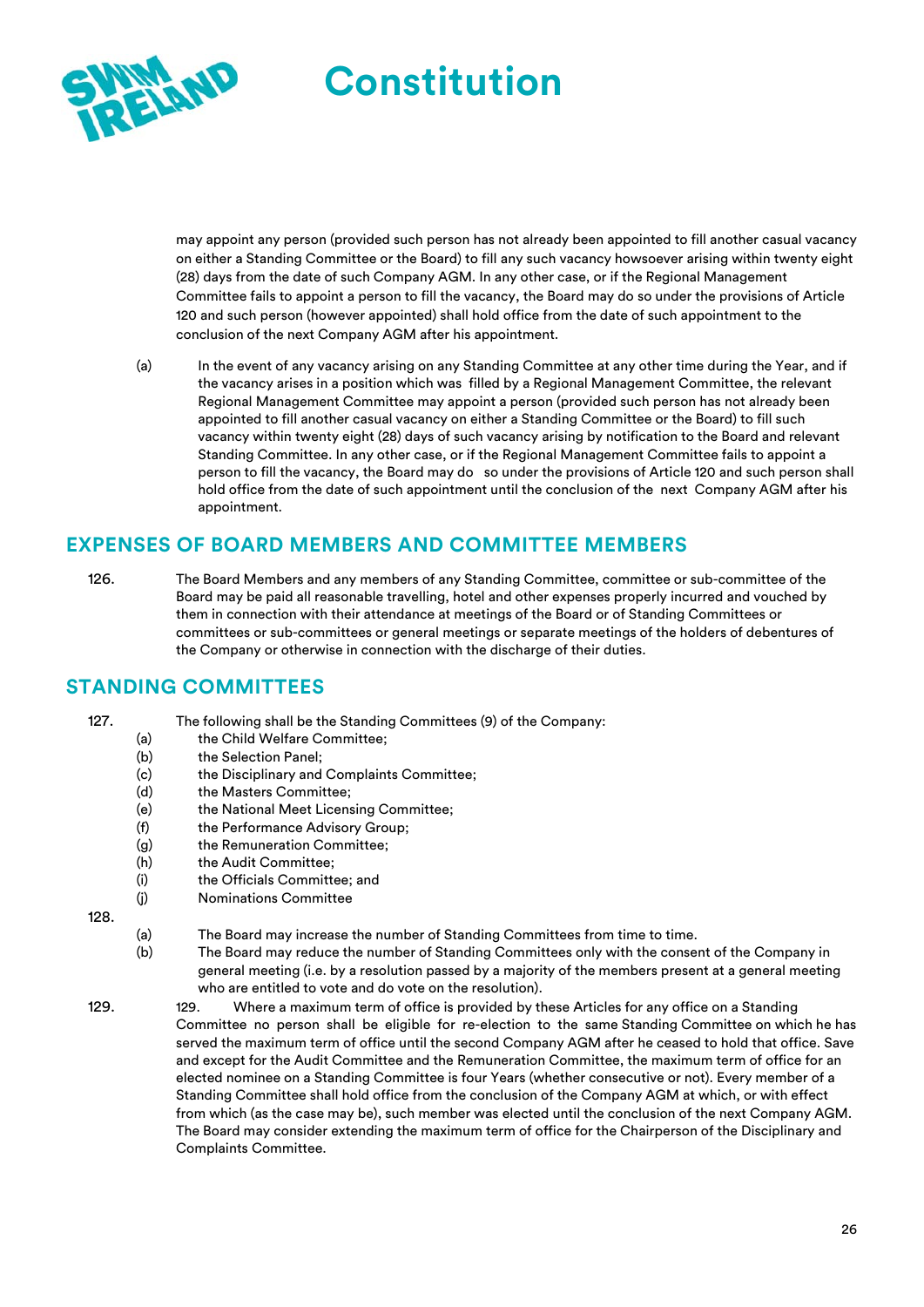



#### **CHILD WELFARE COMMITTEE**

130. The Child Welfare Committee shall consist of six (6) persons of which one (1) person shall be appointed by each Regional Management Committee. The other two (2) members of this Committee shall, subject to the prior approval of the Board, be co-opted on to the Committee by the four (4) persons appointed by the Regional Management Committee. All appointees to the Child Welfare Committee shall have the requisite qualifications as determined by the Board from time to time. The secretary of each Regional Management Committee shall notify the Board Secretary in writing of the name of such appointee no later than 12 Clear Days prior to the date of the Company AGM. As soon as possible after each Company AGM the Board shall ratify, or refuse to ratify, the appointments of members of this Committee and shall ensure that it is reestablished. If any appointment is not so ratified the Board shall request the relevant Regional Management Committee to make another appointment for ratification.

# **A. REGIONALLY ELECTED COMMITTEES**

#### 131. **SELECTION PANEL**

The Selection Panel shall consist of: a chairman, who shall be an independent expert in High Performance Sport from outside of Swim Ireland: The National Performance Director; the National Pathway Manager, a representative nominated by the Irish swimming coaches community and, where relevant, the National Head Coach, the National Diving Coach, and, in the case of selections for Commonwealth Games, an independent member of the Swim Ulster Board.

#### **DISCIPLINARY AND COMPLAINTS COMMITTEE**

- 132. The Disciplinary and Complaints Committee shall consist of nine (9) persons, eight (8) of whom shall be elected from the Regions in accordance with the provisions set out in this Article. All nominees to the Disciplinary and Complaints Committee shall have the requisite qualifications as determined by the Board from time to time. Each Region shall be entitled to elect two persons to this Committee at their respective Annual Regional Conference which shall take place at least two (2) months prior to the Company AGM. The secretary of each Regional Management Committee shall notify the Board Secretary in writing of the names of such elected nominees no later than 12 Clear Days prior to the date of the Company AGM. The Board shall appoint a chairperson to the Committee, who for the avoidance of doubt does not have to be a Member of the Company.
- 133. The Disciplinary and Complaints Committee shall act both within the context of its terms of reference as set by the Board and the complaints and disciplinary procedure set down in the Rules or bye-laws of the Company (which shall be taken into account by the Board in setting its terms of reference) provided that nothing in such terms of reference and/or complaints and disciplinary procedures shall be inconsistent with or shall affect or repeal anything contained in the memorandum or articles of association of the Company or constitute such an amendment of or addition to these Articles as could only lawfully be made by special resolution of the Company. An appeals process shall be set out in the Rules.

#### **MASTERS COMMITTEE**

134. There shall be a maximum of eight (8) persons on the Masters Committee (excluding the ex officio members), two of whom shall be elected from each Region in accordance with the provisions set out in this Article. Each Region shall, at its relevant AGM (which shall take place at least two (2) months prior to the Company AGM) elect two (2) representatives to the Committee. The secretary of each Regional Management Committee shall notify the Board Secretary in writing of the names of such elected nominees no later than 12 Clear Days prior to the date of the Company AGM.

#### **NATIONAL MEET LICENSING COMMITTEE**

135. There shall be a maximum of four (4) persons on the National Meet Licensing Committee (excluding the ex officio members), one of whom shall be elected from each Region in accordance with the provisions set out in this Article. Each Region shall, at its relevant AGM (which shall take place at least two (2) months prior to the Company AGM) elect one (1) representative to the Committee. The secretary of each Regional Management Committee shall notify the Board Secretary in writing of the names of such elected nominees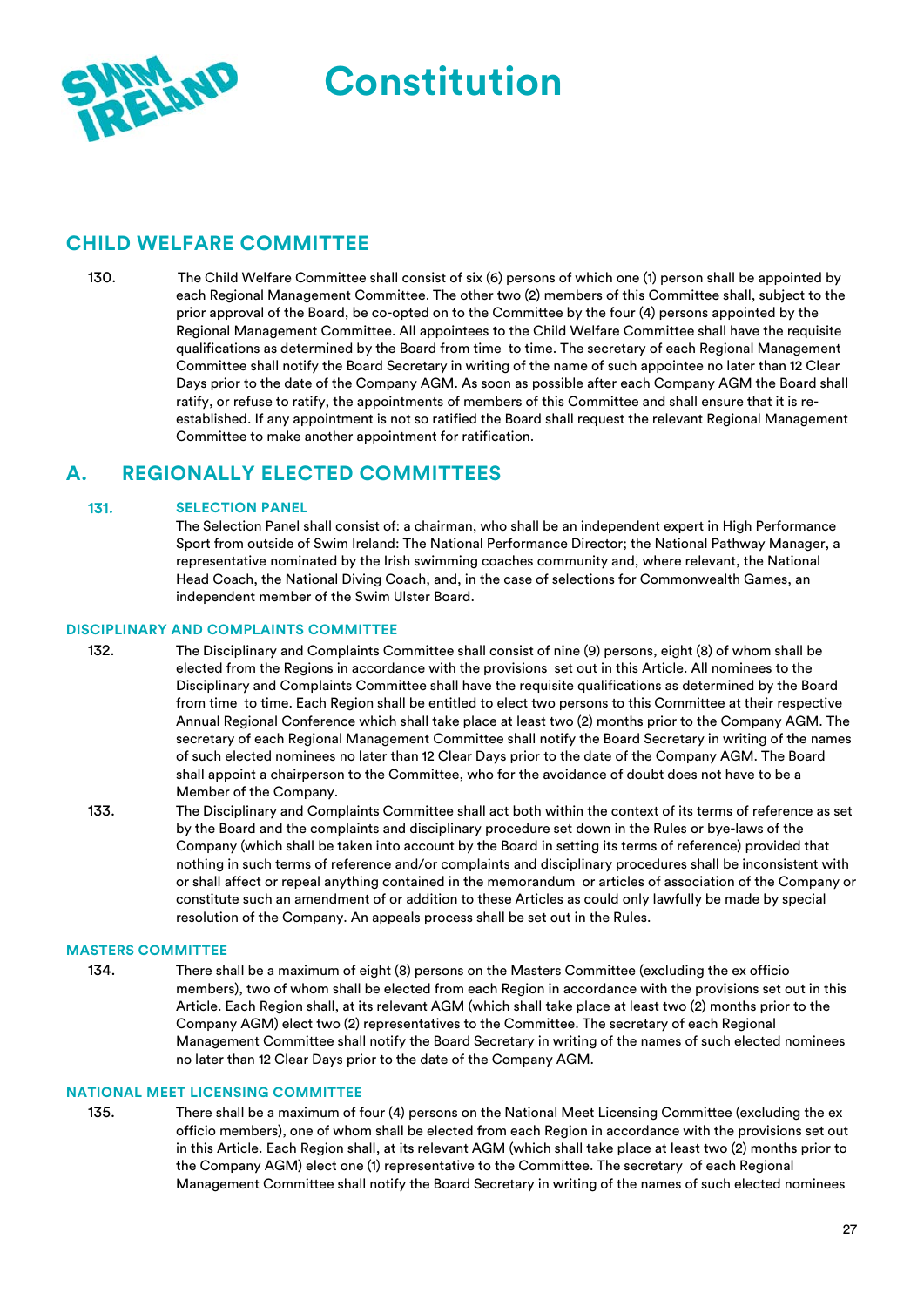

no later than 12 Clear Days prior to the date of the Company AGM

#### **PERFORMANCE ADVISORY GROUP**

136. 136. The Performance Advisory Group shall be composed of the Swim Ireland Performance Team in situ at the time and up to ten additional suitably qualified and experience personnel. Each Region shall, at its relevant AGM (which shall take place at least two (2) months prior to the Company AGM) elect one coaching representative to the Group. Such nominated Coach must hold a Level 3 Coaching qualification and a current Swim Ireland Coaching Licence. Such elected nominees shall hold office for a period of one year from the conclusion of the Company AGM at which they are elected until the conclusion of the Company AGM at which their term of office expires.

#### **B. BOARD APPOINTED TECHNICAL COMMITTEES**

137. Each of the Audit Committee and the Officials Committee shall contain a minimum of two volunteer committee members who shall be Members of the Company.

#### **REMUNERATION COMMITTEE**

138. The Remuneration Committee shall consist of three (3) persons who shall have the requisite experience in human resource and financial matters to sit on such a Committee and shall include the Treasurer of the Company. The Board shall appoint such persons from time to time and may remove any such person from this Committee at any time. The Board shall ensure that this Committee is re- established as soon as possible after each Company AGM.

#### **AUDIT COMMITTEE**

139. The Audit Committee shall consist of three (3) persons who shall have the requisite experience in financial and administrative matters to sit on such a Committee. At least one (1) member of this Committee must be an accountant qualified to practice in Ireland. The Board shall appoint such persons from time to time and may remove any such person from this Committee at any time. The Board shall ensure that this Committee is re-established as soon as possible after each Company AGM.

#### **OFFICIALS COMMITTEE**

140. The Officials Committee shall consist of persons who hold a valid licence from the Company to act as a swimming official and be actively involved in the sport of swimming. The Board shall determine the number of committee members and appoint such persons from time to time in accordance with this Article and may remove any such person from this Committee at any time.

#### **NOMINATIONS COMMITTEE**

- 141. The Nominations Committee shall consist of three (3) persons consisting of:
	- (a) A present or a past-director of the Company;
	- (b) One person nominated from among the membership annually at the Company AGM, who shall be a member of the Company; and
	- (c) One person appointed by the Board who shall be independent of the Company; who shall be responsible for nominating candidates for the roles of the Independent Directors and Chairperson.

For the avoidance of doubt, no serving member of the Nominations Committee shall be eligible to be nominated as a Board Member. Furthermore, no serving member of the Nominations Committee who is also simultaneously serving as a Board Member may be nominated for re-election to office on the Board whilst serving on the Nominations Committee.

142. The Nominations Committee shall accept and consider any expression of interest from a Club Member as permitted by Article 14 in putting himself/herself forward as a candidate for the office of the Chairperson. Such Club Members wishing to progress with their application for election to office must comply with Article 143.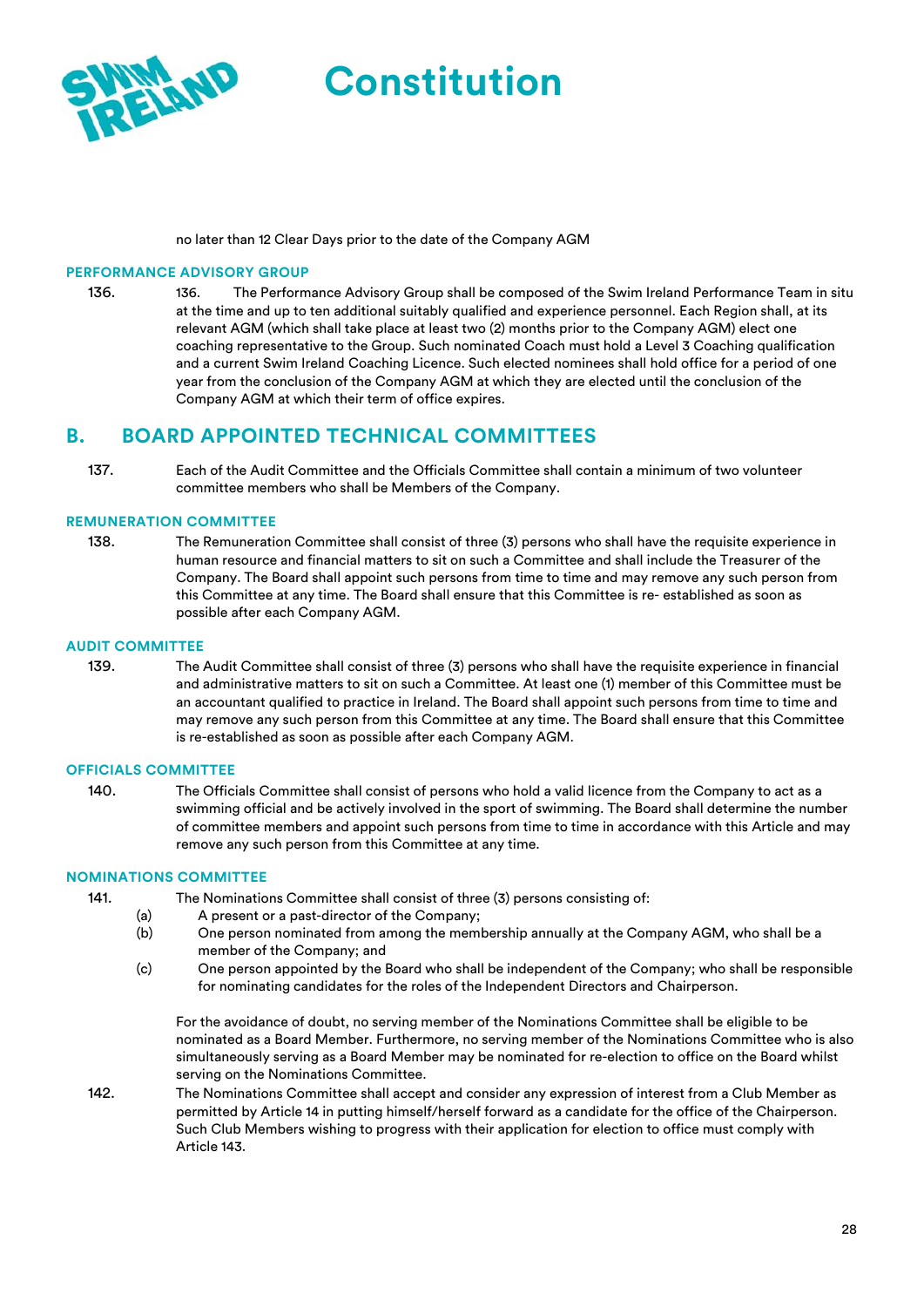

# **NOMINATIONS**

- 143. Save where the Nominations Committee must nominate the Independent Directors and or the Chairperson as governed by Article 144 below, candidates wishing to stand for election to the Board or any Standing Committee or for any office under these Articles where election at the Company AGM is required, must receive the nomination of at least two (2) Clubs in their Region, one (1) of which must be their own. In the case of Clubs, nominations must be approved at a committee meeting of the relevant Club which must be held in advance of the closing date for receipt of nominations by the Company. The following procedure shall apply to such nominees:
	- (a) The names of nominees for election must be notified to the Board Secretary no later than 28 Clear Days prior to the date of the Company AGM.
	- (b) A full list of nominees seeking election or re-election to the Board or any Standing Committee where election at the Company AGM is required shall be circulated to all Members subject to the notice provisions provided in Articles 164 - 172 no later than 21 Clear Days prior to the date of the Company **AGM**
	- (c) All candidates presenting for election shall be required to submit a brief profile of their experience and/or qualifications relative to the position they are standing for in a format prescribed by the Board and set out in the Rules.
- 144. The Nominations Committee shall be responsible for nominating candidates for the roles of the Independent Directors and the Chairperson. It shall nominate a single candidate for each of the roles. The procedure for such nominations shall be as follows:
	- (a) The Board Secretary shall in good time inform the Clubs and Regions that the Nominations Committee is seeking candidates for the Independent Directors and or the Chairperson. The Clubs or Regions may recommend candidates to the Nominations Committee for consideration in accordance with the guidelines issued by the Nominations Committee from time to time.
	- (b) The Nominations Committee shall identify and communicate suitable candidates to the Board by no later than [42] Clear Days prior to the date of the Company AGM.
	- (c) The Board shall ensure that the final list of candidates for the Independent Director positions and or the position of the Chairperson is included with the full list of nominees seeking election or re-election to the Board to be circulated to all Members subject to the notice provisions provided in Articles 164 - 172 no later than 21 Clear Days prior to the date of the Company AGM.

# **WATER POLO**

- 145. The National Water Polo Committee has been established as a committee by the Board to organise and manage the sport of water polo in Ireland. The National Water Polo Committee is answerable to the Board. Without limiting and subject to any other regulation in these Articles, this Article 145 shall apply to the National Water Polo Committee.
	- (a) The National Water Polo Committee shall be comprised of the following seven (7) members, the majority of whom must be active participants or organisers of water polo in Ireland:
		- (i) Water Polo National Chairman, Secretary, and Finance Officer; and
		- (ii) Four Regional nominees, comprised of one nominee from each of the four Regions elected by the water polo clubs from that Region.
	- (b) Members of the National Water Polo Committee will be elected for a 2 Year term of office and may be re-elected for a second term following which they may not serve on the National Water Polo Committee for a period of 2 Years. The term of each National Water Polo Committee member shall be deemed to start at the conclusion of the next Company AGM after the Water Polo Conference in which they were elected and to end at the conclusion of the Company AGM held in or about two Years after they were elected. Regional Nominees shall only be elected by water polo clubs from those Regions. In the event of the resignation or removal of any member of the National Water Polo Committee mid-term, any casual appointee shall hold that position until the next Water Polo Conference, at which time the position shall be open for re-election. Any new member elected in the resigning or removed member's place shall be deemed to have commenced their appointment at the date of that new member's election.
	- (c) Articles 143 (excluding Article 143(b)), of these Articles shall apply in respect of any nominations to the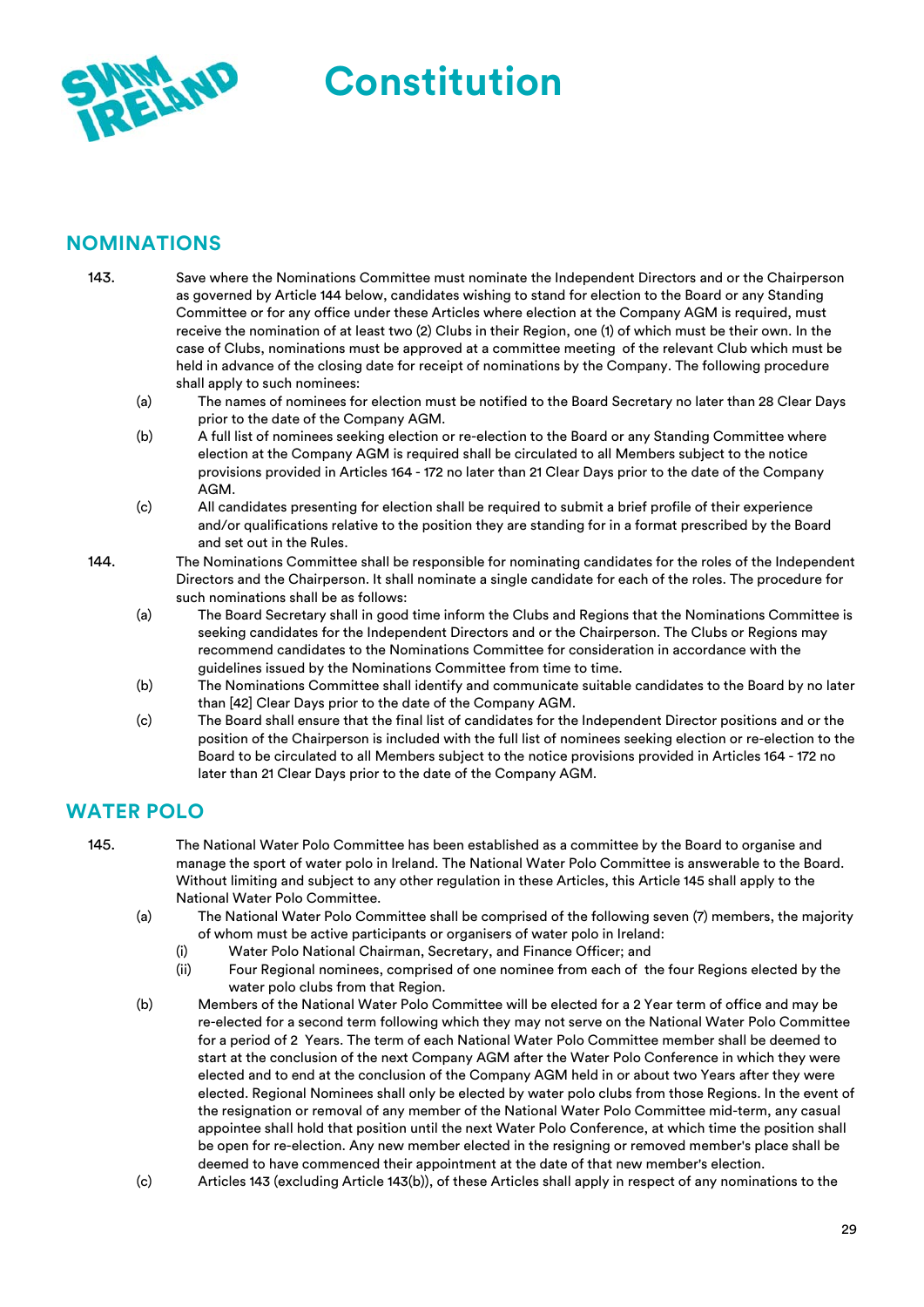

National Water Polo Committee, save that any reference to a club shall be deemed to be a reference to a water polo club, reference to the Company AGM shall be deemed to be a reference to the Water Polo Conference and reference to secretary shall be deemed to be a reference to the secretary of the National Water Polo Committee. The secretary shall invite nominations for all water polo clubs in respect of any upcoming vacancy on the National Water Polo Committee in good time before such nominations must be received.

- (d) The National Water Polo Committee shall convene a water polo conference each Year approximately 2 months in advance of the Swim Ireland AGM ("Water Polo Conference"). At each Water Polo Conference, the attendees shall vote in respect of the election of any vacancies to the National Water Polo Committee and such other business as may be put forward by the National Water Polo Committee or any water polo club in line with the Swim Ireland Water Polo Rule Book. Two representatives from each water polo club in attendance shall be entitled to vote on any motion before the Water Polo Conference, save that only water polo clubs from a Region shall be entitled to vote on the election of a National Water Polo Committee member from that Region.
- (e) The role of the Water Polo National Committee shall be to organise and manage the sport of water polo in Ireland. The Committee supported by Swim Ireland staff is responsible for the day to day running of the sport including but not limited to:
	- (i) Ensuring a development plan for the sport is prepared
	- (ii) (ii) Preparing annual business plans and budgets based on the development plan
	- (iii) Appointing the Water Polo Competitions Committee
	- (iv) Appointing the Water Polo Development Committee
	- (v) Appointing the Water Polo National Squad Coaches
	- (vi) Appointing the Water Polo Education Officer
	- (vii) Ensuring the operation of the National Water Polo Competitions
	- (viii) Approving the international competition programme
	- (ix) Ensuring the operation of the National Water Polo Academy
	- (x) Ensuring the progress of the development of Water Polo in Ireland
	- (xi) Reviewing water polo income, expenditure, and budget
	- (xii) Approving the Water Polo National Fixtures Calendar

#### **REGIONAL MANAGEMENT COMMITTEES AND REGIONAL ANNUAL**

#### **GENERAL MEETINGS**

146. The Regions, which shall be managed by the Regional Management Committees for the purposes of regional competitions, squad programmes and election of Regional Nominees and Ireland shall be divided into four (4) Regions namely:

- (a) Connacht;
- (b) Leinster;
- (c) Munster; and

#### (d) Ulster.

- 147. The Regional Management Committee for:
	- (a) each of Connacht, Leinster and Munster are committees established by the Board. Without limiting and subject to any other regulation in these Articles, Articles 141 to 143 (inclusive) shall apply to each of these Regional Management Committees; and
	- (b) Ulster shall, subject to Article 150, be deemed to be Swim Ulster or any successor under contract with the Company; without limiting and subject to any other regulation in these Articles, it shall be a condition of that contract that such entity shall comply with Articles 151 to 154 (inclusive) and shall amend and adopt its articles of association, rules and procedures in so far as is necessary in order to ensure such compliance.
- 148. Each Club shall be situated in one of the Regions.
- 149. Each Region and its Regional Management Committee (as defined below) shall comply with all regulations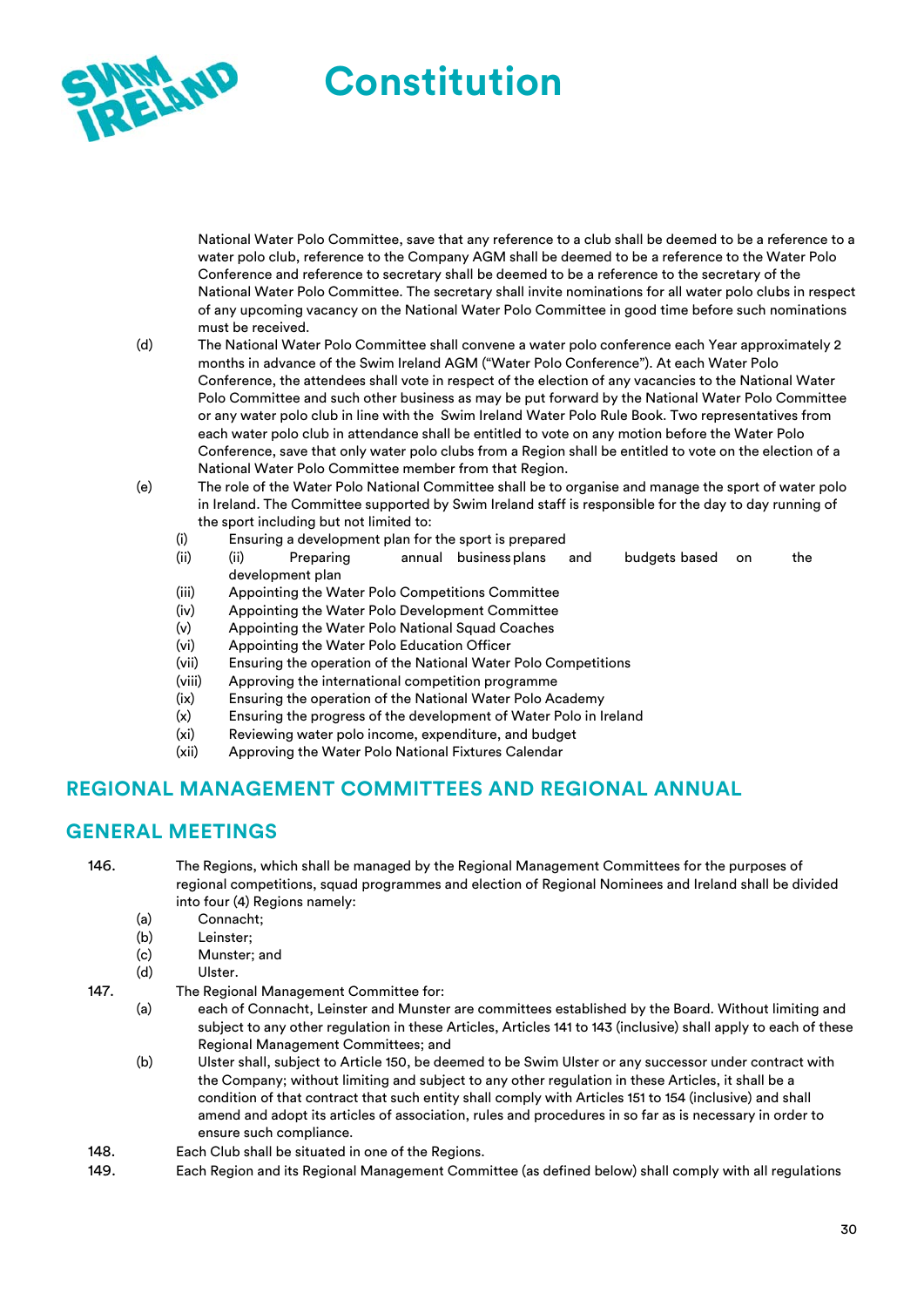

and procedures set down by the Company whether in the Rules or any bye-laws or standing orders and as drawn up by the Board from time to time and shall comply with these Articles and the Rules. 150. In the event of a Regional Management Committee that is not a committee established by the Board failing

to comply with these Articles, the Rules or any other measure prescribed by the Board, the Disciplinary and Complaints Committee and/or the Company in general meeting, that Regional Management Committee may be disaffiliated from the Company in accordance with the procedures for disaffiliation set down in the Rules or any bye-laws or standing orders.

151. Each Region acting through its Regional Management Committees shall have the following responsibilities: (a)

- (i) managing the affairs of its Region in accordance with an agreed national plan for the Company and the specific needs of that Region;
- (ii) ensuring a development plan for the Region is prepared and implemented;
- (iii) preparing annual business plans and budgets based on the development plan;
- (iv) the monitoring and control of Regional sub-committees and directing policies to be implemented by the Regional sub- committees in line with the Company's national plan;
- (v) development of aquatics at all levels within their Region;
- (vi) the running of events suitable to the widest range of its membership;
- (vii) operating squad programmes which will assist athletes in reaching their potential;
- (viii) raising finance to fund its programme;
- (ix) reporting to the relevant Annual Regional Conference where that Region's accounts shall be considered, same having been presented to the Region's clubs twelve (12) Clear Days prior to the meeting;
- (x) reporting to the Board on a regular basis, and to the Company's AGM on an annual basis, in each case on the matters listed in this Article 151(a); and
- (xi) convening Annual Regional Conferences for the election of Regional Nominee to the Board in accordance with Article 73 and appointing members of Standing Committees in accordance with these Articles;
- (xii) communicating with the membership of the region and the wider audience through appropriate means; and
- (b) a Regional Management Committee may, subject to all relevant financial considerations and the approval of the Region's Clubs by ordinary resolution at the Annual Regional Conference of the respective Region, employ such resources as it deems necessary to develop aquatics within its Region.
- 152. An Annual Regional Conference of all Clubs located in each Region shall elect once every Year a committee which shall be known as a Regional Management Committee (a "Regional Management Committee"). Subject to the provisions of these Articles, representation on, terms of reference for and procedures of the Regional Management Committees shall be as set out in the Rules.
- 153.
- (a) Each Regional Management Committee shall convene its Annual Regional Conference to be held at least two (2) months prior to the Company AGM.
- (b) At such Annual Regional Conference, there shall be elected (i) a Regional chairman, (ii) a Regional secretary, (iii) a Regional treasurer, (iv) a Regional Nominee who shall sit on the Board of the Company, (v) regional nominees to relevant Standing Committees and (vi) Regional sub- committees to assist the Regional Management Committee in the performance of its duties. Where a Region has employed a Regional administrator, that Region may appoint the Regional administrator to perform the duties of the Regional Secretary, and the Region shall not be required to elect a Regional secretary at its Annual Regional Conference. In such instances, the Regional administrator shall be an ex officio member of that Regional Management Committee and shall be entitled to attend but not vote at meetings of the Regional Management Committee. Each Regional Management Committee shall adopt such procedures governing its Annual Regional Conference as are, mutatis mutandis, contained in these Articles relating to general meetings of the Company insofar as is reasonably practicable or practical to do so.
- (c) The Regional Management Committee (which, in the case of Swim Ulster for the purpose of this Article shall be deemed to refer to the board of directors of Swim Ulster) shall consist of a minimum of the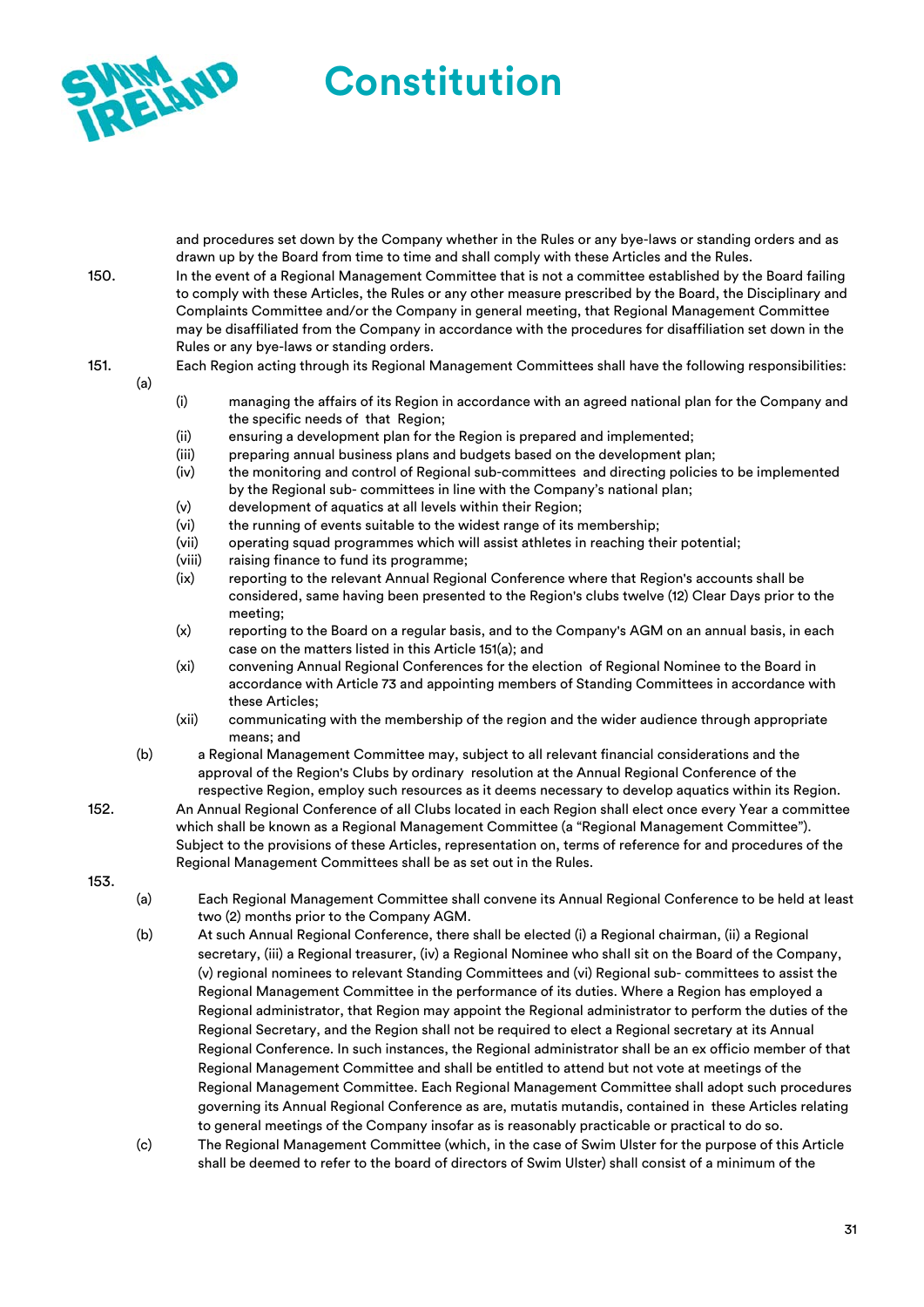

Regional chairman, the Regional secretary, the Regional treasurer, and the chair persons of the regional sub-committees subject to a maximum of 10 members.

- 154. The members of the Regional Management Committees (which, in the case of Swim Ulster for the purpose of this Article shall be deemed to refer to the board of directors of Swim Ulster) shall hold office in accordance with the following terms:
	- (a) the members of a Regional Management Committee shall hold office from the conclusion of the next Company AGM after the Annual Regional Conference at which they are elected until the conclusion of the next Company AGM;
	- (b) the maximum term of office for any person serving on any Regional Management Committee in any capacity shall be four (4) Years (whether consecutive or not) served at any time, after which four Years a person who has held such position is not eligible for re-election to the same Regional Management Committee until the second Annual Regional Conference thereafter;
	- (c) Regional Management Committees shall have such disciplinary powers over Clubs or Members within their Region as determined by the Board from time to time; and
	- (d) the Regional Nominee shall be an ex officio member of the Regional Management Committee and shall be entitled to attend but not to vote at meetings of the Regional Management Committee. Each Regional Nominee shall be a Board Member.

### **MINUTES**

- 155. The Board shall cause minutes to be made in books kept for the purpose
	- (a) of all appointments of officers made by the Company; and
	- (b) of all proceedings at meetings of the Company, the Board, all Standing Committees and all committees and sub-committees of the Board, including the names of the Members, Delegates, Board Members, Standing Committee members, committee members and sub-committee members as the case may be present at each such meeting.

# **THE SEAL**

156. The Seal shall only be used by the authority of a resolution of the Board or of a committee of Board Members authorised by the Board in that behalf. The Board may determine who shall sign any instrument to which the Seal is affixed and unless otherwise so determined it shall be signed by a Board Member and shall be countersigned by the Company Secretary or by a second Board Member. Any instrument in electronic form to which the Seal is required to be affixed shall be sealed by means of an Advanced Electronic Signature based on a Qualified Certificate of two (2) Board Members or of one (1) Company Member and the Company Secretary or a second Board Member.

# **FUNDING**

#### 157.

- (a) All income and expenditure of the Company shall be administered by the Treasurer acting on behalf of the Board. The Treasurer shall be assisted by the Finance Committee.
- (b) Regional Management Committees and Affiliated Members may apply to the Company for funding for their operation each Year. The application shall take the form determined by the Board and all funding to the Regions and the Affiliated Members shall be determined by the Board following consultation with the Finance Committee.
- (c) Each Regional Management Committee and Affiliate Member which shall have obtained funding from or through the Company shall submit to the Company copies of its accounts within two months after the end of its financial year.
- (d) Each Regional Management Committee and Affiliate Member which shall have obtained funding from or through the Company shall submit to the Company's annual general meeting an assessment of their progress in achieving their goals and on the value obtained from the funding.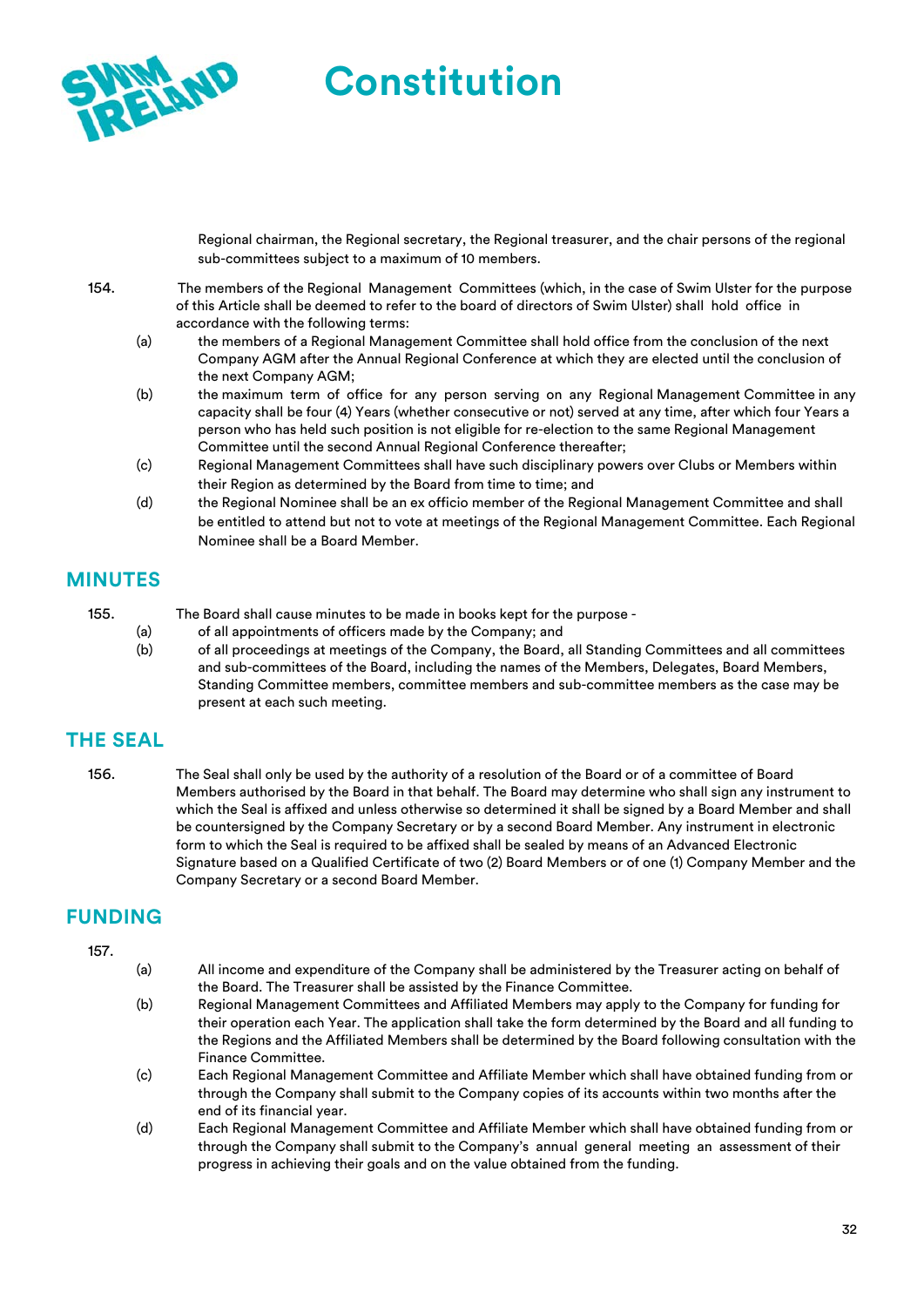

# **ACCOUNTS**

- 158. No Member shall (as such) have any right of inspecting any accounting records or other book or document of the Company except as provided herein, conferred by statute or authorised by the Board or by ordinary resolution of the Company.
- 159. The Board shall cause proper and sufficient books of account, whether in electronic form or otherwise, to be kept with respect to:
	- (a) the assets and liabilities of the Company;
	- (b) the sums of money received and expended by the Company and the matters in respect of which such receipts and expenditure take place; and
	- (c) all sales and purchases of goods by the Company.

Each of the Connacht, Leinster and Munster Regional Management Committees and each Affiliate Member which has received funding from or through the Company shall comply with this article as if references herein to the Board and the Company were references to such Regional Management Committee or Affiliate Member as the case may be.

160. The books of account shall be kept at the Registered Office or the place of business of the Company. 161. At least once in every Year the Board shall place before the Company in general meeting an income and expenditure account for the period since the last preceding accounting period made up to a date not more than nine months before such meeting, together with a balance sheet made up as at the same date. Every such balance sheet shall be accompanied by a report of the Board and a report of the auditors, and a copy of such account, balance sheet and reports shall not less than twenty-one (21) Clear Days before the date fixed for the meeting be sent by post or email or any other means of Electronic Communication to all persons entitled under the provisions of the Act to receive them and to Regional Management Committee secretaries and Club Secretaries in the manner in which notices are hereinafter directed to be served, provided that in the case of those documents sent by email or any other means of Electronic Communication, such documents shall be sent with the consent of the recipient to the address of the recipient notified to the Company by the recipient for such purposes. The auditors' report shall be read

# **AUDIT**

- 162. At least once in every Year the accounts of the Company shall be examined and the correctness of the income and expenditure account and the balance sheet ascertained by one or more properly qualified auditor or auditors.
- 163. Auditors shall be appointed and their duties regulated in accordance with the relevant provisions of the Act, the Board Members being treated as the directors mentioned in those provisions and the Members as shareholders.

# **NOTICES**

- 164. Any notice to be given to or by any person pursuant to the Articles shall be in writing except that notice convening a meeting of the Board need not be in writing.
- 165. Subject to Article 166 in the case of Club Members, a notice or document to be given, served or delivered in pursuance of these Articles may be given, served on or delivered to any Member:
	- (a) by handing same to him or to his authorised agent;
	- (b) by leaving same at his registered address;

before the meeting as required by the Act.

- (c) by sending same, by post in pre-paid cover addressed to him at his registered address; or
- (d) by sending same by means of email or other means of Electronic Communication, to the address of the Member notified to the Company by the Member for that purpose (or if not so notified, then the address of the Member last known to the Company). In the case of Club Members, notice may be given by this means by sending it to the secretary of the Club concerned, provided that that secretary has consented to this means of notice.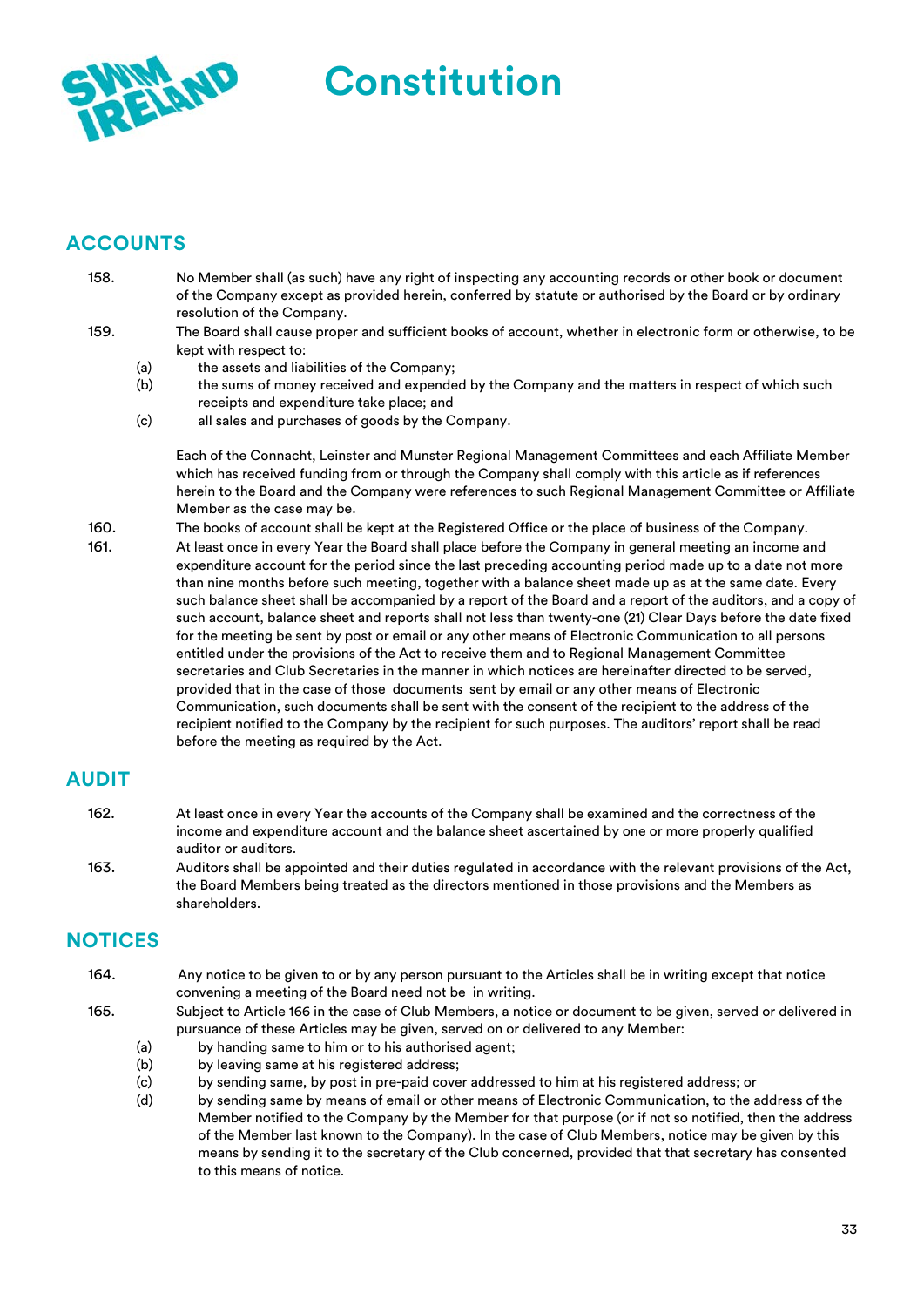

- 166. Where a notice or document is given, served or delivered in accordance with paragraph (a) or (b) of Article 165, the giving, service or delivery thereof shall be deemed to have been effected at the time the same was handed to the Member (or Club in the case of Club Members) or his authorised agent, or left at his registered address at the case may be.
- 167. Where a notice or document or notice is given, served or delivered in accordance with paragraph (c) of Article 165, the giving, service or delivery thereof shall be deemed to have been effected at the expiration of twenty-four (24) hours after the cover containing it was posted. In proving service or delivery, it shall be sufficient to prove that such cover was properly addressed, stamped and posted.
- 168. Where a notice or document is given, served or delivered in accordance with paragraph (d) of Article 165, the giving, service or delivery thereof shall be deemed to have been effected at the time of sending such email to such email address.
- 169. Notice of AGM shall be given to all Members at least sixty (60)Clear Days prior to such meeting. Notice of general meetings other than AGMs shall be given to all Members at least twenty one (21) Clear Days prior to such meeting. In the case of Club Members, notice shall be given by sending same by pre-paid post to the secretary of each Club (the secretary of a Club being the person last notified as such in writing to the Company). Notices under this Article may be served by email where a Member has provided an email address to the Company for this purpose, and the time of service of notice by email shall be deemed to be the time of sending such email to such email address.
- 170. Notice of any general meeting other than AGMs shall be given in the manner authorised in these Articles to: (a) every Member but to Clubs only in the case of Club Members (subject to Article 166);
	- (b) every Regional Management Committee secretary;
	- (c) every personal representative of the Official Assignee in bankruptcy of a Member (where it arises) where such Member but for his death or bankruptcy would be entitled to receive notice of the meeting;
	- (d) the auditors for the time being of the Company;
	- (e) each Board Member; and
	- (f) past Presidents of the Company and to all life members of the Company as determined by the Company's records.

No other person shall be entitled, as of right, to receive notice of general meetings.

- 171. Every legal personal representative, committee, receiver, curator bonis or other legal curator, assignee in bankruptcy, examiner, liquidator of any Member shall be bound by any notice given pursuant to these Articles if sent to the last registered address of a Member or sent to the address notified to the Company for the purposes of Article 165(d) notwithstanding that the Company may have notice of the death, lunacy, bankruptcy, liquidation, or disability of such Member. The signature (whether Electronic Signature, Advanced Electronic Signature or otherwise) to any notice given by the Company may be written (in electronic form) or printed.
- 172. Notwithstanding the provisions of these Articles, if at any time by reason of the suspension or curtailment of postal services within Ireland, the Company is unable to effectively convene a general meeting by notices sent through the post, a general meeting may be convened by a notice advertised in at least one leading national daily newspaper published in Ireland and such notice shall be deemed to have been duly served on all Members entitled thereto at noon on the day on which such advertisement or advertisements shall appear. In any such circumstance, the Company shall send confirmatory copies of the notice via post to those Members with addresses outside Ireland or (if practical to do so in the opinion of the Board) in areas of Ireland unaffected by any such suspension or curtailment of postal services. The accidental omission to give any such confirmatory copy of a notice of a meeting to, or the non-receipt of any such confirmatory copy by, any person entitled to receive same shall not invalidate the proceedings at the meeting.

### **INDEMNITIES**

173.

(a) 173. (a) Subject to Section 235 of the Act every Board Member shall be indemnified by the Company against, and it shall be the duty of the Board Members out of the funds of the Company to pay, all costs,